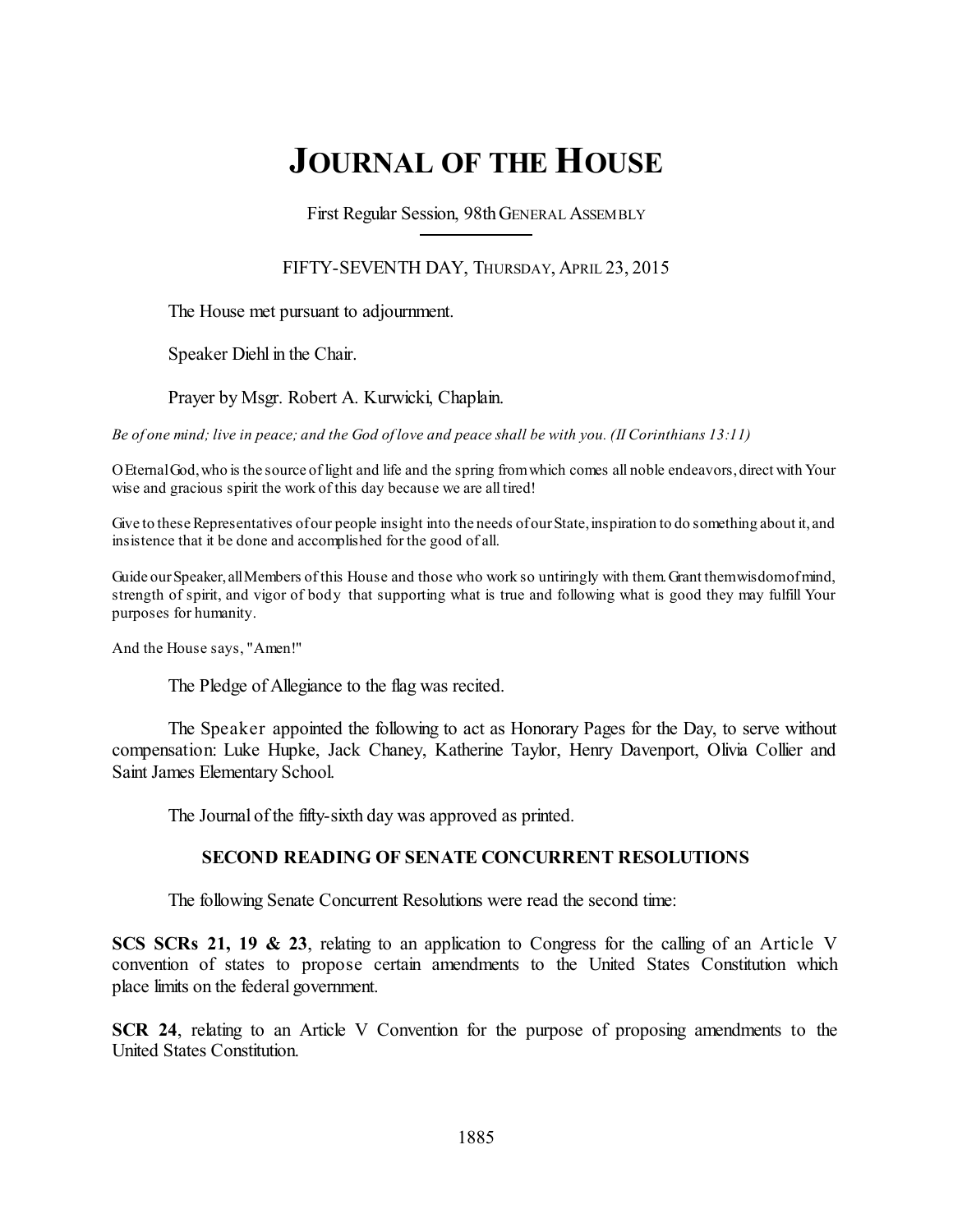### **COMMITTEE REPORTS**

**Committee on Fiscal Review**, Chairman Allen reporting:

Mr. Speaker: Your Committee on Fiscal Review, to which was referred **CCR SCS HCS HB 2**, begs leave to report it has examined the same and recommends that it **Do Pass**.

Mr. Speaker: Your Committee on Fiscal Review, to which was referred **CCR SCS HCS HB 3**, begs leave to report it has examined the same and recommends that it **Do Pass**.

Mr. Speaker: Your Committee on Fiscal Review, to which was referred **CCR SCS HCS HB 4**, begs leave to report it has examined the same and recommends that it **Do Pass**.

Mr. Speaker: Your Committee on Fiscal Review, to which was referred **CCR SCS HCS HB 5**, begs leave to report it has examined the same and recommends that it **Do Pass**.

Mr. Speaker: Your Committee on Fiscal Review, to which was referred **CCR SCS HCS HB 6**, begs leave to report it has examined the same and recommends that it **Do Pass**.

Mr. Speaker: Your Committee on Fiscal Review, to which was referred **CCR SCS HCS HB 7**, begs leave to report it has examined the same and recommends that it **Do Pass**.

Mr. Speaker: Your Committee on Fiscal Review, to which was referred **CCR SCS HCS HB 8**, begs leave to report it has examined the same and recommends that it **Do Pass**.

Mr. Speaker: Your Committee on Fiscal Review, to which was referred **CCR SCS HCS HB 9**, begs leave to report it has examined the same and recommends that it **Do Pass**.

Mr. Speaker: Your Committee on Fiscal Review, to which was referred **CCR SCS HCS HB 10**, begs leave to report it has examined the same and recommends that it **Do Pass**.

Mr. Speaker: Your Committee on Fiscal Review, to which was referred **CCR SCS HCS HB 11**, begs leave to report it has examined the same and recommends that it **Do Pass**.

Mr. Speaker: Your Committee on Fiscal Review, to which was referred **CCR SS SCS HCS HB 12**, begs leave to report it has examined the same and recommends that it **Do Pass**.

Mr. Speaker: Your Committee on Fiscal Review, to which was referred **CCR SCS HCS HB 13**, begs leave to report it has examined the same and recommends that it **Do Pass**.

Mr. Speaker: Your Committee on Fiscal Review, to which was referred **HCS HB 137**, begs leave to report it has examined the same and recommends that it **Do Pass**.

Mr. Speaker: Your Committee on Fiscal Review, to which was referred **HCS HB 198**, begs leave to report it has examined the same and recommends that it **Do Pass**.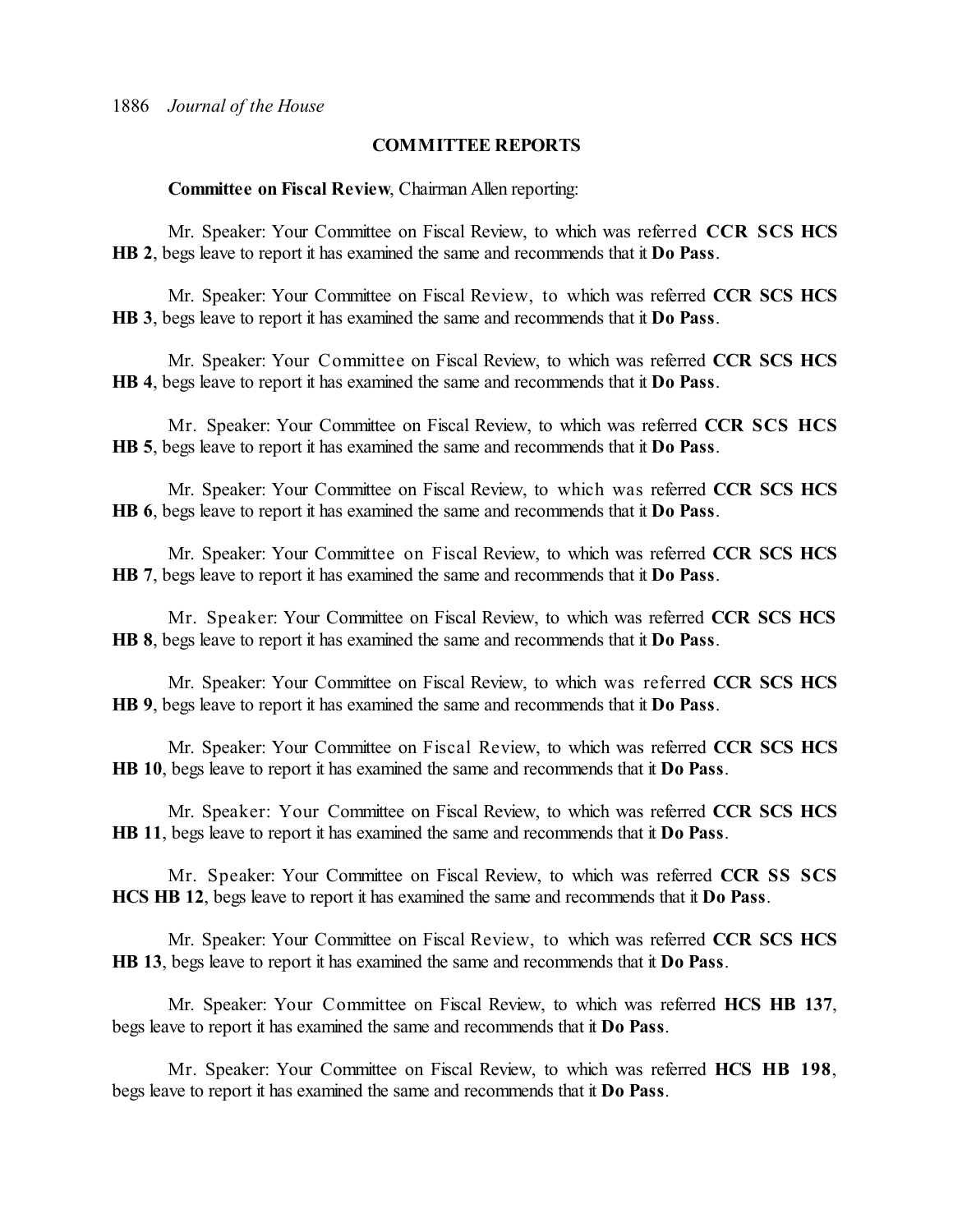Mr. Speaker: Your Committee on Fiscal Review, to which was referred **HCS HB 1066**, begs leave to report it has examined the same and recommends that it **Do Pass**.

Mr. Speaker: Your Committee on Fiscal Review, to which was referred **HCS HB 1184**, begs leave to report it has examined the same and recommends that it **Do Pass**.

Mr. Speaker: Your Committee on Fiscal Review, to which was referred **HCS HB 1318**, begs leave to report it has examined the same and recommends that it **Do Pass**.

Mr. Speaker: Your Committee on Fiscal Review, to which was referred **CCR HCS SB 104**, begs leave to report it has examined the same and recommends that it **Do Pass**.

Mr. Speaker: Your Committee on Fiscal Review, to which was referred **CCR HCS SCS SB 152**, begs leave to report it has examined the same and recommends that it **Do Pass**.

### **HOUSE BILLS WITH SENATE AMENDMENTS**

**SCS HCS HB 1**, relating to appropriations for the board of fund commissioners, was taken up by Representative Flanigan.

On motion of Representative Flanigan, **SCS HCS HB 1** was adopted by the following vote:

| Adams          | Alferman            | Allen         | Anders         | Anderson        |
|----------------|---------------------|---------------|----------------|-----------------|
| <b>Andrews</b> | Arthur              | Austin        | Bahr           | Basye           |
| Beard          | <b>Bernskoetter</b> | Berry         | <b>Bondon</b>  | <b>Brattin</b>  |
| Brown 57       | Brown 94            | <b>Bums</b>   | Chipman        | Cierpiot        |
| Colona         | Conway 10           | Conway 104    | Cookson        | Corlew          |
| Cornejo        | Crawford            | Cross         | Curtman        | Davis           |
| Dohrman        | Dugger              | Eggleston     | Engler         | English         |
| Entlicher      | Fitzwater 144       | Fitzwater 49  | Flanigan       | Fraker          |
| Franklin       | Frederick           | Gannon        | Gosen          | Green           |
| Haahr          | Haefner             | Hansen        | Harris         | Higdon          |
| Hill           | Hoskins             | Houghton      | Hubbard        | Hubrecht        |
| Hummel         | Hurst               | Johnson       | Jones          | Justus          |
| Keeney         | Kelley              | Kendrick      | Kidd           | King            |
| Kirkton        | Koenig              | Kolkmeyer     | Korman         | Kratky          |
| LaFaver        | Lair                | Lant          | Lauer          | <b>Lavender</b> |
| I eara         | Lichtenegger        | Love          | Lynch          | Mathews         |
| May            | McCaherty           | McCann Beatty | McCreery       | McDaniel        |
| McDonald       | McGaugh             | McNeil        | Meredith       | Messenger       |
| Mims           | Mitten              | Montecillo    | Moon           | Morgan          |
| Morris         | Neely               | Newman        | <b>Nichols</b> | Norr            |
| Otto           | Pace                | Parkinson     | Pfautsch       | Phillips        |
| Pierson        | Pietzman            | Pike          | Pogue          | Redmon          |
| Reiboldt       | Remole              | Rhoads        | Richardson     | Rizzo           |
| Roden          | Roeber              | Rone          | Ross           | Rowden          |
| Rowland        | Runions             | Ruth          | Shaul          | Shull           |
| Shumake        | Solon               | Sommer        | Spencer        | Swan            |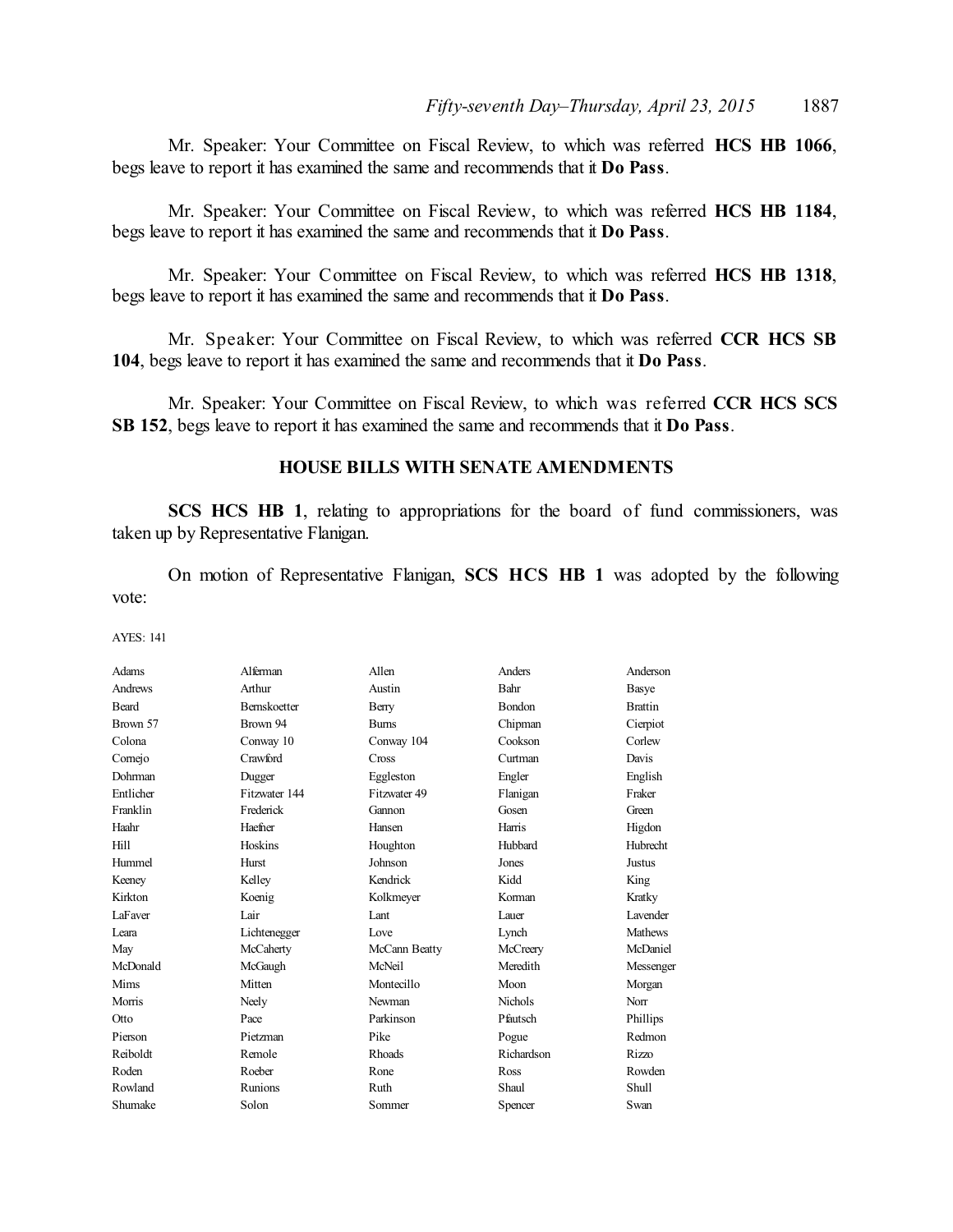| Taylor                        | Vescovo      | Walker          | <b>Walton Gray</b> | Webber  |
|-------------------------------|--------------|-----------------|--------------------|---------|
| White                         | Wiemann      | Wilson          | Wood               | Zerr    |
| Mr. Speaker                   |              |                 |                    |         |
| <b>NOES: 003</b>              |              |                 |                    |         |
| Butler                        | Marshall     | Peters          |                    |         |
| PRESENT: 000                  |              |                 |                    |         |
| <b>ABSENT WITH LEAVE: 018</b> |              |                 |                    |         |
| <b>Barnes</b>                 | <b>Black</b> | <b>Burlison</b> | Carpenter          | Curtis  |
| Dogan                         | Dunn         | Ellington       | Fitzpatrick        | Gardner |
| Hicks                         | Hinson       | Hough           | <b>McManus</b>     | Miller  |
| Muntzel                       | Rehder       | Smith           |                    |         |

#### VACANCIES: 001

On motion of Representative Flanigan, **SCS HCS HB 1** was truly agreed to and finally passed by the following vote:

| Adams          | Alferman       | Allen        | Anders          | Anderson      |
|----------------|----------------|--------------|-----------------|---------------|
| Andrews        | Arthur         | Austin       | Bahr            | <b>Bames</b>  |
| Basye          | Beard          | Bernskoetter | Berry           | <b>Bondon</b> |
| <b>Brattin</b> | Brown 57       | Brown 94     | <b>Burns</b>    | <b>Butler</b> |
| Carpenter      | Chipman        | Cierpiot     | Colona          | Conway 10     |
| Conway 104     | Cookson        | Corlew       | Comejo          | Crawford      |
| Cross          | Davis          | Dogan        | Dohrman         | Dugger        |
| Eggleston      | Engler         | English      | Entlicher       | Fitzpatrick   |
| Fitzwater 144  | Fitzwater 49   | Flanigan     | Fraker          | Franklin      |
| Frederick      | Gannon         | Gosen        | Green           | Haahr         |
| Haefner        | Hansen         | Harris       | Higdon          | Hill          |
| Hoskins        | Hough          | Houghton     | Hubbard         | Hubrecht      |
| Hummel         | Hurst          | Johnson      | Jones           | Justus        |
| Keeney         | Kelley         | Kendrick     | Kidd            | King          |
| Kirkton        | Kolkmeyer      | Korman       | Kratky          | LaFaver       |
| Lair           | Lant           | Lauer        | <b>Lavender</b> | Leara         |
| Lichtenegger   | Love           | Lynch        | <b>Mathews</b>  | May           |
| McCaherty      | McCann Beatty  | McCreery     | McDaniel        | McDonald      |
| McGaugh        | <b>McManus</b> | McNeil       | Meredith        | Messenger     |
| Miller         | Mims           | Mitten       | Montecillo      | Moon          |
| Morgan         | Morris         | Muntzel      | Neely           | Newman        |
| <b>Nichols</b> | Norr           | Otto         | Pace            | Parkinson     |
| Peters         | Pfautsch       | Phillips     | Pierson         | Pietzman      |
| Pike           | Redmon         | Reiboldt     | Remole          | <b>Rhoads</b> |
| Richardson     | <b>Rizzo</b>   | Roden        | Roeber          | Rone          |
| Ross           | Rowden         | Rowland      | Runions         | Ruth          |
| Shaul          | Shull          | Shumake      | Smith           | Solon         |
| Sommer         | Spencer        | Swan         | Taylor          | Vescovo       |
| Walker         | Walton Gray    | Webber       | White           | Wiemann       |
| Wilson         | Wood           | Zerr         | Mr. Speaker     |               |
|                |                |              |                 |               |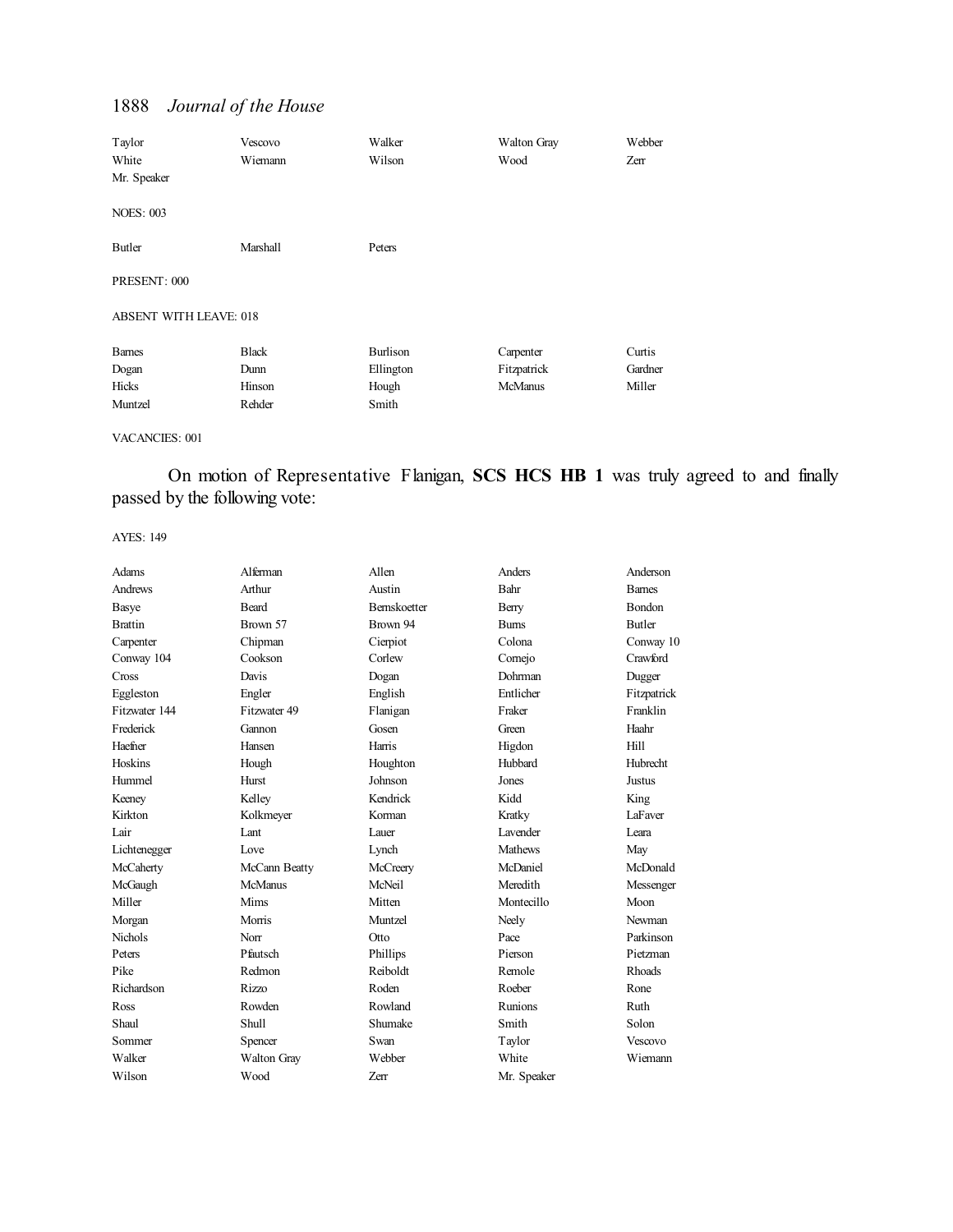| Curtman                       | Koenig            | Marshall         | Pogue          |           |
|-------------------------------|-------------------|------------------|----------------|-----------|
| PRESENT: 000                  |                   |                  |                |           |
| <b>ABSENT WITH LEAVE: 009</b> |                   |                  |                |           |
| <b>Black</b><br>Gardner       | Burlison<br>Hicks | Curtis<br>Hinson | Dunn<br>Rehder | Ellington |

VACANCIES: 001

NOES: 004

Speaker Diehl declared the bill passed.

### **BILLS IN CONFERENCE**

**CCR SCS HCS HB 2**, relating to appropriations for the State Board of Education and Department of Elementary and Secondary Education, was taken up by Representative Flanigan.

Representative Richardson moved the previous question.

Which motion was adopted by the following vote:

| Alferman         | Allen         | Anderson       | Andrews       | Austin              |
|------------------|---------------|----------------|---------------|---------------------|
| Bahr             | <b>Barnes</b> | Basye          | <b>Beard</b>  | <b>Bernskoetter</b> |
| Berry            | <b>Bondon</b> | <b>Brattin</b> | Brown 57      | Brown 94            |
| <b>Burlison</b>  | Chipman       | Cierpiot       | Conway 104    | Cookson             |
| Corlew           | Comejo        | Crawford       | Cross         | Curtman             |
| Davis            | Dogan         | Dohrman        | Dugger        | Eggleston           |
| Engler           | English       | Entlicher      | Fitzpatrick   | Fitzwater 144       |
| Fitzwater 49     | Flanigan      | Fraker         | Franklin      | Frederick           |
| Gannon           | Gosen         | Haahr          | Haefner       | Hansen              |
| Higdon           | Hill          | Hoskins        | Hough         | Houghton            |
| Hubrecht         | Hurst         | Johnson        | <b>Justus</b> | Keeney              |
| Kelley           | Kidd          | King           | Koenig        | Kolkmeyer           |
| Korman           | Lair          | Lant           | Lauer         | I eara              |
| Lichtenegger     | Love          | Lynch          | Mathews       | McCaherty           |
| McDaniel         | McGaugh       | Messenger      | Miller        | Moon                |
| Morris           | Muntzel       | Neely          | Parkinson     | Pfautsch            |
| Phillips         | Pietzman      | Pike           | Pogue         | Redmon              |
| Reiboldt         | Remole        | <b>Rhoads</b>  | Richardson    | Roden               |
| Roeber           | Rone          | Ross           | Rowden        | Rowland             |
| Ruth             | Shaul         | Shull          | Shumake       | Solon               |
| Sommer           | Spencer       | Swan           | Taylor        | Vescovo             |
| Walker           | White         | Wiemann        | Wilson        | Wood                |
| Zerr             | Mr. Speaker   |                |               |                     |
| <b>NOES: 042</b> |               |                |               |                     |
| Adams            | Anders        | Arthur         | <b>Burns</b>  | <b>Butler</b>       |
| Carpenter        | Colona        | Conway 10      | Ellington     | Green               |
| Harris           | Hubbard       | Hummel         | Kendrick      | Kirkton             |
|                  |               |                |               |                     |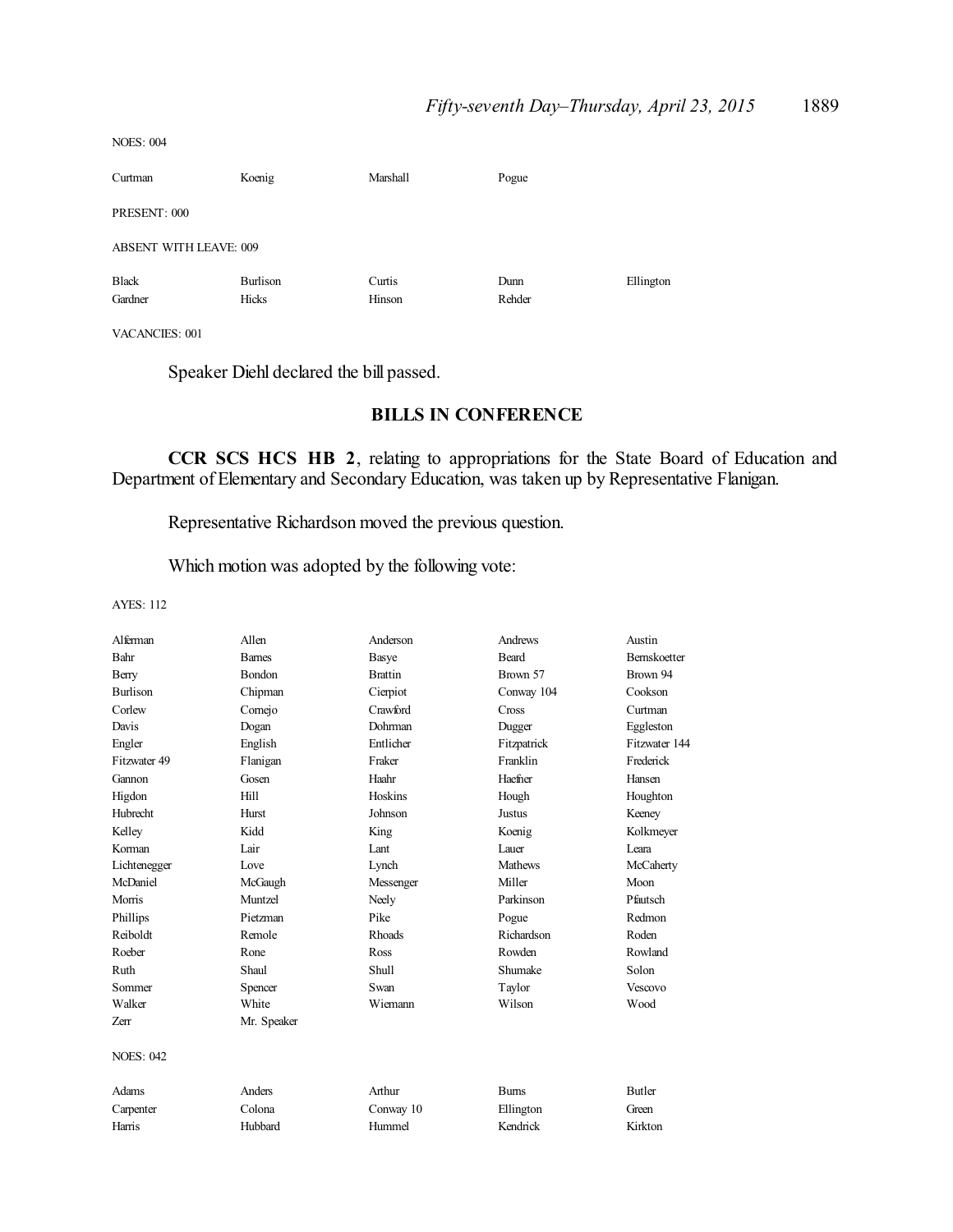| Kratky                        | LaFaver  | Lavender | Marshall       | May    |
|-------------------------------|----------|----------|----------------|--------|
| McCann Beatty                 | McCreery | McDonald | <b>McManus</b> | McNeil |
| Meredith                      | Mims     | Mitten   | Montecillo     | Morgan |
| Newman                        | Nichols  | Norr     | Otto           | Pace   |
| Peters                        | Pierson  | Rizzo    | Runions        | Smith  |
| <b>Walton Gray</b>            | Webber   |          |                |        |
| PRESENT: 000                  |          |          |                |        |
| <b>ABSENT WITH LEAVE: 008</b> |          |          |                |        |
| <b>Black</b>                  | Curtis   | Dunn     | Gardner        | Hicks  |
| Hinson                        | Jones    | Rehder   |                |        |

VACANCIES: 001

## On motion of Representative Flanigan, **CCR SCS HCS HB 2** was adopted by the following vote:

| Alferman            | Allen          | Anders        | Anderson       | Andrews        |
|---------------------|----------------|---------------|----------------|----------------|
| Austin              | Bahr           | <b>Barnes</b> | Basye          | <b>Beard</b>   |
| <b>Bernskoetter</b> | Berry          | <b>Bondon</b> | <b>Brattin</b> | Brown 57       |
| Brown 94            | Burlison       | Chipman       | Cierpiot       | Conway 10      |
| Conway 104          | Cookson        | Corlew        | Comejo         | Crawford       |
| Cross               | Curtman        | Davis         | Dogan          | <b>Dohrman</b> |
| Dugger              | Eggleston      | Engler        | English        | Entlicher      |
| Fitzpatrick         | Fitzwater 144  | Fitzwater 49  | Flanigan       | Fraker         |
| Franklin            | Frederick      | Gannon        | Gosen          | Haahr          |
| Haefner             | Hansen         | Harris        | Higdon         | Hill           |
| Hoskins             | Hough          | Houghton      | Hubrecht       | Hurst          |
| Johnson             | Jones          | <b>Justus</b> | Keeney         | Kelley         |
| Kendrick            | Kidd           | King          | Kirkton        | Koenig         |
| Kolkmeyer           | Korman         | Lair          | Lant           | Lauer          |
| Leara               | Lichtenegger   | Love          | Lynch          | <b>Mathews</b> |
| McCaherty           | McCann Beatty  | McCreery      | McDaniel       | McDonald       |
| McGaugh             | <b>McManus</b> | Messenger     | Miller         | Mims           |
| Montecillo          | Moon           | Morris        | Muntzel        | Neely          |
| Nichols             | Norr           | Parkinson     | Pfautsch       | Phillips       |
| Pietzman            | Pike           | Redmon        | Reiboldt       | Remole         |
| Rhoads              | Richardson     | Roden         | Roeber         | Rone           |
| Ross                | Rowden         | Rowland       | <b>Runions</b> | Ruth           |
| Shaul               | Shull          | Shumake       | Solon          | Sommer         |
| Spencer             | Swan           | Taylor        | <b>Vescovo</b> | Walker         |
| White               | Wiemann        | Wilson        | Wood           | Zerr           |
| Mr. Speaker         |                |               |                |                |
| <b>NOES: 029</b>    |                |               |                |                |
| Adams               | Arthur         | <b>Burns</b>  | <b>Butler</b>  | Carpenter      |
| Colona              | Ellington      | Green         | Hubbard        | Hummel         |
| Kratky              | LaFaver        | Lavender      | Marshall       | May            |
| McNeil              | Meredith       | Mitten        | Morgan         | Newman         |
| Otto                | Pace           | Peters        | Pierson        | Pogue          |
| Rizzo               | Smith          | Walton Gray   | Webber         |                |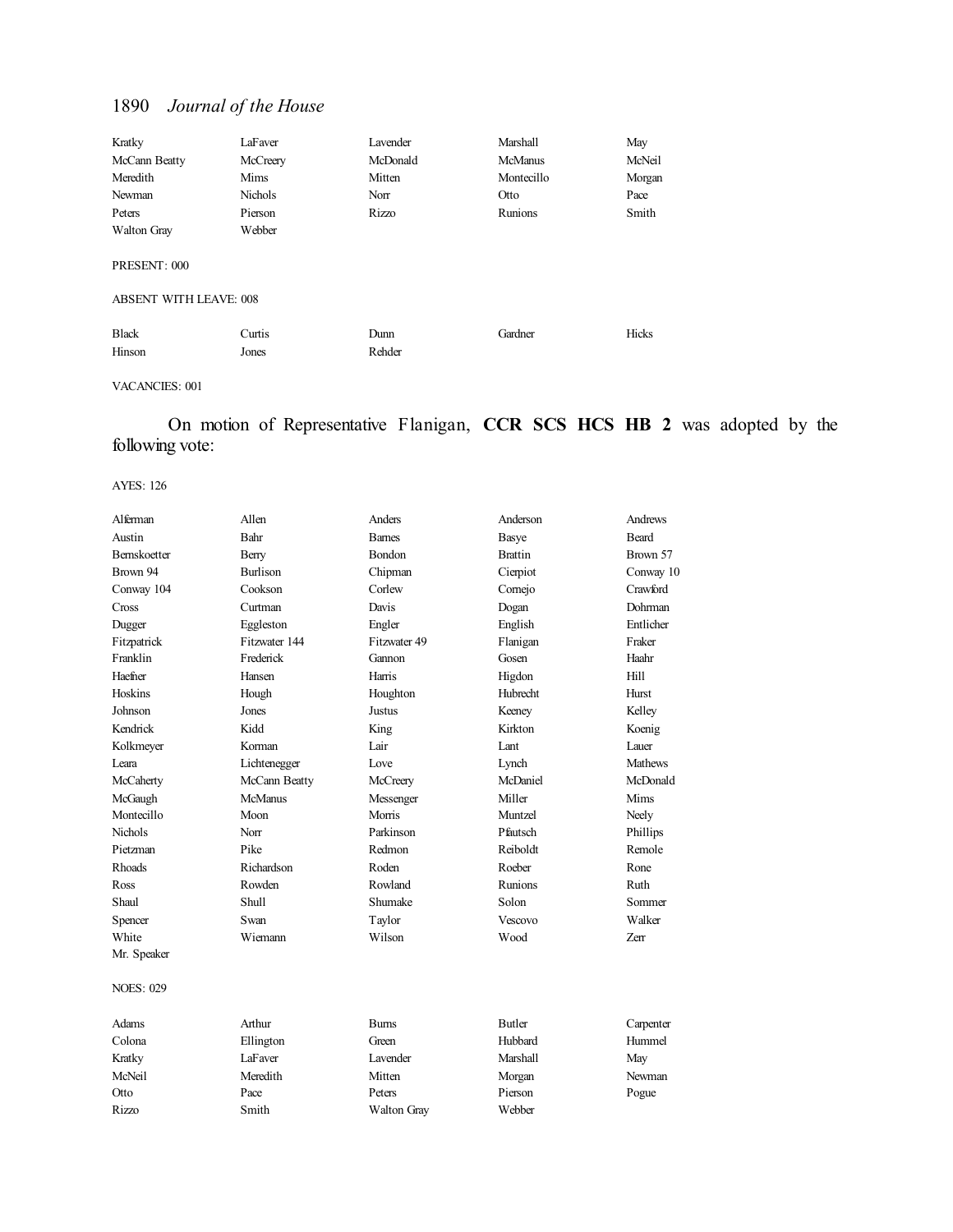PRESENT: 000

ABSENT WITH LEAVE: 007

Black Curtis Dunn Gardner Hicks Hinson Rehder

VACANCIES: 001

On motion of Representative Flanigan, **CCS SCS HCS HB 2** was read the third time and passed by the following vote:

AYES: 123

| Alferman                      | Allen         | Anderson       | Andrews        | Austin          |  |
|-------------------------------|---------------|----------------|----------------|-----------------|--|
| Bahr                          | <b>Barnes</b> | Basye          | <b>Beard</b>   | Bernskoetter    |  |
| Berry                         | <b>Bondon</b> | Brown 57       | Brown 94       | <b>Burlison</b> |  |
| Chipman                       | Cierpiot      | Conway 10      | Conway 104     | Cookson         |  |
| Corlew                        | Comejo        | Crawford       | Cross          | Curtman         |  |
| Davis                         | Dogan         | Dohrman        | Dugger         | Eggleston       |  |
| Engler                        | English       | Entlicher      | Fitzpatrick    | Fitzwater 144   |  |
| Fitzwater 49                  | Flanigan      | Fraker         | Franklin       | Frederick       |  |
| Gannon                        | Gosen         | Haahr          | Haefner        | Hansen          |  |
| Harris                        | Higdon        | Hill           | Hoskins        | Hough           |  |
| Houghton                      | Hubrecht      | Hurst          | Johnson        | Jones           |  |
| Justus                        | Keeney        | Kelley         | Kendrick       | Kidd            |  |
| King                          | Kirkton       | Koenig         | Kolkmeyer      | Korman          |  |
| Lair                          | Lant          | Lauer          | Leara          | Lichtenegger    |  |
| Love                          | Lynch         | <b>Mathews</b> | McCaherty      | McCann Beatty   |  |
| McCreery                      | McDaniel      | McDonald       | McGaugh        | McManus         |  |
| Messenger                     | Miller        | Mims           | Montecillo     | Moon            |  |
| Morris                        | Muntzel       | Neely          | <b>Nichols</b> | Parkinson       |  |
| Pfautsch                      | Phillips      | Pietzman       | Pike           | Redmon          |  |
| Reiboldt                      | Remole        | <b>Rhoads</b>  | Richardson     | Roden           |  |
| Roeber                        | Rone          | Ross           | Rowden         | Rowland         |  |
| Runions                       | Ruth          | Shaul          | Shull          | Shumake         |  |
| Solon                         | Sommer        | Spencer        | Swan           | Taylor          |  |
| Vescovo                       | Walker        | White          | Wiemann        | Wilson          |  |
| Wood                          | Zerr          | Mr. Speaker    |                |                 |  |
| <b>NOES: 030</b>              |               |                |                |                 |  |
| Adams                         | Arthur        | <b>Burns</b>   | <b>Butler</b>  | Carpenter       |  |
| Colona                        | Ellington     | Green          | Hubbard        | Hummel          |  |
| Kratky                        | LaFaver       | Lavender       | Marshall       | May             |  |
| McNeil                        | Meredith      | Mitten         | Morgan         | Newman          |  |
| Norr                          | Otto          | Pace           | Peters         | Pierson         |  |
| Pogue                         | Rizzo         | Smith          | Walton Gray    | Webber          |  |
| PRESENT: 000                  |               |                |                |                 |  |
| <b>ABSENT WITH LEAVE: 009</b> |               |                |                |                 |  |
| Anders                        | <b>Black</b>  | <b>Brattin</b> | Curtis         | Dunn            |  |
| Gardner                       | Hicks         | Hinson         | Rehder         |                 |  |

VACANCIES: 001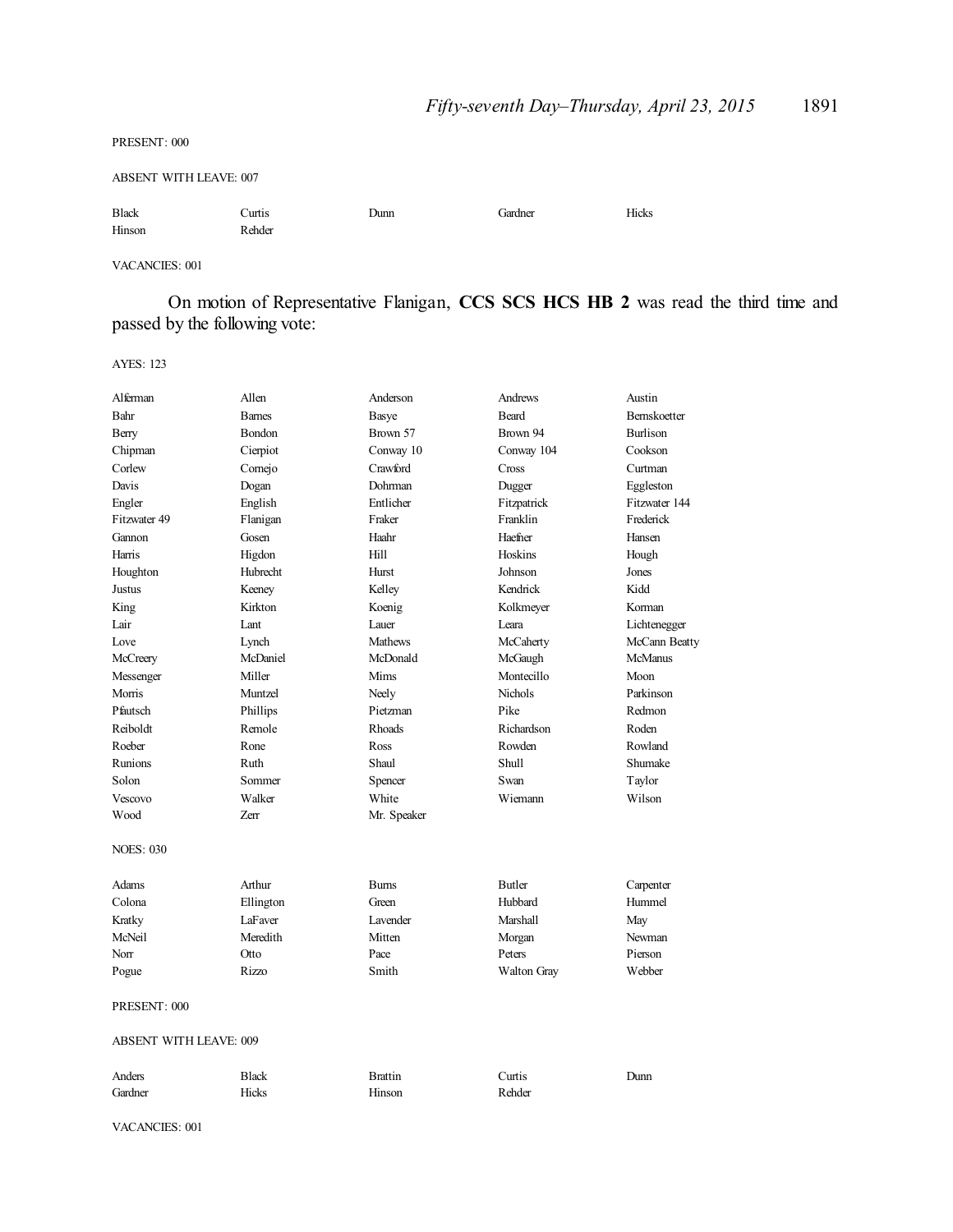Speaker Diehl declared the bill passed.

**CCR SCS HCS HB 3**, relating to appropriations for the Department of Higher Education, was taken up by Representative Flanigan.

Representative Richardson moved the previous question.

Which motion was adopted by the following vote:

AYES: 111

| Alferman                      | Allen         | Anderson       | Andrews        | Austin         |
|-------------------------------|---------------|----------------|----------------|----------------|
| Bahr                          | <b>Barnes</b> | Basye          | <b>Beard</b>   | Bernskoetter   |
| Berry                         | <b>Bondon</b> | <b>Brattin</b> | Brown 57       | Brown 94       |
| <b>Burlison</b>               | Chipman       | Cierpiot       | Conway 104     | Cookson        |
| Corlew                        | Comejo        | Crawford       | Cross          | Curtman        |
| Davis                         | Dogan         | Dohrman        | Dugger         | Eggleston      |
| Engler                        | English       | Fitzpatrick    | Fitzwater 144  | Fitzwater 49   |
| Flanigan                      | Fraker        | Franklin       | Frederick      | Gannon         |
| Gosen                         | Haahr         | Haefner        | Hansen         | Higdon         |
| Hill                          | Hoskins       | Hough          | Houghton       | Hubrecht       |
| Hurst                         | Johnson       | Jones          | Justus         | Keeney         |
| Kelley                        | Kidd          | King           | Koenig         | Kolkmeyer      |
| Korman                        | Lair          | Lant           | Lauer          | Leara          |
| Lichtenegger                  | Love          | Lynch          | <b>Mathews</b> | McCaherty      |
| McDaniel                      | McGaugh       | Messenger      | Miller         | Moon           |
| Morris                        | Muntzel       | Neely          | Parkinson      | Pfautsch       |
| Phillips                      | Pietzman      | Pike           | Pogue          | Redmon         |
| Reiboldt                      | Remole        | Rhoads         | Richardson     | Roden          |
| Roeber                        | Rone          | Ross           | Rowden         | Rowland        |
| Ruth                          | Shaul         | <b>Shull</b>   | Shumake        | Solon          |
| Sommer                        | Swan          | Taylor         | Vescovo        | Walker         |
| White                         | Wiemann       | Wilson         | Wood           | Zerr           |
| Mr. Speaker                   |               |                |                |                |
| <b>NOES: 042</b>              |               |                |                |                |
| Adams                         | Anders        | Arthur         | <b>Burns</b>   | <b>Butler</b>  |
| Carpenter                     | Colona        | Conway 10      | Curtis         | Ellington      |
| Green                         | Harris        | Hubbard        | Hummel         | Kendrick       |
| Kirkton                       | Kratky        | LaFaver        | Lavender       | Marshall       |
| May                           | McCann Beatty | McCreery       | McDonald       | <b>McManus</b> |
| McNeil                        | Meredith      | Mims           | Montecillo     | Morgan         |
| Newman                        | Nichols       | Norr           | Otto           | Pace           |
| Peters                        | Pierson       | Rizzo          | <b>Runions</b> | Smith          |
| <b>Walton Gray</b>            | Webber        |                |                |                |
| PRESENT: 000                  |               |                |                |                |
| <b>ABSENT WITH LEAVE: 009</b> |               |                |                |                |
| Black                         | Dunn          | Entlicher      | Gardner        | <b>Hicks</b>   |

Hinson Mitten Rehder Spencer

VACANCIES: 001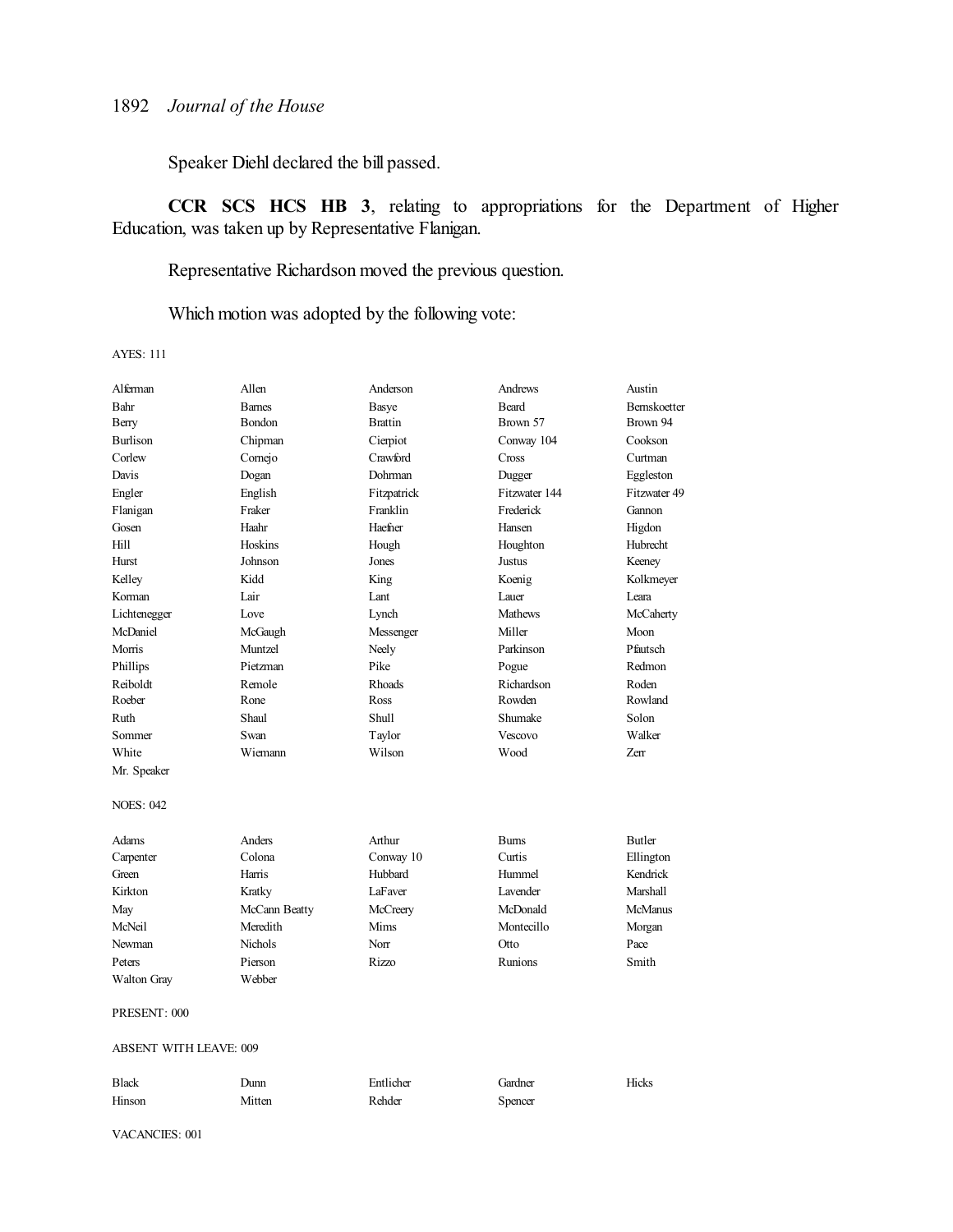On motion of Representative Flanigan, **CCR SCS HCS HB 3** was adopted by the following vote:

AYES: 115

| Alferman            | Allen           | Anders        | Anderson           | Andrews      |
|---------------------|-----------------|---------------|--------------------|--------------|
| Austin              | Bahr            | <b>Barnes</b> | Basye              | <b>Beard</b> |
| <b>Bernskoetter</b> | Berry           | Bondon        | <b>Brattin</b>     | Brown 57     |
| Brown 94            | <b>Burlison</b> | Chipman       | Cierpiot           | Conway 10    |
| Conway 104          | Cookson         | Corlew        | Comejo             | Crawford     |
| Cross               | Davis           | Dogan         | Dohrman            | Dugger       |
| Eggleston           | Engler          | English       | Entlicher          | Fitzpatrick  |
| Fitzwater 144       | Fitzwater 49    | Flanigan      | Fraker             | Franklin     |
| Frederick           | Gannon          | Gosen         | Haahr              | Haefner      |
| Hansen              | Harris          | Higdon        | Hill               | Hoskins      |
| Hough               | Houghton        | Hubrecht      | Hurst              | Johnson      |
| Jones               | Justus          | Keeney        | Kelley             | Kidd         |
| King                | Koenig          | Kolkmeyer     | Korman             | Lair         |
| Lant                | Lauer           | Leara         | Lichtenegger       | Love         |
| Lynch               | <b>Mathews</b>  | McCaherty     | McCann Beatty      | McDaniel     |
| McGaugh             | Messenger       | Miller        | Mims               | Montecillo   |
| Morris              | Muntzel         | Neely         | Pfautsch           | Phillips     |
| Pietzman            | Pike            | Redmon        | Reiboldt           | Remole       |
| <b>Rhoads</b>       | Richardson      | Roden         | Roeber             | Rone         |
| Ross                | Rowden          | Rowland       | Runions            | Ruth         |
| Shaul               | Shull           | Shumake       | Solon              | Sommer       |
| Swan                | Taylor          | Vescovo       | Walker             | White        |
| Wiemann             | Wilson          | Wood          | Zerr               | Mr. Speaker  |
| <b>NOES: 035</b>    |                 |               |                    |              |
| Adams               | Arthur          | <b>Burns</b>  | <b>Butler</b>      | Carpenter    |
| Colona              | Curtis          | Ellington     | Green              | Hummel       |
| Kendrick            | Kirkton         | Kratky        | LaFaver            | Lavender     |
| May                 | McCreery        | McDonald      | <b>McManus</b>     | McNeil       |
| Meredith            | Moon            | Morgan        | Newman             | Nichols      |
| Norr                | Otto            | Pace          | Peters             | Pierson      |
| Pogue               | Rizzo           | Smith         | <b>Walton Gray</b> | Webber       |
| PRESENT: 000        |                 |               |                    |              |

ABSENT WITH LEAVE: 012

| <b>Black</b> | .`urtman | Dunn     | Gardner | Hicks     |
|--------------|----------|----------|---------|-----------|
| Hinson       | Hubbard  | Marshall | Mitten  | Parkinson |
| Rehder       | Spencer  |          |         |           |

VACANCIES: 001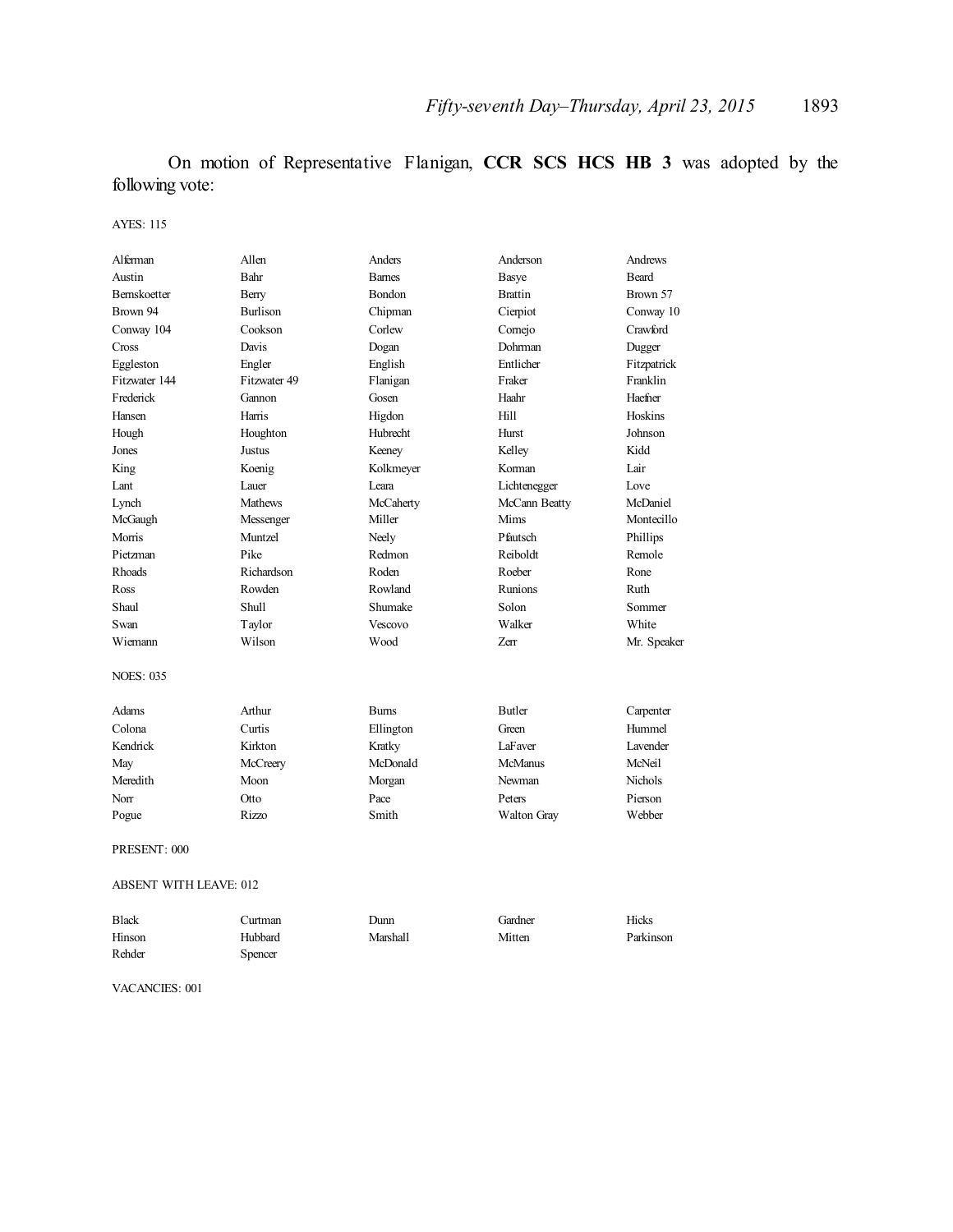On motion of Representative Flanigan, **CCS SCS HCS HB 3** was read the third time and passed by the following vote:

AYES: 117

| Alferman                      | Allen           | Anders         | Anderson       | Andrews       |
|-------------------------------|-----------------|----------------|----------------|---------------|
| Austin                        | Bahr            | <b>Barnes</b>  | Basye          | <b>Beard</b>  |
| Bernskoetter                  | Berry           | Bondon         | <b>Brattin</b> | Brown 57      |
| Brown 94                      | <b>Burlison</b> | Chipman        | Cierpiot       | Conway 10     |
| Conway 104                    | Cookson         | Corlew         | Comejo         | Crawford      |
| Cross                         | Curtman         | Davis          | Dogan          | Dohrman       |
| Dugger                        | Eggleston       | Engler         | English        | Entlicher     |
| Fitzpatrick                   | Fitzwater 144   | Fitzwater 49   | Flanigan       | Fraker        |
| Franklin                      | Frederick       | Gannon         | Gosen          | Haahr         |
| Haefner                       | Hansen          | Harris         | Higdon         | Hill          |
| Hoskins                       | Hough           | Houghton       | Hubrecht       | Hurst         |
| Johnson                       | Jones           | Justus         | Keeney         | Kelley        |
| Kidd                          | King            | Koenig         | Kolkmeyer      | Korman        |
| Lair                          | Lant            | Lauer          | Leara          | Lichtenegger  |
| Love                          | Lynch           | <b>Mathews</b> | McCaherty      | McCann Beatty |
| McDaniel                      | McGaugh         | Messenger      | Miller         | Mims          |
| Montecillo                    | Morris          | Muntzel        | Neely          | Parkinson     |
| Pfautsch                      | Phillips        | Pietzman       | Pike           | Redmon        |
| Reiboldt                      | Remole          | Rhoads         | Roden          | Roeber        |
| Rone                          | Ross            | Rowden         | Rowland        | Runions       |
| Ruth                          | Shaul           | Shull          | Shumake        | Solon         |
| Sommer                        | Spencer         | Swan           | Taylor         | Vescovo       |
| Walker                        | White           | Wiemann        | Wilson         | Wood          |
| Zerr                          | Mr. Speaker     |                |                |               |
|                               |                 |                |                |               |
| <b>NOES: 037</b>              |                 |                |                |               |
| <b>Adams</b>                  | Arthur          | <b>Burns</b>   | <b>Butler</b>  | Carpenter     |
| Colona                        | Curtis          | Ellington      | Green          | Hubbard       |
| Hummel                        | Kendrick        | Kirkton        | Kratky         | LaFaver       |
| Lavender                      | Marshall        | May            | McCreery       | McDonald      |
| <b>McManus</b>                | McNeil          | Meredith       | Moon           | Morgan        |
| Newman                        | <b>Nichols</b>  | Norr           | Otto           | Pace          |
| Peters                        | Pierson         | Pogue          | Rizzo          | Smith         |
| <b>Walton Gray</b>            | Webber          |                |                |               |
| PRESENT: 000                  |                 |                |                |               |
| <b>ABSENT WITH LEAVE: 008</b> |                 |                |                |               |
| <b>Black</b>                  | Dunn            | Gardner        | Hicks          | Hinson        |
| Mitten                        | Rehder          | Richardson     |                |               |

VACANCIES: 001

Speaker Diehl declared the bill passed.

**CCR SCS HCS HB 4**, relating to appropriations for the Department of Revenue and Department of Transportation, was taken up by Representative Flanigan.

Representative Richardson moved the previous question.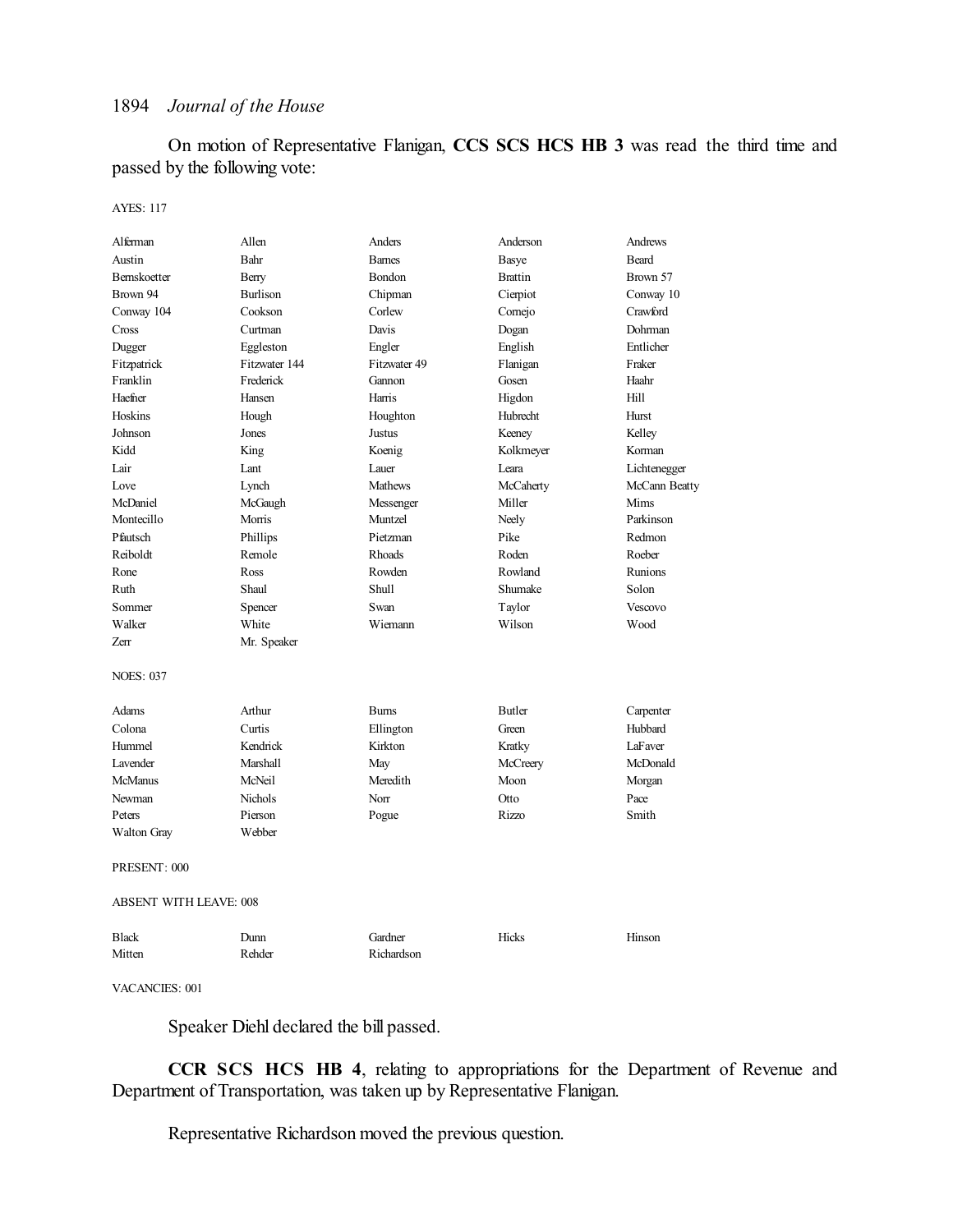## Which motion was adopted by the following vote:

AYES: 110

| Alferman                      | Allen          | Anderson       | Andrews       | Austin              |
|-------------------------------|----------------|----------------|---------------|---------------------|
| Bahr                          | <b>Barnes</b>  | <b>Basye</b>   | <b>Beard</b>  | <b>Bernskoetter</b> |
| Berry                         | Bondon         | <b>Brattin</b> | Brown 94      | <b>Burlison</b>     |
| Chipman                       | Cierpiot       | Conway 104     | Cookson       | Corlew              |
| Cornejo                       | Crawford       | Cross          | Curtman       | Davis               |
| Dogan                         | Dohrman        | Dugger         | Eggleston     | Engler              |
| English                       | Entlicher      | Fitzpatrick    | Fitzwater 144 | Fitzwater 49        |
| Flanigan                      | Fraker         | Frederick      | Gannon        | Gosen               |
| Haahr                         | Haefner        | Hansen         | Higdon        | Hill                |
| Hoskins                       | Hough          | Houghton       | Hubrecht      | Hurst               |
| Johnson                       | Jones          | Justus         | Keeney        | Kidd                |
| King                          | Koenig         | Kolkmeyer      | Korman        | Lair                |
| Lant                          | Lauer          | Leara          | Lichtenegger  | Love                |
| Lynch                         | <b>Mathews</b> | McCaherty      | McDaniel      | McGaugh             |
| Messenger                     | Miller         | Moon           | Morris        | Muntzel             |
| Neely                         | Parkinson      | Pfautsch       | Phillips      | Pietzman            |
| Pike                          | Pogue          | Redmon         | Reiboldt      | Remole              |
| Rhoads                        | Richardson     | Roden          | Roeber        | Rone                |
| Ross                          | Rowden         | Rowland        | Ruth          | Shaul               |
| <b>Shull</b>                  | Shumake        | Solon          | Sommer        | Spencer             |
| Swan                          | Taylor         | Vescovo        | Walker        | White               |
| Wiemann                       | Wilson         | Wood           | Zerr          | Mr. Speaker         |
| <b>NOES: 042</b>              |                |                |               |                     |
| Adams                         | Anders         | Arthur         | <b>Burns</b>  | <b>Butler</b>       |
| Carpenter                     | Colona         | Conway 10      | Curtis        | Ellington           |
| Green                         | Harris         | Hubbard        | Hummel        | Kendrick            |
| Kirkton                       | Kratky         | LaFaver        | Lavender      | Marshall            |
| May                           | McCann Beatty  | McCreery       | McDonald      | <b>McManus</b>      |
| McNeil                        | Meredith       | Mims           | Montecillo    | Morgan              |
| Newman                        | Nichols        | Norr           | Otto          | Pace                |
| Peters                        | Pierson        | <b>Rizzo</b>   | Runions       | Smith               |
| <b>Walton Gray</b>            | Webber         |                |               |                     |
|                               |                |                |               |                     |
| PRESENT: 000                  |                |                |               |                     |
| <b>ABSENT WITH LEAVE: 010</b> |                |                |               |                     |
| <b>Black</b>                  | Brown 57       | Dunn           | Franklin      | Gardner             |
| Hicks                         | Hinson         | Kelley         | Mitten        | Rehder              |
|                               |                |                |               |                     |

#### VACANCIES: 001

On motion of Representative Flanigan, **CCR SCS HCS HB 4** was adopted by the following vote:

| Alferman     | Allen         | Anders        | Anderson | Andrews   |
|--------------|---------------|---------------|----------|-----------|
| Austin       | Bahr          | <b>Barnes</b> | Basve    | Beard     |
| Bernskoetter | <b>Bondon</b> | Brattin       | Brown 57 | Brown 94  |
| Burlison     | Burns         | Chipman       | Cierpiot | Conway 10 |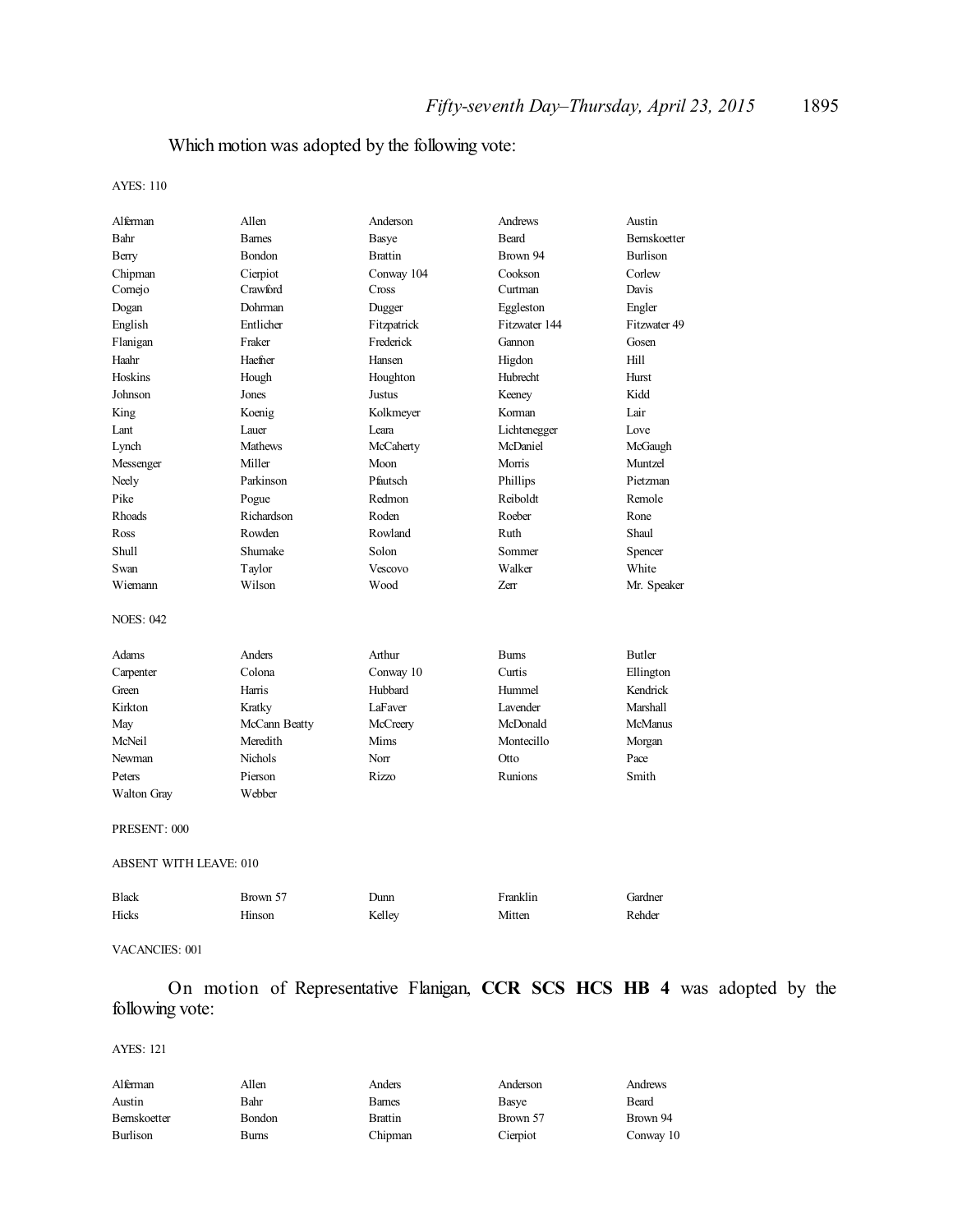| Conway 104       | Cookson      | Corlew         | Comejo        | Crawford    |
|------------------|--------------|----------------|---------------|-------------|
| Cross            | Curtis       | Curtman        | Davis         | Dogan       |
| Dohrman          | Dugger       | Eggleston      | Engler        | English     |
| Entlicher        | Fitzpatrick  | Fitzwater 144  | Fitzwater 49  | Flanigan    |
| Fraker           | Franklin     | Frederick      | Gannon        | Gosen       |
| Haahr            | Haefner      | Hansen         | Harris        | Higdon      |
| Hill             | Hoskins      | Hough          | Houghton      | Hubrecht    |
| Hurst            | Johnson      | Jones          | <b>Justus</b> | Keeney      |
| Kelley           | Kidd         | King           | Kirkton       | Koenig      |
| Kolkmeyer        | Korman       | Lair           | Lant          | Lauer       |
| Leara            | Lichtenegger | Love           | Lynch         | Mathews     |
| May              | McCaherty    | McCann Beatty  | McCreery      | McDaniel    |
| McGaugh          | Messenger    | Miller         | Montecillo    | Morris      |
| Muntzel          | Neely        | <b>Nichols</b> | Parkinson     | Pfautsch    |
| Phillips         | Pietzman     | Pike           | Redmon        | Reiboldt    |
| Remole           | Rhoads       | Richardson     | Roden         | Roeber      |
| Rone             | Ross         | Rowden         | Rowland       | Runions     |
| Ruth             | Shaul        | <b>Shull</b>   | Shumake       | Solon       |
| Sommer           | Spencer      | Swan           | Taylor        | Vescovo     |
| Walker           | White        | Wilson         | Wood          | Zerr        |
| Mr. Speaker      |              |                |               |             |
| <b>NOES: 031</b> |              |                |               |             |
| Adams            | Arthur       | <b>Butler</b>  | Carpenter     | Colona      |
| Ellington        | Green        | Hubbard        | Hummel        | Kendrick    |
| Kratky           | LaFaver      | Lavender       | Marshall      | McDonald    |
| <b>McManus</b>   | McNeil       | Mims           | Moon          | Morgan      |
| Newman           | Norr         | <b>Otto</b>    | Pace          | Peters      |
| Pierson          | Pogue        | <b>Rizzo</b>   | Smith         | Walton Gray |
| Webber           |              |                |               |             |

#### PRESENT: 000

#### ABSENT WITH LEAVE: 010

| Berry  | Black    | Dunn   | Gardner | Hicks   |
|--------|----------|--------|---------|---------|
| Hinson | Meredith | Mitten | Rehder  | Wiemann |

#### VACANCIES: 001

## On motion of Representative Flanigan, **CCS SCS HCS HB 4** was read the third time and passed by the following vote:

| Alferman     | Allen       | Anders        | Anderson       | Andrews  |
|--------------|-------------|---------------|----------------|----------|
| Austin       | Bahr        | <b>Barnes</b> | Basye          | Beard    |
| Bernskoetter | Berry       | Bondon        | <b>Brattin</b> | Brown 57 |
| Brown 94     | Burlison    | <b>Bums</b>   | Chipman        | Cierpiot |
| Conway 104   | Cookson     | Corlew        | Comejo         | Crawford |
| Cross        | Curtis      | Curtman       | Davis          | Dogan    |
| Dohrman      | Dugger      | Eggleston     | Engler         | English  |
| Entlicher    | Fitzpatrick | Fitzwater 144 | Fitzwater 49   | Flanigan |
| Fraker       | Franklin    | Frederick     | Gannon         | Gosen    |
| Haahr        | Haefner     | Hansen        | Harris         | Higdon   |
| Hill         | Hoskins     | Hough         | Houghton       | Hubrecht |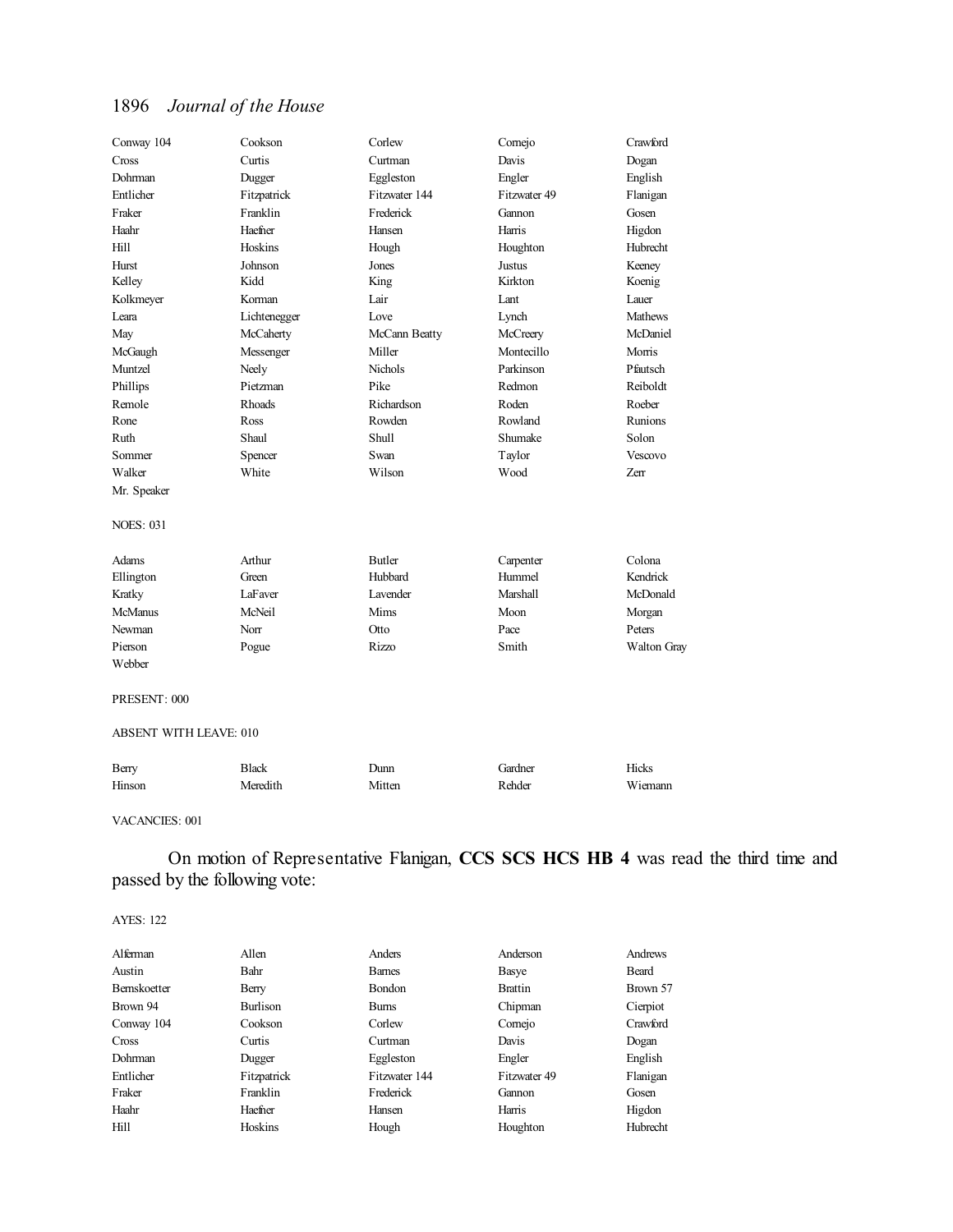## *Fifty-seventh Day–Thursday, April 23, 2015* 1897

| Hurst                                         | Johnson             | Jones           | <b>Justus</b>      | Keeney         |  |
|-----------------------------------------------|---------------------|-----------------|--------------------|----------------|--|
| Kelley                                        | Kidd                | King            | Kirkton            | Koenig         |  |
| Kolkmeyer                                     | Korman              | Lair            | Lant               | Lauer          |  |
| Leara                                         | Lichtenegger        | Love            | Lynch              | <b>Mathews</b> |  |
| May                                           | McCaherty           | McCann Beatty   | McCreery           | McDaniel       |  |
| McGaugh                                       | Messenger           | Miller          | Montecillo         | Morris         |  |
| Muntzel                                       | Neely               | Nichols         | Pace               | Parkinson      |  |
| Pfautsch                                      | Phillips            | Pietzman        | Pike               | Redmon         |  |
| Reiboldt                                      | Remole              | Rhoads          | Richardson         | Roden          |  |
| Roeber                                        | Rone                | Ross            | Rowden             | Rowland        |  |
| <b>Runions</b>                                | Ruth                | Shaul           | Shull              | Shumake        |  |
| Solon                                         | Sommer              | Spencer         | Swan               | Taylor         |  |
| Vescovo                                       | Walker              | White           | Wilson             | Wood           |  |
| Zerr                                          | Mr. Speaker         |                 |                    |                |  |
| <b>NOES: 031</b>                              |                     |                 |                    |                |  |
| Adams                                         | Arthur              | Butler          | Carpenter          | Colona         |  |
| Ellington                                     | Green               | Hubbard         | Hummel             | Kendrick       |  |
| Kratky                                        | LaFaver             | <b>Lavender</b> | Marshall           | McDonald       |  |
| <b>McManus</b>                                | McNeil              | Meredith        | Mims               | Moon           |  |
| Morgan                                        | Newman              | Norr            | Otto               | Peters         |  |
| Pierson                                       | Pogue               | <b>Rizzo</b>    | Smith              | Walton Gray    |  |
| Webber                                        |                     |                 |                    |                |  |
| PRESENT: 000<br><b>ABSENT WITH LEAVE: 009</b> |                     |                 |                    |                |  |
|                                               |                     |                 |                    |                |  |
| <b>Black</b><br>Hinson                        | Conway 10<br>Mitten | Dunn<br>Rehder  | Gardner<br>Wiemann | Hicks          |  |

VACANCIES: 001

Speaker Diehl declared the bill passed.

**CCR SCS HCS HB 5**, relating to appropriations for the Office of Administration, Department of Transportation, and Department of Public Safety, was taken up by Representative Flanigan.

Representative Richardson moved the previous question.

Which motion was adopted by the following vote:

| Alferman | Allen          | Anderson    | Andrews       | Austin       |
|----------|----------------|-------------|---------------|--------------|
| Bahr     | <b>Barnes</b>  | Basye       | Beard         | Bernskoetter |
| Berry    | <b>Brattin</b> | Brown 57    | Brown 94      | Burlison     |
| Chipman  | Cierpiot       | Conway 104  | Cookson       | Corlew       |
| Cornejo  | Crawford       | Cross       | Curtman       | Davis        |
| Dogan    | Dohrman        | Dugger      | Eggleston     | Engler       |
| English  | Entlicher      | Fitzpatrick | Fitzwater 144 | Fitzwater 49 |
| Flanigan | Fraker         | Franklin    | Frederick     | Gannon       |
| Gosen    | Haahr          | Haefner     | Hansen        | Higdon       |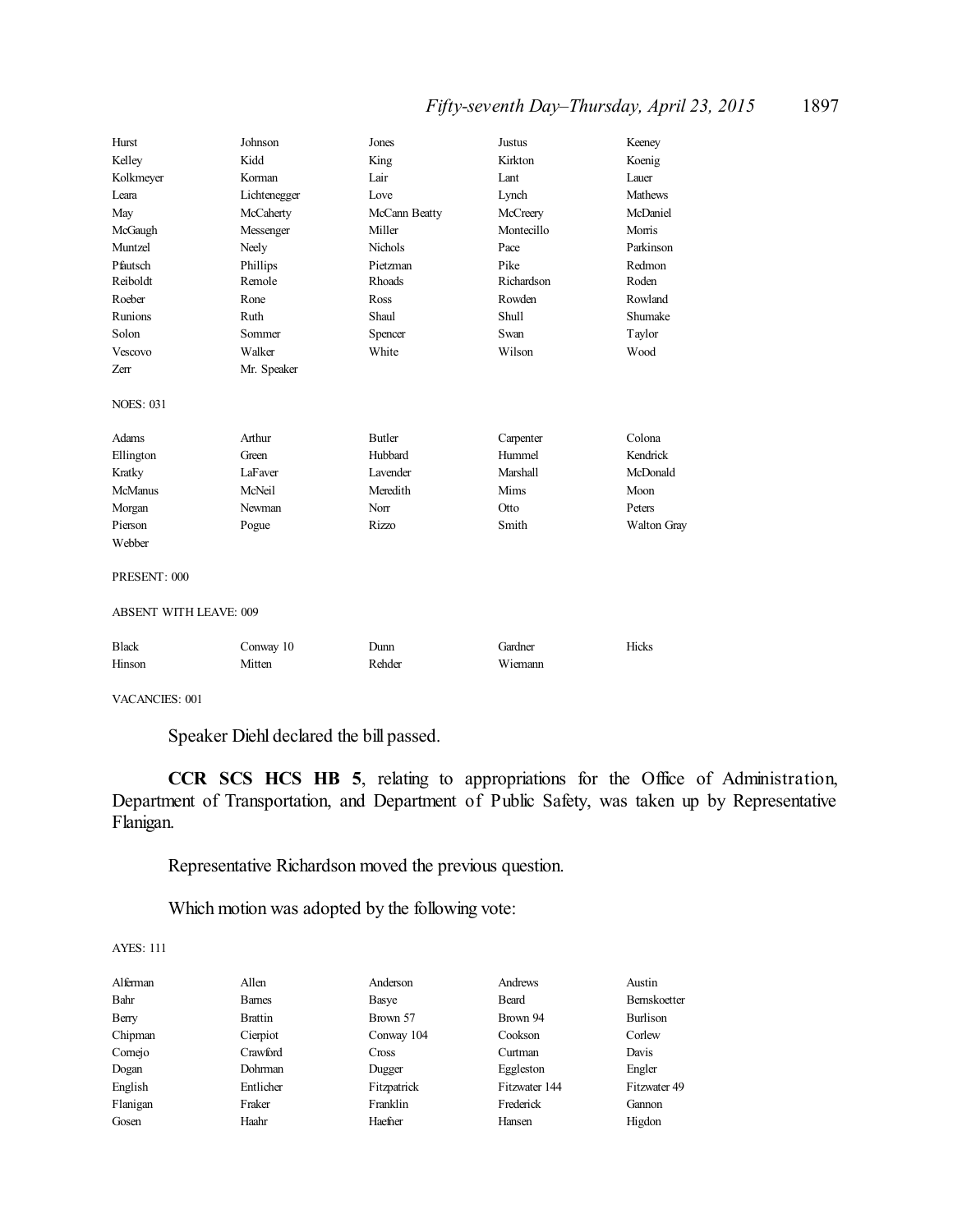| Hill                          | Hoskins       | Houghton       | Hubrecht        | Hurst         |
|-------------------------------|---------------|----------------|-----------------|---------------|
| Johnson                       | Jones         | Justus         | Keeney          | Kelley        |
| Kidd                          | King          | Koenig         | Kolkmeyer       | Korman        |
| Lair                          | Lant          | Lauer          | I eara          | Lichtenegger  |
| Love                          | Lynch         | <b>Mathews</b> | McCaherty       | McDaniel      |
| McGaugh                       | Messenger     | Miller         | Moon            | Morris        |
| Muntzel                       | Neely         | Parkinson      | Pfautsch        | Phillips      |
| Pietzman                      | Pike          | Pogue          | Redmon          | Reiboldt      |
| Remole                        | Rhoads        | Richardson     | Roden           | Roeber        |
| Rone                          | Ross          | Rowden         | Rowland         | Ruth          |
| Shaul                         | Shull         | Shumake        | Solon           | Sommer        |
| Spencer                       | Swan          | Taylor         | Vescovo         | Walker        |
| White                         | Wiemann       | Wilson         | Wood            | Zerr          |
| Mr. Speaker                   |               |                |                 |               |
| <b>NOES: 040</b>              |               |                |                 |               |
| Adams                         | Anders        | Arthur         | <b>Burns</b>    | <b>Butler</b> |
| Carpenter                     | Colona        | Conway 10      | Curtis          | Ellington     |
| Green                         | Harris        | Hubbard        | Hummel          | Kendrick      |
| Kirkton                       | Kratky        | LaFaver        | <b>Lavender</b> | Marshall      |
| May                           | McCann Beatty | McCreery       | <b>McManus</b>  | McNeil        |
| Mims                          | Montecillo    | Morgan         | Newman          | Nichols       |
| Norr                          | Otto          | Pace           | Peters          | Pierson       |
| <b>Rizzo</b>                  | Runions       | Smith          | Walton Gray     | Webber        |
| PRESENT: 000                  |               |                |                 |               |
| <b>ABSENT WITH LEAVE: 011</b> |               |                |                 |               |
| <b>Black</b>                  | Bondon        | Dunn           | Gardner         | Hicks         |
| Hinson                        | Hough         | McDonald       | Meredith        | Mitten        |

VACANCIES: 001

Rehder

On motion of Representative Flanigan, **CCR SCS HCS HB 5** was adopted by the following vote:

| Alferman    | Allen         | Anders          | Anderson   | Andrews             |
|-------------|---------------|-----------------|------------|---------------------|
| Austin      | Bahr          | Basye           | Beard      | <b>Bernskoetter</b> |
| Berry       | Bondon        | Brown 57        | Brown 94   | <b>Bums</b>         |
| Chipman     | Cierpiot      | Colona          | Conway 10  | Conway 104          |
| Cookson     | Corlew        | Cornejo         | Cross      | Curtis              |
| Davis       | Dogan         | Dohrman         | Engler     | English             |
| Fitzpatrick | Fitzwater 144 | Fitzwater 49    | Flanigan   | Franklin            |
| Frederick   | Gannon        | Gosen           | Haahr      | Haefner             |
| Hansen      | Harris        | Higdon          | Hill       | Hoskins             |
| Houghton    | Hubbard       | <b>Hubrecht</b> | Hummel     | Hurst               |
| Jones       | Justus        | Kelley          | Kidd       | King                |
| Kolkmeyer   | Korman        | Kratky          | Lair       | Lant                |
| Lauer       | Leara         | Lichtenegger    | Love       | Lynch               |
| Mathews     | May           | McCann Beatty   | McDaniel   | McGaugh             |
| Messenger   | Miller        | Mims            | Montecillo | Morris              |
| Muntzel     | Neelv         | Nichols         | Peters     | Pfautsch            |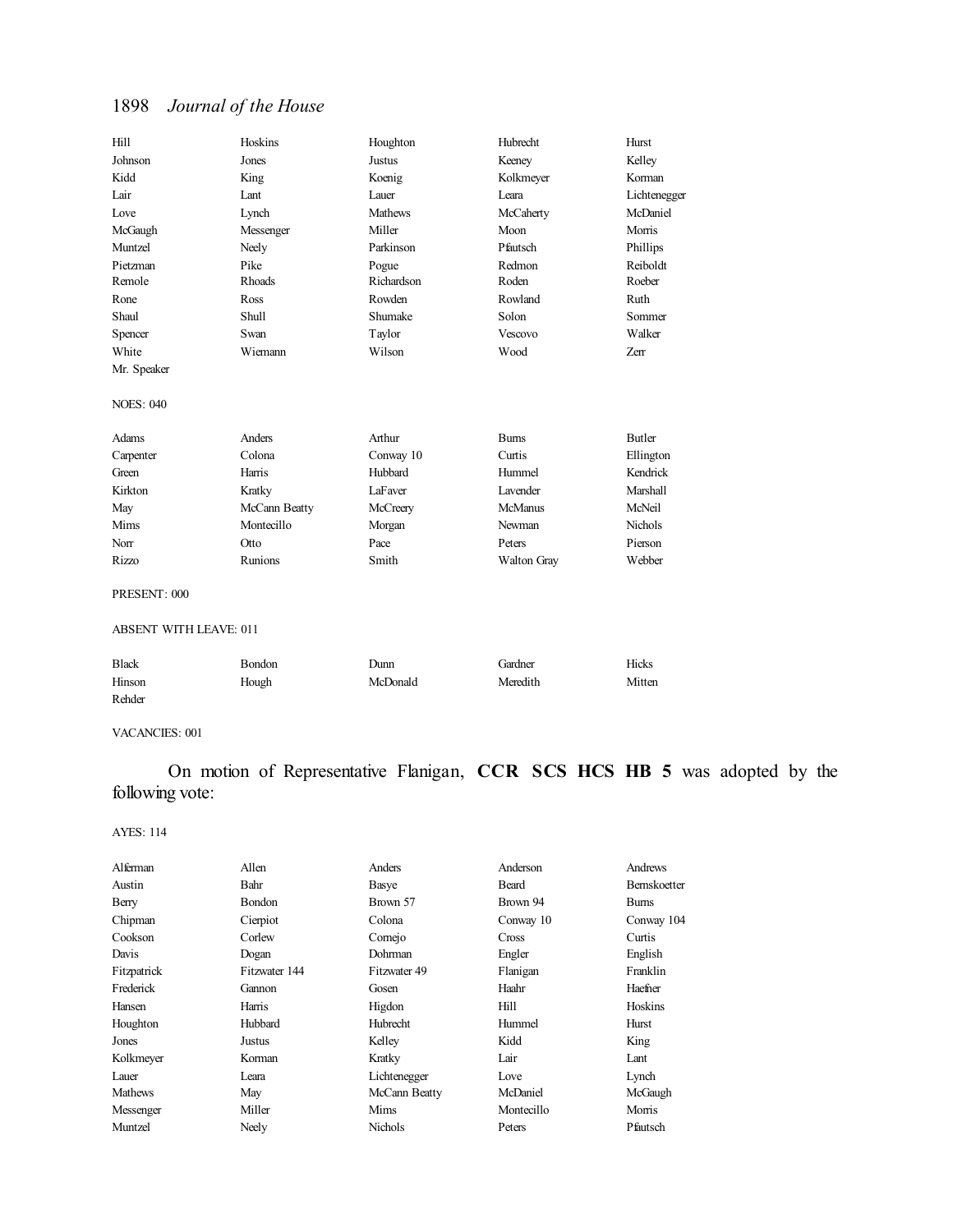## *Fifty-seventh Day–Thursday, April 23, 2015* 1899

| Phillips                      | Pierson        | Pietzman      | Pike           | Redmon          |
|-------------------------------|----------------|---------------|----------------|-----------------|
| Reiboldt                      | Remole         | Rhoads        | Richardson     | Rizzo           |
| Roden                         | Roeber         | Rone          | Ross           | Rowden          |
| Rowland                       | Runions        | Ruth          | Shaul          | Shull           |
| Shumake                       | Solon          | Sommer        | Spencer        | Swan            |
| Taylor                        | Vescovo        | Walker        | White          | Wiemann         |
| Wilson                        | Wood           | Zerr          | Mr. Speaker    |                 |
| <b>NOES: 040</b>              |                |               |                |                 |
| Adams                         | Arthur         | <b>Barnes</b> | <b>Brattin</b> | <b>Burlison</b> |
| <b>Butler</b>                 | Carpenter      | Crawford      | Curtman        | Dugger          |
| Eggleston                     | Ellington      | Entlicher     | Fraker         | Green           |
| Hough                         | Johnson        | Keeney        | Kendrick       | Kirkton         |
| Koenig                        | LaFaver        | Lavender      | Marshall       | McCaherty       |
| McCreery                      | <b>McManus</b> | McNeil        | Meredith       | Moon            |
| Morgan                        | Newman         | Norr          | Otto           | Pace            |
| Parkinson                     | Pogue          | Smith         | Walton Gray    | Webber          |
| PRESENT: 000                  |                |               |                |                 |
| <b>ABSENT WITH LEAVE: 008</b> |                |               |                |                 |
| <b>Black</b>                  | Dunn           | Gardner       | Hicks          | Hinson          |
| McDonald                      | Mitten         | Rehder        |                |                 |

### VACANCIES: 001

## On motion of Representative Flanigan, **CCS SCS HCS HB 5** was read the third time and passed by the following vote:

| Alferman    | Allen         | Anders         | Anderson     | Andrews             |
|-------------|---------------|----------------|--------------|---------------------|
| Austin      | Bahr          | Basye          | Beard        | <b>Bernskoetter</b> |
| Berry       | Bondon        | Brown 94       | <b>Burns</b> | Chipman             |
| Cierpiot    | Colona        | Conway 10      | Conway 104   | Cookson             |
| Corlew      | Comejo        | Cross          | Curtis       | Davis               |
| Dogan       | Dohrman       | Eggleston      | Engler       | English             |
| Fitzpatrick | Fitzwater 144 | Fitzwater 49   | Flanigan     | Franklin            |
| Frederick   | Gannon        | Gosen          | Haahr        | Haefner             |
| Hansen      | Harris        | Higdon         | Hill         | Hoskins             |
| Houghton    | Hubbard       | Hubrecht       | Hummel       | Justus              |
| Kelley      | Kidd          | King           | Kolkmeyer    | Korman              |
| Kratky      | Lair          | Lant           | Lauer        | Leara               |
| Love        | Lynch         | <b>Mathews</b> | May          | McCann Beatty       |
| McDaniel    | McGaugh       | Messenger      | Miller       | Mims                |
| Montecillo  | Morris        | Muntzel        | Neely        | Nichols             |
| Peters      | Pfautsch      | Phillips       | Pierson      | Pietzman            |
| Pike        | Redmon        | Reiboldt       | Remole       | Rhoads              |
| Richardson  | Rizzo         | Roden          | Roeber       | Rowden              |
| Runions     | Ruth          | Shaul          | Shull        | Shumake             |
| Solon       | Sommer        | Spencer        | Swan         | Taylor              |
| Vescovo     | Walker        | White          | Wiemann      | Wilson              |
| Wood        | Zerr          | Mr. Speaker    |              |                     |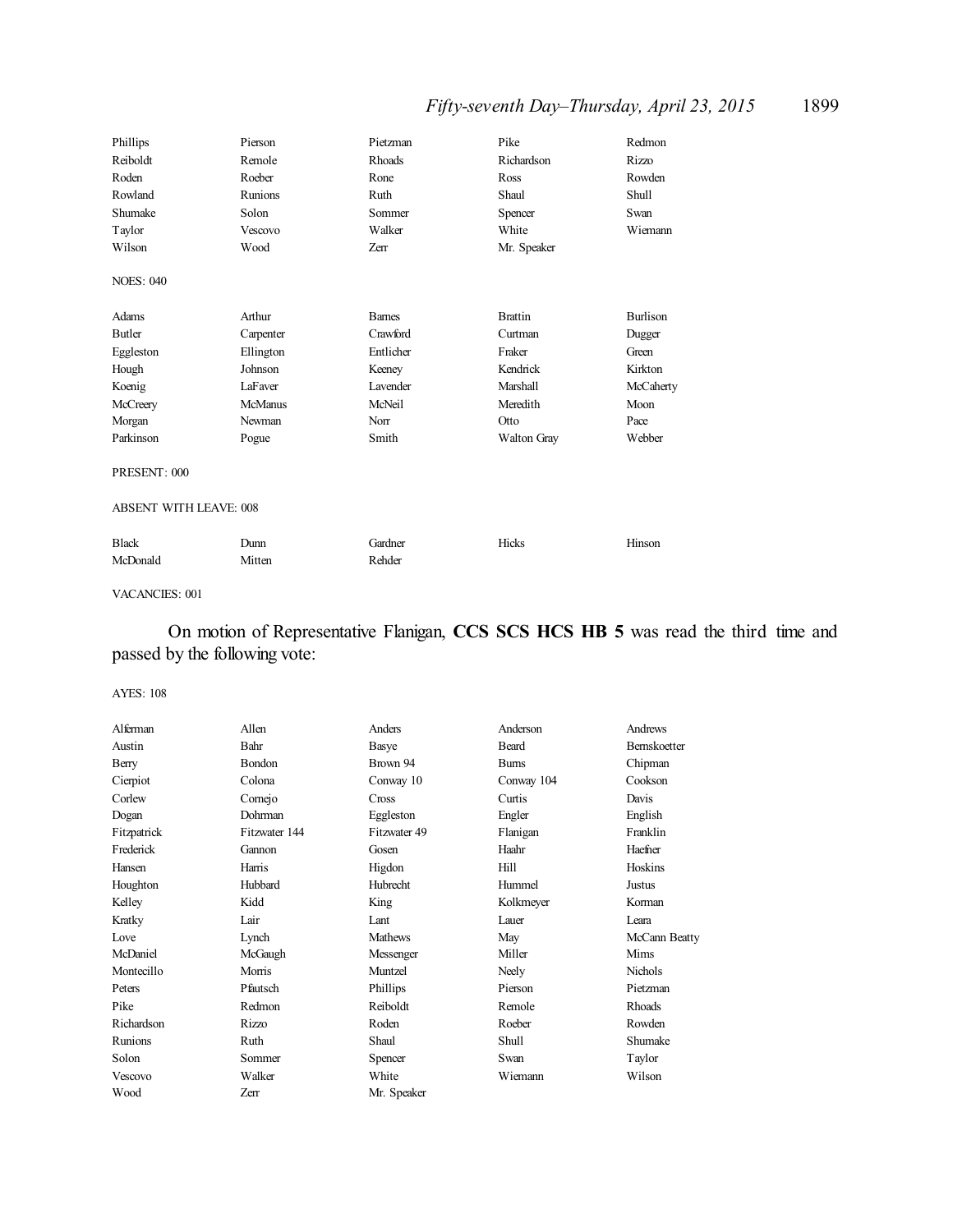NOES: 043

| Adams                         | Arthur             | <b>Barnes</b>  | <b>Brattin</b> | Brown 57 |
|-------------------------------|--------------------|----------------|----------------|----------|
| Burlison                      | Butler             | Carpenter      | Crawford       | Curtman  |
| Dugger                        | Ellington          | Entlicher      | Fraker         | Hough    |
| Hurst                         | Johnson            | Jones          | Keeney         | Kendrick |
| Kirkton                       | Koenig             | LaFaver        | Lavender       | Marshall |
| McCaherty                     | McCreery           | <b>McManus</b> | McNeil         | Meredith |
| Moon                          | Morgan             | Newman         | Norr           | Otto     |
| Pace                          | Parkinson          | Pogue          | Ross           | Rowland  |
| Smith                         | <b>Walton Gray</b> | Webber         |                |          |
| PRESENT: 000                  |                    |                |                |          |
| <b>ABSENT WITH LEAVE: 011</b> |                    |                |                |          |
| Black                         | Dunn               | Gardner        | Green          | Hicks    |
| Hinson                        | Lichtenegger       | McDonald       | Mitten         | Rehder   |
| Rone                          |                    |                |                |          |

VACANCIES: 001

Speaker Diehl declared the bill passed.

**CCR SCS HCS HB 6**, relating to appropriations for the Department of Agriculture, Department of Natural Resources, and Department of Conservation, was taken up by Representative Flanigan.

On motion of Representative Flanigan, **CCR SCS HCS HB 6** was adopted by the following vote:

| Alferman            | Allen           | Anders        | Anderson       | Andrews       |
|---------------------|-----------------|---------------|----------------|---------------|
| Austin              | Bahr            | <b>Barnes</b> | Basye          | <b>Beard</b>  |
| <b>Bernskoetter</b> | Berry           | <b>Bondon</b> | <b>Brattin</b> | Brown 57      |
| Brown 94            | <b>Burlison</b> | <b>Bums</b>   | Carpenter      | Chipman       |
| Cierpiot            | Colona          | Conway 10     | Conway 104     | Cookson       |
| Corlew              | Cornejo         | Crawford      | Cross          | Curtis        |
| Curtman             | Davis           | Dogan         | Dohrman        | Dugger        |
| Eggleston           | Engler          | English       | Entlicher      | Fitzpatrick   |
| Fitzwater 144       | Fitzwater 49    | Flanigan      | Fraker         | Franklin      |
| Frederick           | Gannon          | Gosen         | Green          | Haahr         |
| Haefner             | Hansen          | Harris        | Higdon         | Hill          |
| Hoskins             | Hough           | Houghton      | Hubrecht       | Hummel        |
| Hurst               | Johnson         | Jones         | Justus         | Keeney        |
| Kelley              | Kidd            | King          | Kirkton        | Koenig        |
| Kolkmeyer           | Korman          | Lair          | Lant           | Lauer         |
| Leara               | Lichtenegger    | Love          | Lynch          | Mathews       |
| May                 | McCaherty       | McCann Beatty | McCreery       | McDaniel      |
| McGaugh             | Messenger       | Miller        | Mims           | Montecillo    |
| Morgan              | Morris          | Muntzel       | <b>Nichols</b> | Parkinson     |
| Peters              | Pfautsch        | Phillips      | Pierson        | Pietzman      |
| Pike                | Redmon          | Reiboldt      | Remole         | <b>Rhoads</b> |
| Richardson          | Rizzo           | Roden         | Roeber         | Rone          |
| Ross                | Rowden          | Rowland       | Runions        | Ruth          |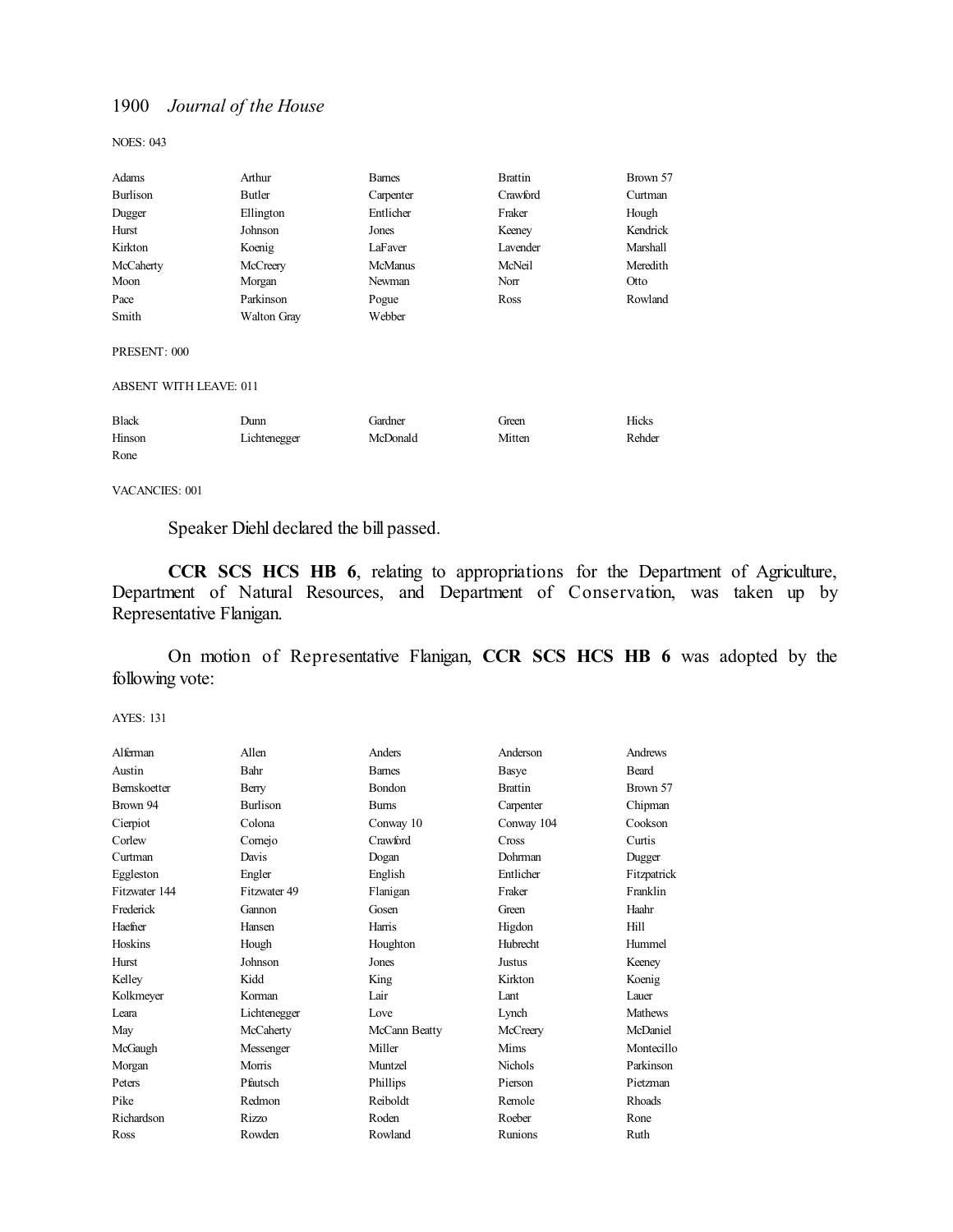## *Fifty-seventh Day–Thursday, April 23, 2015* 1901

| Shaul<br>Swan<br>White<br>Mr. Speaker                  | <b>Shull</b><br>Taylor<br>Wiemann             | Shumake<br>Vescovo<br>Wilson                    | Solon<br>Walker<br>Wood               | Sommer<br>Walton Gray<br>Zerr         |  |
|--------------------------------------------------------|-----------------------------------------------|-------------------------------------------------|---------------------------------------|---------------------------------------|--|
| <b>NOES: 023</b>                                       |                                               |                                                 |                                       |                                       |  |
| Adams<br>Kendrick<br><b>McManus</b><br>Newman<br>Smith | Arthur<br>Kratky<br>McNeil<br>Norr<br>Spencer | Butler<br>LaFaver<br>Meredith<br>Otto<br>Webber | Ellington<br>Lavender<br>Moon<br>Pace | Hubbard<br>Marshall<br>Neely<br>Pogue |  |
| PRESENT: 000                                           |                                               |                                                 |                                       |                                       |  |
|                                                        | <b>ABSENT WITH LEAVE: 008</b>                 |                                                 |                                       |                                       |  |
| <b>Black</b><br>McDonald                               | Dunn<br>Mitten                                | Gardner<br>Rehder                               | Hicks                                 | Hinson                                |  |

VACANCIES: 001

On motion of Representative Flanigan, **CCS SCS HCS HB 6** was read the third time and passed by the following vote:

| Alferman            | Allen          | Anders        | Anderson       | Andrews        |
|---------------------|----------------|---------------|----------------|----------------|
| Austin              | Bahr           | <b>Barnes</b> | Basye          | <b>Beard</b>   |
| <b>Bernskoetter</b> | Berry          | <b>Bondon</b> | <b>Brattin</b> | Brown 57       |
| Brown 94            | Burlison       | <b>Bums</b>   | Carpenter      | Chipman        |
| Cierpiot            | Colona         | Conway 10     | Conway 104     | Cookson        |
| Corlew              | Comejo         | Crawford      | Cross          | Curtis         |
| Curtman             | Davis          | Dogan         | Dohrman        | Dugger         |
| Eggleston           | Engler         | English       | Entlicher      | Fitzpatrick    |
| Fitzwater 144       | Fitzwater 49   | Flanigan      | Fraker         | Franklin       |
| Frederick           | Gannon         | Gosen         | Green          | Haahr          |
| Haefner             | Hansen         | Harris        | Higdon         | Hill           |
| Hoskins             | Hough          | Houghton      | Hubbard        | Hubrecht       |
| Hurst               | Johnson        | Jones         | <b>Justus</b>  | Keeney         |
| Kelley              | Kidd           | King          | Kirkton        | Koenig         |
| Kolkmeyer           | Korman         | Lair          | Lant           | Lauer          |
| Leara               | Lichtenegger   | Love          | Lynch          | Mathews        |
| May                 | McCaherty      | McCann Beatty | McCreery       | McDaniel       |
| McGaugh             | <b>McManus</b> | Messenger     | Miller         | Mims           |
| Montecillo          | Morgan         | Morris        | Muntzel        | <b>Nichols</b> |
| Parkinson           | Peters         | Pfautsch      | Phillips       | Pierson        |
| Pietzman            | Pike           | Redmon        | Reiboldt       | Remole         |
| Rhoads              | Richardson     | <b>Rizzo</b>  | Roden          | Roeber         |
| Rone                | Ross           | Rowden        | Runions        | Ruth           |
| Shaul               | Shull          | Shumake       | Solon          | Sommer         |
| Swan                | Taylor         | Vescovo       | Walker         | Walton Gray    |
| White               | Wiemann        | Wilson        | Wood           | Zerr           |
| Mr. Speaker         |                |               |                |                |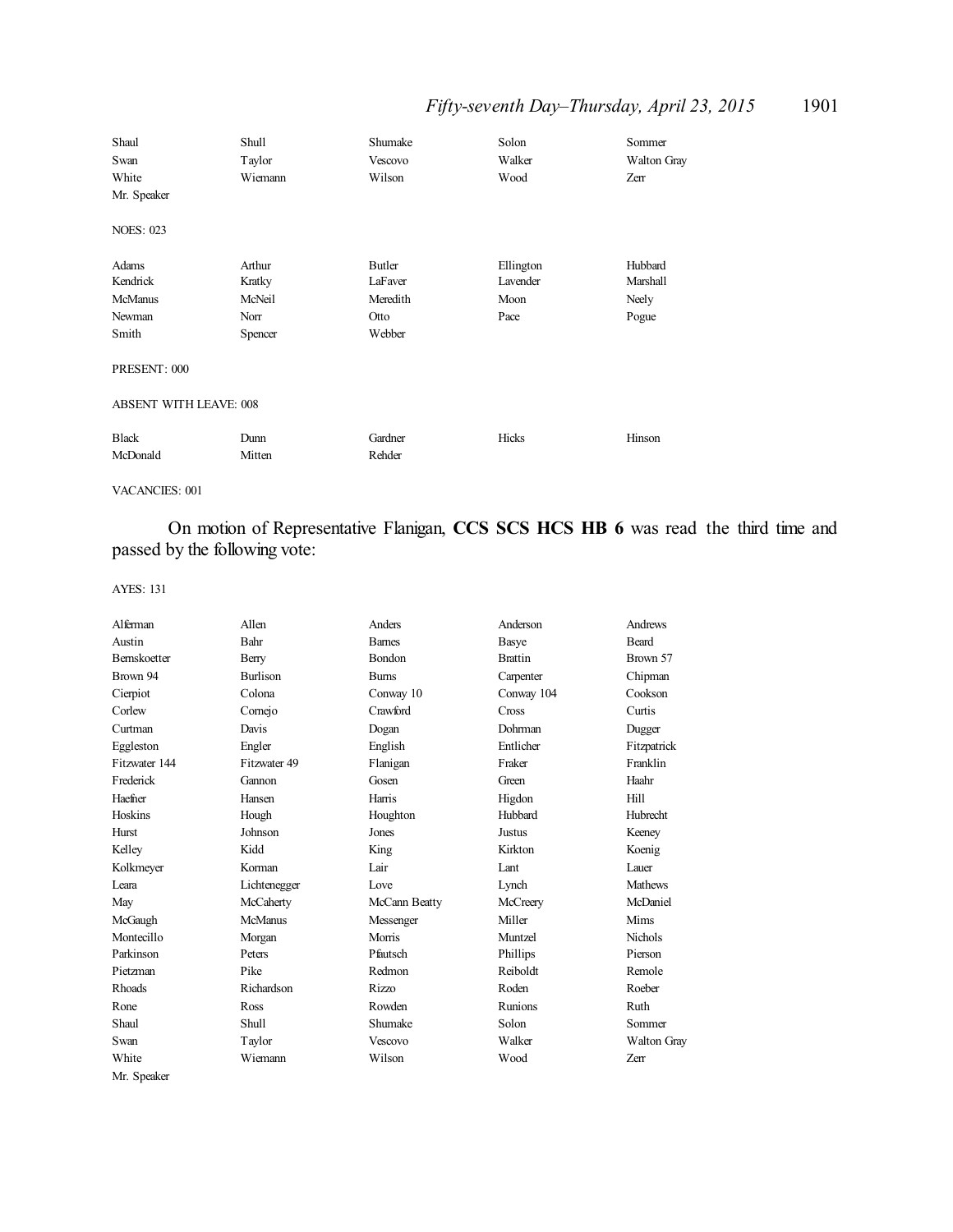NOES: 021

| Adams                  | Arthur   | Butler   | Ellington | Kendrick |
|------------------------|----------|----------|-----------|----------|
| Kratky                 | LaFaver  | Lavender | Marshall  | McNeil   |
| Meredith               | Moon     | Neely    | Newman    | Norr     |
| Otto                   | Pace     | Pogue    | Smith     | Spencer  |
| Webber                 |          |          |           |          |
|                        |          |          |           |          |
| PRESENT: 000           |          |          |           |          |
|                        |          |          |           |          |
| ABSENT WITH LEAVE: 010 |          |          |           |          |
|                        |          |          |           |          |
| <b>Black</b>           | Dunn     | Gardner  | Hicks     | Hinson   |
| Hummel                 | McDonald | Mitten   | Rehder    | Rowland  |

### VACANCIES: 001

Speaker Diehl declared the bill passed.

**CCR SCS HCS HB 7**, relating to appropriations for the Department of Economic Development; Department of Insurance, Financial Institutions and Professional Registration; and Department of Labor and Industrial Relations, was taken up by Representative Flanigan.

On motion of Representative Flanigan, **CCR SCS HCS HB 7** was adopted by the following vote:

| Alferman      | Allen          | Anderson     | Andrews      | Austin              |
|---------------|----------------|--------------|--------------|---------------------|
| Bahr          | <b>Barnes</b>  | <b>Basye</b> | <b>Beard</b> | <b>Bernskoetter</b> |
| Berry         | Bondon         | Brown 57     | Brown 94     | <b>Burlison</b>     |
| Chipman       | Cierpiot       | Conway 10    | Conway 104   | Cookson             |
| Corlew        | Comejo         | Crawford     | Cross        | Curtis              |
| Curtman       | Davis          | Dogan        | Dohrman      | Dugger              |
| Eggleston     | Engler         | English      | Entlicher    | Fitzpatrick         |
| Fitzwater 144 | Fitzwater 49   | Flanigan     | Fraker       | Frederick           |
| Gannon        | Gosen          | Green        | Haahr        | Haefner             |
| Hansen        | Harris         | Higdon       | Hill         | Hoskins             |
| Hough         | Houghton       | Hubrecht     | Hurst        | Johnson             |
| Jones         | Justus         | Keeney       | Kelley       | Kidd                |
| King          | Koenig         | Kolkmeyer    | Korman       | Lair                |
| Lant          | Lauer          | I eara       | Lichtenegger | Love                |
| Lynch         | <b>Mathews</b> | May          | McCaherty    | McDaniel            |
| McGaugh       | Messenger      | Miller       | Mims         | Montecillo          |
| Moon          | Morris         | Muntzel      | Neely        | <b>Nichols</b>      |
| Parkinson     | Peters         | Pfautsch     | Phillips     | Pietzman            |
| Pike          | Redmon         | Reiboldt     | Remole       | <b>Rhoads</b>       |
| Richardson    | Roden          | Roeber       | Rone         | Ross                |
| Rowden        | Rowland        | Ruth         | Shaul        | Shull               |
| Shumake       | Solon          | Sommer       | Spencer      | Swan                |
| Taylor        | Vescovo        | Walker       | White        | Wiemann             |
| Wilson        | Wood           | Zerr         | Mr. Speaker  |                     |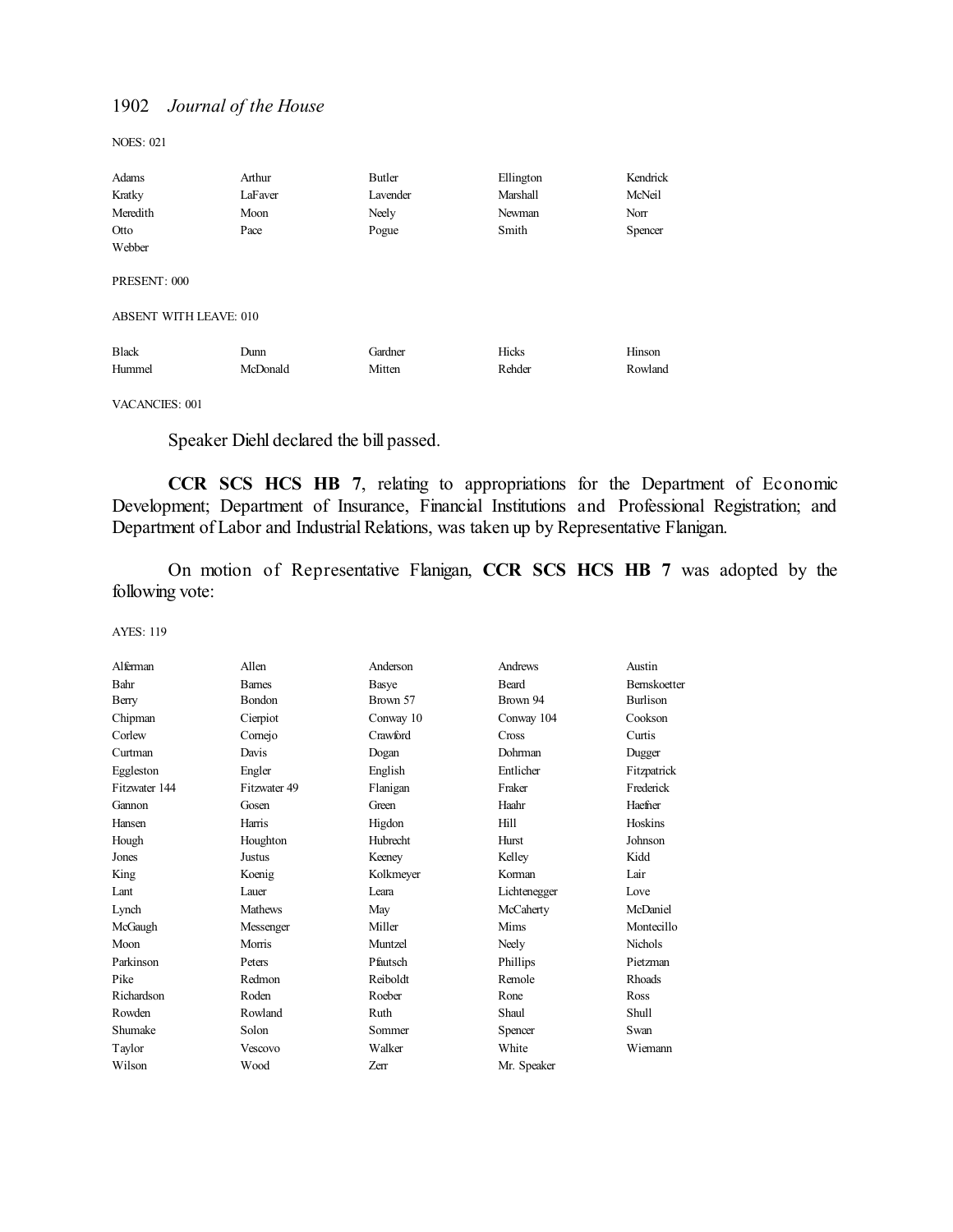## *Fifty-seventh Day–Thursday, April 23, 2015* 1903

#### NOES: 035

| Adams                         | Anders    | Arthur   | <b>Brattin</b>     | <b>Burns</b> |
|-------------------------------|-----------|----------|--------------------|--------------|
| Butler                        | Carpenter | Colona   | Ellington          | Franklin     |
| Hubbard                       | Hummel    | Kendrick | Kirkton            | Kratky       |
| LaFaver                       | Lavender  | Marshall | McCann Beatty      | McCreery     |
| McManus                       | McNeil    | Meredith | Morgan             | Newman       |
| Norr                          | Otto      | Pace     | Pierson            | Pogue        |
| Rizzo                         | Runions   | Smith    | <b>Walton Gray</b> | Webber       |
| PRESENT: 000                  |           |          |                    |              |
| <b>ABSENT WITH LEAVE: 008</b> |           |          |                    |              |
| <b>Black</b>                  | Dunn      | Gardner  | Hicks              | Hinson       |
| McDonald                      | Mitten    | Rehder   |                    |              |

#### VACANCIES: 001

On motion of Representative Flanigan, **CCS SCS HCS HB 7** was read the third time and passed by the following vote:

| Alferman         | Allen          | Anderson        | Andrews        | Austin              |
|------------------|----------------|-----------------|----------------|---------------------|
| Bahr             | <b>Barnes</b>  | Basye           | <b>Beard</b>   | <b>Bernskoetter</b> |
| Berry            | <b>Bondon</b>  | Brown 57        | Brown 94       | <b>Burlison</b>     |
| Chipman          | Cierpiot       | Conway 10       | Conway 104     | Cookson             |
| Corlew           | Cornejo        | Crawford        | Cross          | Curtis              |
| Curtman          | Davis          | Dogan           | Dohrman        | Dugger              |
| Eggleston        | Engler         | English         | Entlicher      | Fitzpatrick         |
| Fitzwater 144    | Fitzwater 49   | Flanigan        | Fraker         | Frederick           |
| Gannon           | Gosen          | Green           | Haahr          | Haefner             |
| Hansen           | Harris         | Higdon          | Hill           | Hoskins             |
| Hough            | Houghton       | Hubrecht        | Hurst          | Johnson             |
| Jones            | <b>Justus</b>  | Keeney          | Kelley         | Kidd                |
| King             | Koenig         | Kolkmeyer       | Korman         | Lair                |
| Lant             | Lauer          | Leara           | Lichtenegger   | Love                |
| Lynch            | <b>Mathews</b> | May             | McCaherty      | McDaniel            |
| McGaugh          | Messenger      | Miller          | Mims           | Montecillo          |
| Moon             | Morris         | Muntzel         | Neely          | <b>Nichols</b>      |
| Parkinson        | Peters         | Pfautsch        | Phillips       | Pike                |
| Redmon           | Reiboldt       | Remole          | <b>Rhoads</b>  | Richardson          |
| Roden            | Roeber         | Rone            | Ross           | Rowden              |
| Rowland          | Ruth           | Shaul           | <b>Shull</b>   | Shumake             |
| Solon            | Sommer         | Spencer         | Swan           | Taylor              |
| <b>Vescovo</b>   | Walker         | White           | Wiemann        | Wilson              |
| Wood             | Zerr           | Mr. Speaker     |                |                     |
| <b>NOES: 035</b> |                |                 |                |                     |
| Adams            | <b>Anders</b>  | Arthur          | <b>Brattin</b> | <b>Burns</b>        |
| <b>Butler</b>    | Carpenter      | Colona          | Ellington      | Franklin            |
| Hubbard          | Hummel         | Kendrick        | Kirkton        | Kratky              |
| LaFaver          | Lavender       | <b>Marshall</b> | McCann Beatty  | McCreery            |
| <b>McManus</b>   | McNeil         | Meredith        | Morgan         | Newman              |
|                  |                |                 |                |                     |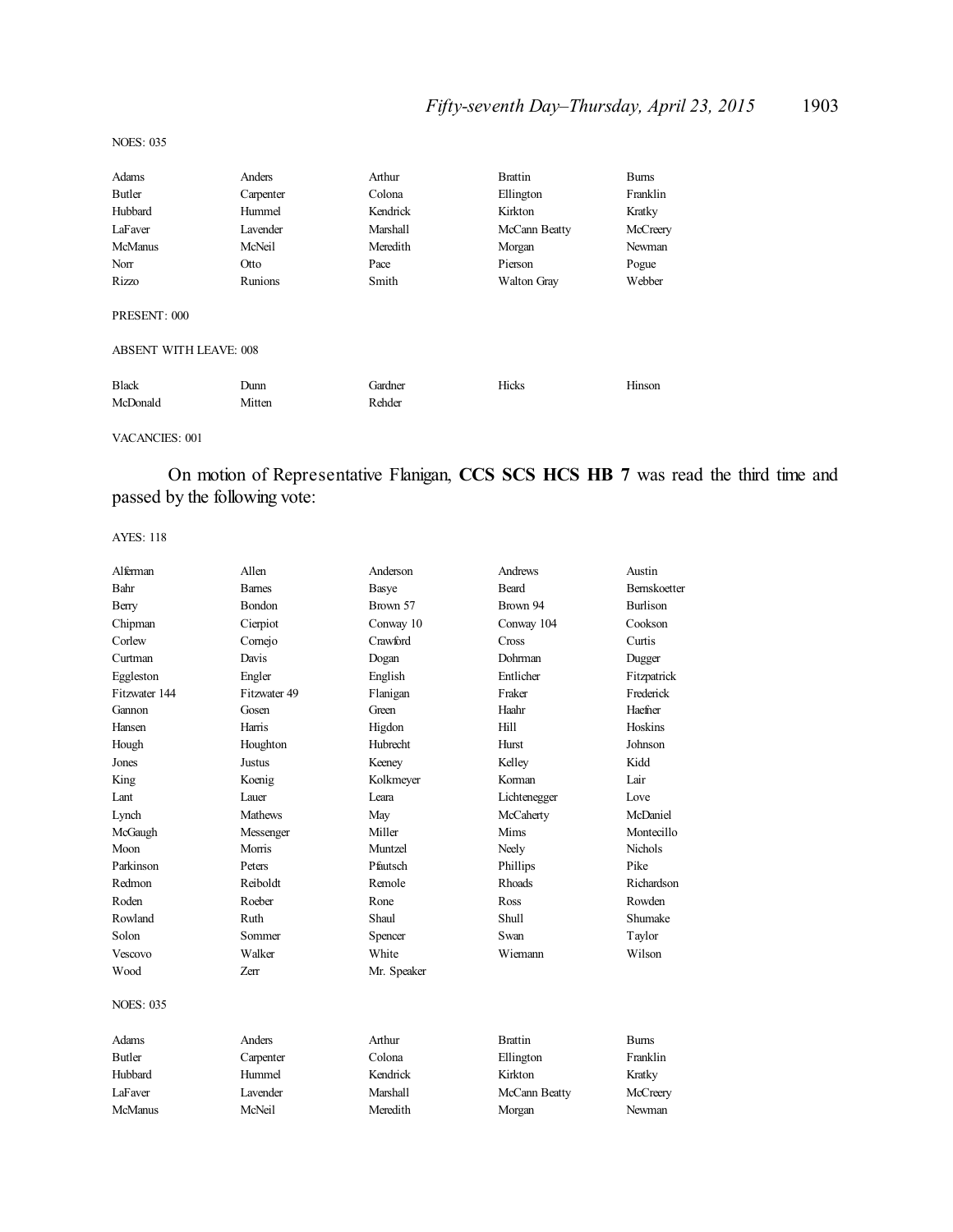| Norr                          | Otto    | Pace     | Pierson     | Pogue  |
|-------------------------------|---------|----------|-------------|--------|
| Rizzo                         | Runions | Smith    | Walton Gray | Webber |
|                               |         |          |             |        |
| PRESENT: 000                  |         |          |             |        |
|                               |         |          |             |        |
| <b>ABSENT WITH LEAVE: 009</b> |         |          |             |        |
| <b>Black</b>                  | Dunn    | Gardner  | Hicks       | Hinson |
|                               |         |          |             |        |
| McDonald                      | Mitten  | Pietzman | Rehder      |        |
|                               |         |          |             |        |

VACANCIES: 001

Speaker Diehl declared the bill passed.

**CCR SCS HCS HB 8**, relating to appropriations for the Department of Public Safety, was taken up by Representative Flanigan.

Speaker Pro Tem Hoskins assumed the Chair.

On motion of Representative Flanigan, **CCR SCS HCS HB 8** was adopted by the following vote:

| Alferman            | Allen           | Anders         | Anderson       | Andrews       |
|---------------------|-----------------|----------------|----------------|---------------|
| Austin              | Bahr            | <b>Barnes</b>  | <b>Basye</b>   | <b>Beard</b>  |
| <b>Bernskoetter</b> | Berry           | <b>Bondon</b>  | <b>Brattin</b> | Brown 57      |
| Brown 94            | <b>Burlison</b> | <b>Bums</b>    | Chipman        | Cierpiot      |
| Conway 10           | Conway 104      | Cookson        | Corlew         | Comejo        |
| Crawford            | <b>Cross</b>    | Curtman        | Davis          | Dogan         |
| Dohrman             | Dugger          | Eggleston      | Engler         | English       |
| Entlicher           | Fitzpatrick     | Fitzwater 49   | Flanigan       | Fraker        |
| Franklin            | Frederick       | Gannon         | Gosen          | Green         |
| Haahr               | Haefner         | Hansen         | Harris         | Higdon        |
| Hill                | Hoskins         | Hough          | Houghton       | Hubbard       |
| <b>Hubrecht</b>     | Hummel          | Hurst          | Johnson        | Jones         |
| Justus              | Keeney          | Kelley         | Kendrick       | Kidd          |
| King                | Kirkton         | Koenig         | Kolkmeyer      | Korman        |
| Lair                | Lant            | Lauer          | Leara          | Lichtenegger  |
| Love                | Lynch           | <b>Mathews</b> | McCaherty      | McCann Beatty |
| McDaniel            | McGaugh         | <b>McManus</b> | Messenger      | Miller        |
| Mims                | Montecillo      | Morris         | Muntzel        | Neely         |
| <b>Nichols</b>      | Parkinson       | Peters         | Pfautsch       | Phillips      |
| Pierson             | Pietzman        | Pike           | Redmon         | Reiboldt      |
| Remole              | Rhoads          | Richardson     | Rizzo          | Roden         |
| Roeber              | Rone            | Ross           | Rowden         | Rowland       |
| Runions             | Ruth            | Shaul          | Shull          | Shumake       |
| Solon               | Sommer          | Spencer        | Swan           | Taylor        |
| Vescovo             | Walker          | Walton Gray    | Webber         | White         |
| Wiemann             | Wilson          | Wood           | Zerr           | Mr. Speaker   |
| <b>NOES: 022</b>    |                 |                |                |               |
| Adams               | Arthur          | <b>Butler</b>  | Carpenter      | Colona        |
| Ellington           | Kratky          | LaFaver        | Lavender       | Marshall      |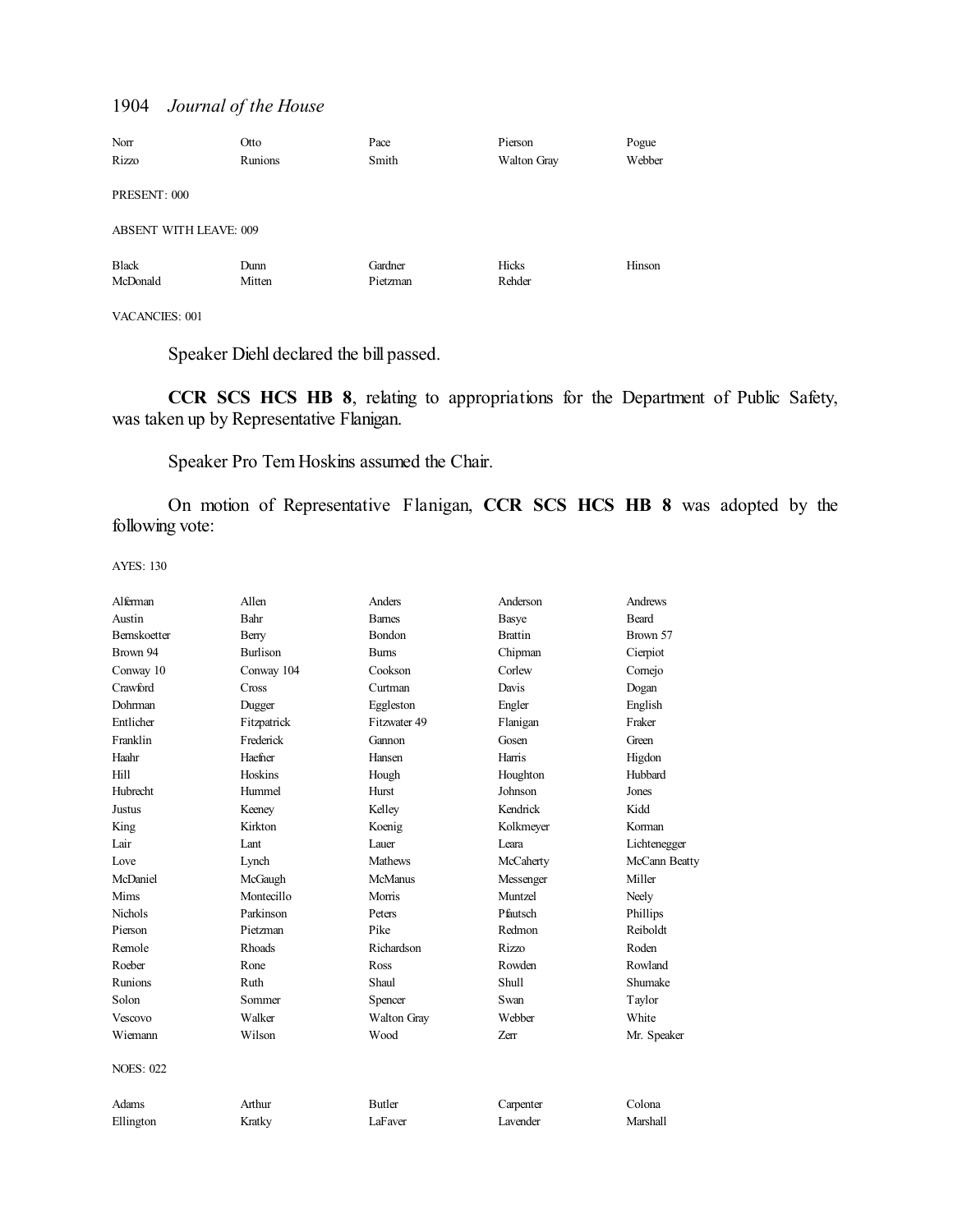## *Fifty-seventh Day–Thursday, April 23, 2015* 1905

| May                    | McCreery | McNeil   | Meredith      | Moon    |
|------------------------|----------|----------|---------------|---------|
| Morgan                 | Newman   | Norr     | Otto          | Pace    |
| Pogue                  | Smith    |          |               |         |
| PRESENT: 000           |          |          |               |         |
| ABSENT WITH LEAVE: 010 |          |          |               |         |
| <b>Black</b>           | Curtis   | Dunn     | Fitzwater 144 | Gardner |
| Hicks                  | Hinson   | McDonald | Mitten        | Rehder  |

### VACANCIES: 001

On motion of Representative Flanigan, **CCS SCS HCS HB 8** was read the third time and passed by the following vote:

AYES: 130

| Alferman            | Allen           | Anders         | Anderson        | Andrews       |
|---------------------|-----------------|----------------|-----------------|---------------|
| Austin              | Bahr            | <b>Barnes</b>  | Basye           | <b>Beard</b>  |
| <b>Bernskoetter</b> | Berry           | Bondon         | <b>Brattin</b>  | Brown 57      |
| Brown 94            | <b>Burlison</b> | <b>Bums</b>    | Chipman         | Cierpiot      |
| Conway 10           | Conway 104      | Cookson        | Corlew          | Comejo        |
| Crawford            | <b>Cross</b>    | Curtman        | Davis           | Dogan         |
| Dohrman             | Dugger          | Eggleston      | Engler          | English       |
| Entlicher           | Fitzpatrick     | Fitzwater 144  | Fitzwater 49    | Flanigan      |
| Fraker              | Franklin        | Frederick      | Gannon          | Gosen         |
| Green               | Haahr           | Haefner        | Hansen          | Harris        |
| Higdon              | Hill            | Hoskins        | Hough           | Houghton      |
| Hubrecht            | Hummel          | Hurst          | Johnson         | Jones         |
| Justus              | Keeney          | Kelley         | Kendrick        | Kidd          |
| King                | Kirkton         | Koenig         | Kolkmeyer       | Korman        |
| Lair                | Lant            | Lauer          | Leara           | Lichtenegger  |
| Love                | Lynch           | <b>Mathews</b> | McCaherty       | McCann Beatty |
| McDaniel            | McGaugh         | <b>McManus</b> | Messenger       | Miller        |
| Mims                | Montecillo      | Morris         | Muntzel         | Neely         |
| <b>Nichols</b>      | Parkinson       | Peters         | Pfautsch        | Phillips      |
| Pierson             | Pietzman        | Pike           | Redmon          | Reiboldt      |
| Remole              | Rhoads          | Richardson     | Rizzo           | Roden         |
| Roeber              | Rone            | Ross           | Rowden          | Rowland       |
| Runions             | Ruth            | Shaul          | <b>Shull</b>    | Shumake       |
| Solon               | Sommer          | Spencer        | Swan            | Taylor        |
| Vescovo             | Walker          | Walton Gray    | Webber          | White         |
| Wiemann             | Wilson          | Wood           | Zerr            | Mr. Speaker   |
| <b>NOES: 022</b>    |                 |                |                 |               |
| Adams               | Arthur          | <b>Butler</b>  | Carpenter       | Colona        |
| Ellington           | Kratky          | LaFaver        | <b>Lavender</b> | Marshall      |
| May                 | McCreery        | McNeil         | Meredith        | Moon          |
| Morgan              | Newman          | Norr           | Otto            | Pace          |
| Pogue               | Smith           |                |                 |               |

PRESENT: 001

Hubbard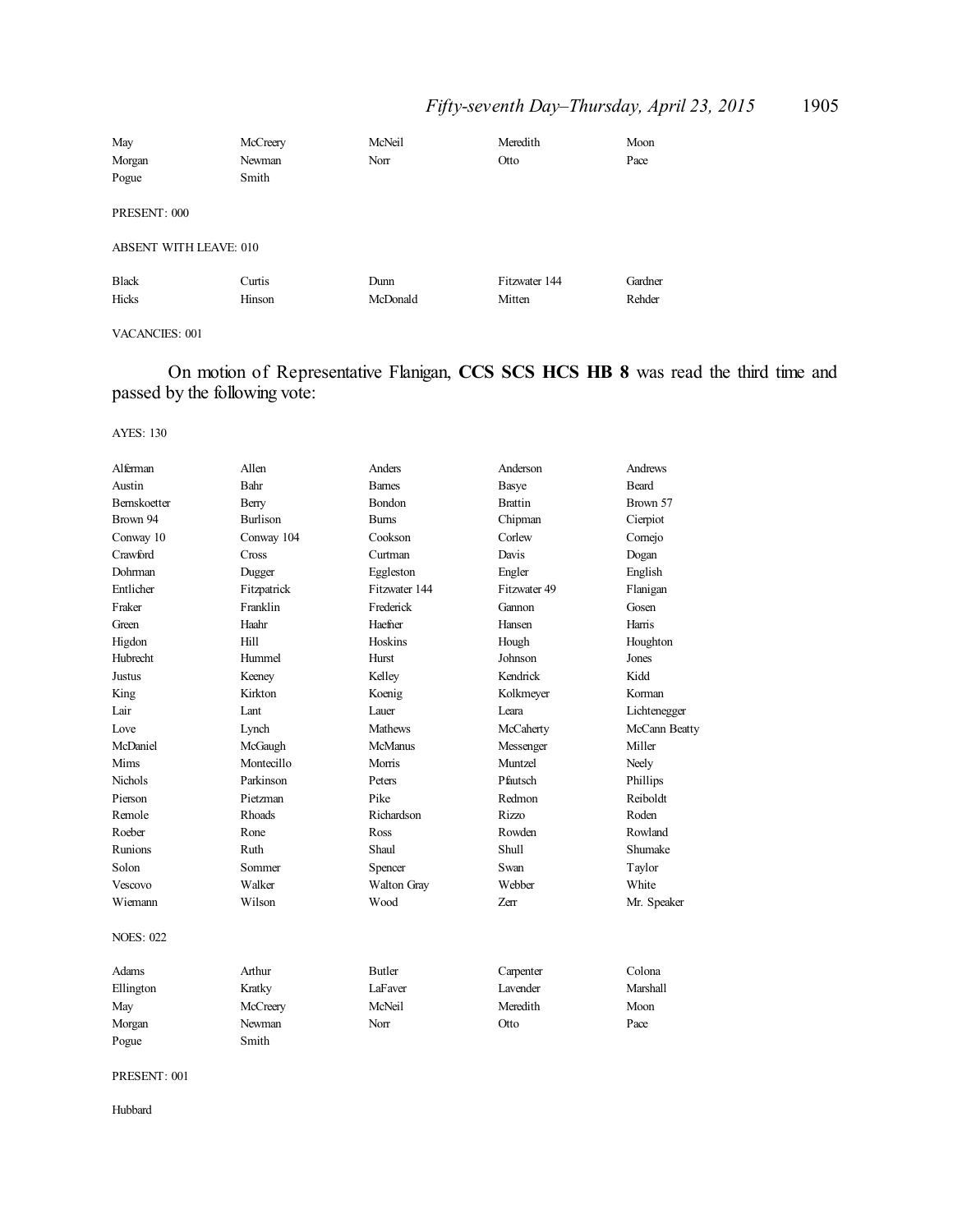ABSENT WITH LEAVE: 009

| <b>Black</b> | Jurtis.  | Dunn   | Gardner | Hicks |
|--------------|----------|--------|---------|-------|
| Hinson       | McDonald | Mitten | Rehder  |       |

VACANCIES: 001

Speaker Pro Tem Hoskins declared the bill passed.

**CCR SCS HCS HB 9**, relating to appropriations for the Department of Corrections, was taken up by Representative Flanigan.

On motion of Representative Flanigan, **CCR SCS HCS HB 9** was adopted by the following vote:

AYES: 127

| Alferman            | Allen           | Anders        | Anderson       | <b>Andrews</b> |
|---------------------|-----------------|---------------|----------------|----------------|
| Austin              | Bahr            | <b>Barnes</b> | Basye          | <b>Beard</b>   |
| <b>Bernskoetter</b> | Berry           | Bondon        | <b>Brattin</b> | Brown 57       |
| Brown 94            | <b>Burlison</b> | <b>Bums</b>   | Chipman        | Cierpiot       |
| Conway 10           | Conway 104      | Cookson       | Corlew         | Comejo         |
| Crawford            | Cross           | Curtman       | Davis          | Dogan          |
| Dohrman             | Dugger          | Eggleston     | Engler         | English        |
| Entlicher           | Fitzpatrick     | Fitzwater 144 | Fitzwater 49   | Flanigan       |
| Fraker              | Franklin        | Frederick     | Gannon         | Gosen          |
| Green               | Haahr           | Haefner       | Hansen         | Harris         |
| Higdon              | Hill            | Hoskins       | Hough          | Houghton       |
| Hubbard             | <b>Hubrecht</b> | Johnson       | Jones          | Justus         |
| Keeney              | Kelley          | Kidd          | King           | Koenig         |
| Kolkmeyer           | Korman          | Lair          | Lant           | Lauer          |
| Leara               | Lichtenegger    | Love          | Lynch          | <b>Mathews</b> |
| May                 | McCaherty       | McCann Beatty | McCreery       | McDaniel       |
| McGaugh             | Messenger       | Miller        | Mims           | Montecillo     |
| Moon                | Morris          | Muntzel       | Neely          | <b>Nichols</b> |
| Parkinson           | Peters          | Pfautsch      | Phillips       | Pierson        |
| Pietzman            | Pike            | Redmon        | Reiboldt       | Remole         |
| <b>Rhoads</b>       | Richardson      | Rizzo         | Roden          | Roeber         |
| Rone                | Ross            | Rowden        | Rowland        | Runions        |
| Ruth                | Shaul           | Shull         | Shumake        | Solon          |
| Sommer              | Spencer         | Swan          | Taylor         | Vescovo        |
| Walker              | White           | Wiemann       | Wilson         | Wood           |
| <b>Zerr</b>         | Mr. Speaker     |               |                |                |
| <b>NOES: 026</b>    |                 |               |                |                |
| Adams               | Arthur          | <b>Butler</b> | Carpenter      | Colona         |
| Ellington           | Hurst           | Kendrick      | Kirkton        | Kratky         |
| <b>LaFaver</b>      | Lavender        | Marshall      | McDonald       | <b>McManus</b> |
| McNeil              | Meredith        | Morgan        | Newman         | Norr           |
| Otto                | Pace            | Pogue         | Smith          | Walton Gray    |
| Webber              |                 |               |                |                |

PRESENT: 000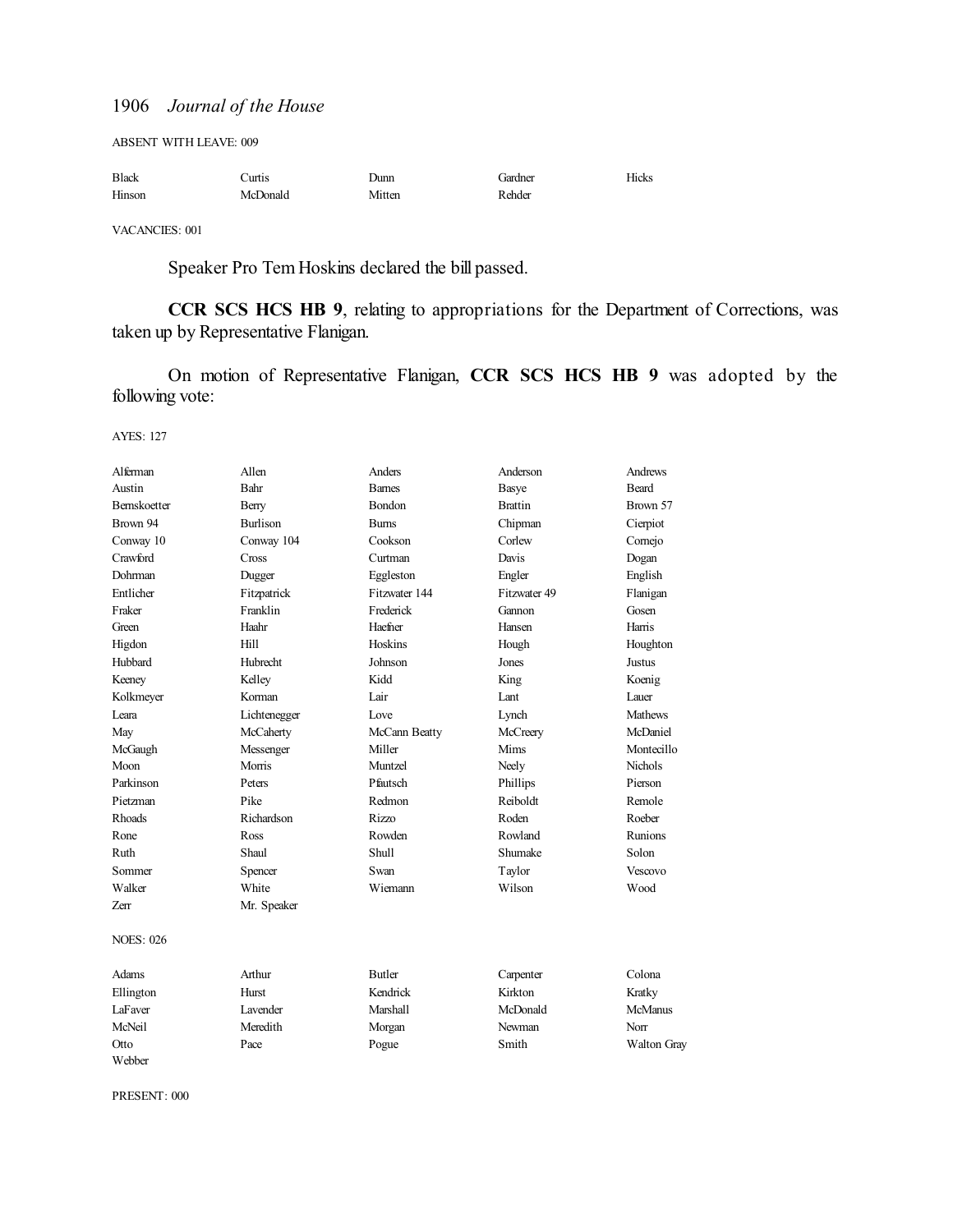#### ABSENT WITH LEAVE: 009

| <b>Black</b> | Curtis | Junn   | Gardner | Hicks |
|--------------|--------|--------|---------|-------|
| Hinson       | Hummel | Mitten | Rehder  |       |

VACANCIES: 001

On motion of Representative Flanigan, **CCS SCS HCS HB 9** was read the third time and passed by the following vote:

AYES: 125

| Alferman                      | Allen          | Anders         | Anderson         | Andrews     |  |
|-------------------------------|----------------|----------------|------------------|-------------|--|
| Austin                        | Bahr           | <b>Barnes</b>  | <b>Basye</b>     | Beard       |  |
| Bernskoetter                  | Berry          | Bondon         | <b>Brattin</b>   | Brown 57    |  |
| <b>Burlison</b>               | Chipman        | Cierpiot       | Conway 10        | Conway 104  |  |
| Cookson                       | Corlew         | Cornejo        | Crawford         | Cross       |  |
| Curtis                        | Curtman        | Davis          | Dogan            | Dohrman     |  |
| Dugger                        | Eggleston      | Engler         | English          | Entlicher   |  |
| Fitzpatrick                   | Fitzwater 144  | Fitzwater 49   | Flanigan         | Fraker      |  |
| Franklin                      | Frederick      | Gannon         | Gosen            | Haahr       |  |
| Haefner                       | Hansen         | Harris         | Higdon           | Hill        |  |
| Hoskins                       | Hough          | Houghton       | Hubbard          | Hubrecht    |  |
| Johnson                       | Jones          | Justus         | Keeney           | Kelley      |  |
| Kidd                          | King           | Kirkton        | Koenig           | Kolkmeyer   |  |
| Korman                        | Lair           | Lant           | Lauer            | Leara       |  |
| Lichtenegger                  | Love           | Lynch          | <b>Mathews</b>   | May         |  |
| McCaherty                     | McCann Beatty  | McCreery       | McDaniel         | McGaugh     |  |
| Messenger                     | Miller         | Mims           | Montecillo       | Moon        |  |
| Morris                        | Muntzel        | Neely          | Nichols          | Parkinson   |  |
| Pfautsch                      | Phillips       | Pierson        | Pietzman         | Pike        |  |
| Redmon                        | Reiboldt       | Remole         | <b>Rhoads</b>    | Richardson  |  |
| Rizzo                         | Roden          | Roeber         | Rone             | Ross        |  |
| Rowden                        | Rowland        | Runions        | Ruth             | Shaul       |  |
| Shull                         | Shumake        | Solon          | Sommer           | Spencer     |  |
| Swan                          | Taylor         | Vescovo        | Walker           | White       |  |
| Wiemann                       | Wilson         | Wood           | Zerr             | Mr. Speaker |  |
| <b>NOES: 029</b>              |                |                |                  |             |  |
| Adams                         | Arthur         | <b>Burns</b>   | <b>Butler</b>    | Carpenter   |  |
| Colona                        | Ellington      | Green          | Hummel           | Hurst       |  |
| Kendrick                      | Kratky         | <b>LaFaver</b> | <b>L</b> avender | Marshall    |  |
| McDonald                      | <b>McManus</b> | McNeil         | Meredith         | Morgan      |  |
| Newman                        | Norr           | Otto           | Pace             | Peters      |  |
| Pogue                         | Smith          | Walton Gray    | Webber           |             |  |
| PRESENT: 000                  |                |                |                  |             |  |
| <b>ABSENT WITH LEAVE: 008</b> |                |                |                  |             |  |
| <b>Black</b>                  | Brown 94       | Dunn           | Gardner          | Hicks       |  |
| Hinson                        | Mitten         | Rehder         |                  |             |  |

VACANCIES: 001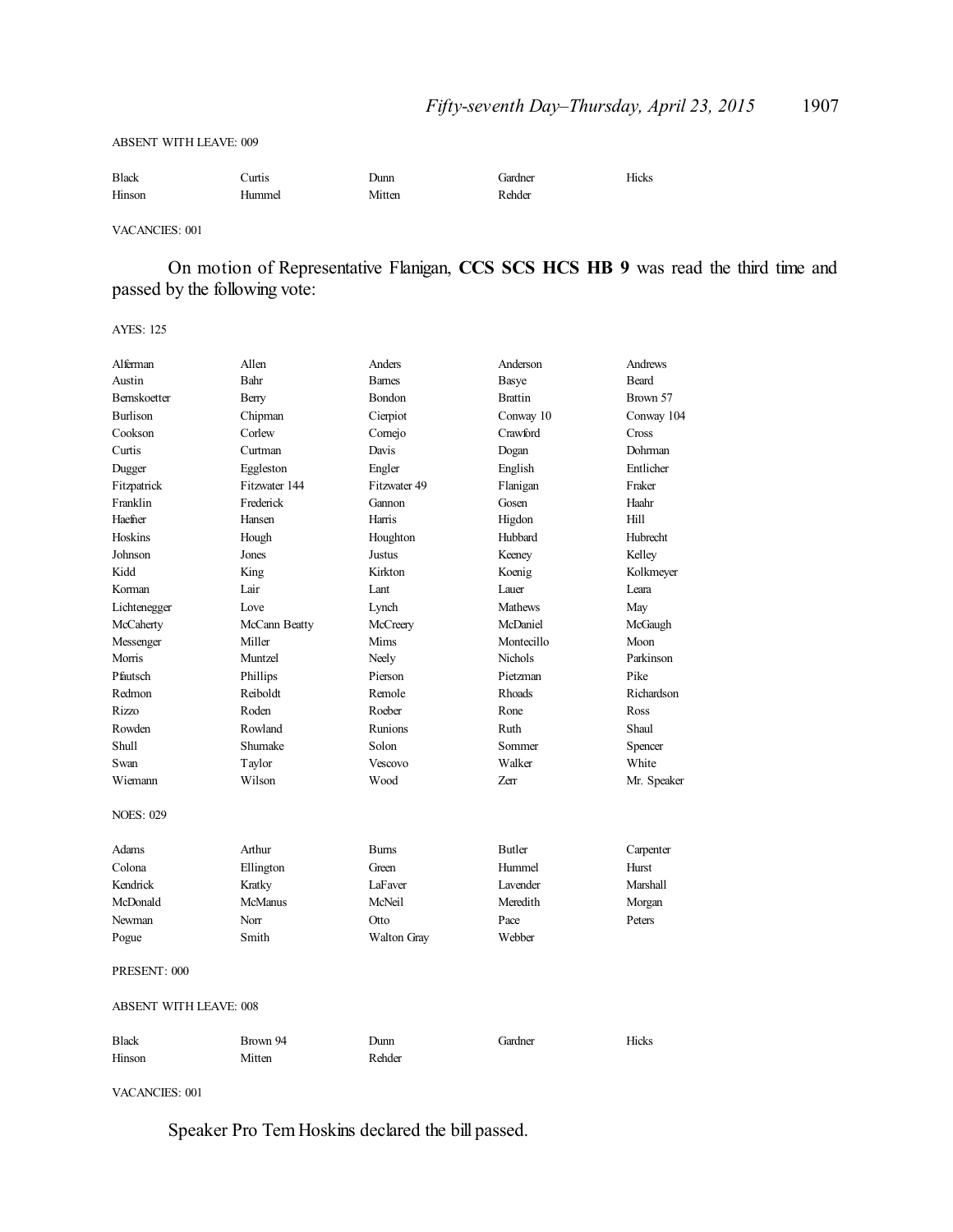**CCR SCS HCS HB 10**, relating to appropriations for the Department of Mental Health, and Department of Health and Senior Services, was taken up by Representative Flanigan.

On motion of Representative Flanigan, **CCR SCS HCS HB 10** was adopted by the following vote:

#### AYES: 117

| Alferman                      | Allen           | Anders        | Anderson       | Andrews        |
|-------------------------------|-----------------|---------------|----------------|----------------|
| Austin                        | Bahr            | <b>Barnes</b> | Basye          | <b>Beard</b>   |
| Bernskoetter                  | Berry           | Bondon        | <b>Brattin</b> | Brown 57       |
| Brown 94                      | <b>Burlison</b> | <b>Bums</b>   | Chipman        | Cierpiot       |
| Conway 10                     | Conway 104      | Cookson       | Corlew         | Crawford       |
| Cross                         | Curtis          | Curtman       | Davis          | Dogan          |
| Dohrman                       | Dugger          | Eggleston     | Engler         | English        |
| Entlicher                     | Fitzpatrick     | Fitzwater 144 | Fitzwater 49   | Flanigan       |
| Fraker                        | Franklin        | Frederick     | Gannon         | Gosen          |
| Green                         | Haahr           | Haefner       | Hansen         | Harris         |
| Higdon                        | Hill            | Hoskins       | Hough          | Houghton       |
| Hubrecht                      | Hurst           | Johnson       | Jones          | Justus         |
| Kelley                        | Kidd            | King          | Koenig         | Kolkmeyer      |
| Korman                        | Lair            | Lant          | Lauer          | Leara          |
| Lichtenegger                  | Love            | Lynch         | <b>Mathews</b> | McGaugh        |
| Meredith                      | Messenger       | Miller        | Mims           | Montecillo     |
| Moon                          | Morris          | Muntzel       | Neely          | <b>Nichols</b> |
| Parkinson                     | Pfautsch        | Phillips      | Pietzman       | Pike           |
| Redmon                        | Reiboldt        | Remole        | <b>Rhoads</b>  | Richardson     |
| Roden                         | Roeber          | Rone          | Ross           | Rowden         |
| Rowland                       | Runions         | Ruth          | Shaul          | Shull          |
| Shumake                       | Solon           | Sommer        | Swan           | Taylor         |
| Vescovo                       | Walker          | Wiemann       | Wilson         | Wood           |
| Zerr                          | Mr. Speaker     |               |                |                |
| <b>NOES: 032</b>              |                 |               |                |                |
| Adams                         | Arthur          | Butler        | Colona         | Ellington      |
| Hubbard                       | Hummel          | Kendrick      | Kirkton        | Kratky         |
| LaFaver                       | <b>Lavender</b> | Marshall      | May            | McCann Beatty  |
| McCreery                      | McDaniel        | McDonald      | <b>McManus</b> | McNeil         |
| Morgan                        | Newman          | Norr          | Otto           | Pace           |
| Peters                        | Pogue           | Rizzo         | Smith          | Walton Gray    |
| Webber                        | White           |               |                |                |
| PRESENT: 000                  |                 |               |                |                |
| <b>ABSENT WITH LEAVE: 013</b> |                 |               |                |                |
| <b>Black</b>                  | Carpenter       | Cornejo       | Dunn           | Gardner        |

Hicks Hinson Keeney McCaherty Mitten

#### VACANCIES: 001

Pierson Rehder Spencer

On motion of Representative Flanigan, **CCS SCS HCS HB 10** was read the third time and passed by the following vote: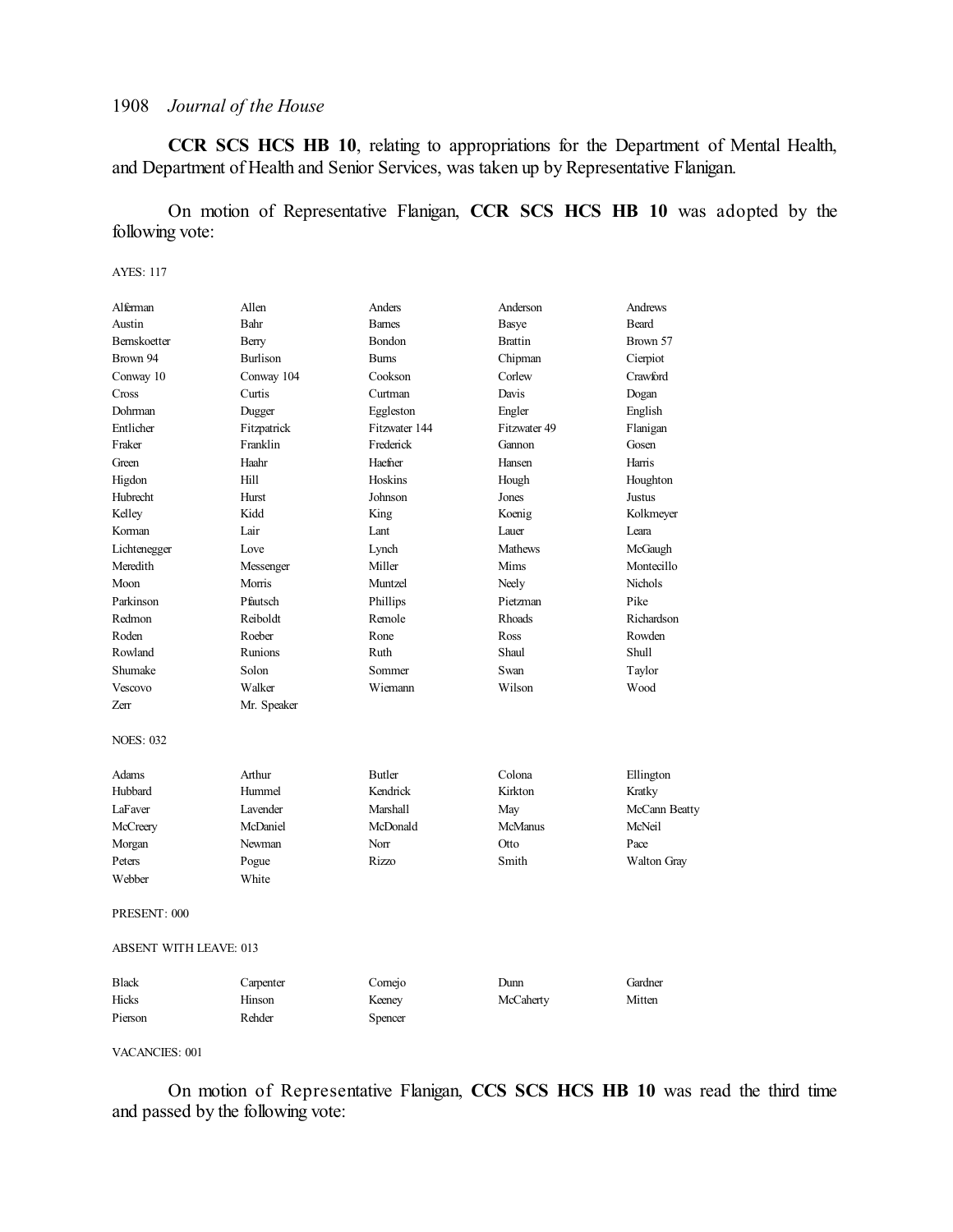#### AYES: 116

| Alferman                      | Allen           | Anders         | Anderson       | Andrews        |
|-------------------------------|-----------------|----------------|----------------|----------------|
| Austin                        | Bahr            | <b>Barnes</b>  | Basye          | <b>Beard</b>   |
| Bernskoetter                  | Berry           | Bondon         | <b>Brattin</b> | Brown 57       |
| Brown 94                      | <b>Burlison</b> | <b>Bums</b>    | Chipman        | Cierpiot       |
| Conway 10                     | Conway 104      | Cookson        | Corlew         | Comejo         |
| Crawford                      | Cross           | Curtis         | Curtman        | Davis          |
| Dogan                         | Dohrman         | Dugger         | Eggleston      | Engler         |
| English                       | Entlicher       | Fitzpatrick    | Fitzwater 49   | Flanigan       |
| Fraker                        | Franklin        | Frederick      | Gannon         | Gosen          |
| Haahr                         | Haefner         | Hansen         | Harris         | Higdon         |
| Hill                          | Hoskins         | Hough          | Houghton       | Hubrecht       |
| Hurst                         | Johnson         | Jones          | Justus         | Kelley         |
| Kidd                          | King            | Koenig         | Kolkmeyer      | Korman         |
| Lair                          | Lant            | Lauer          | Leara          | Lichtenegger   |
| Love                          | Lynch           | <b>Mathews</b> | McGaugh        | Meredith       |
| Messenger                     | Miller          | Mims           | Montecillo     | Moon           |
| Morris                        | Muntzel         | Neely          | <b>Nichols</b> | Parkinson      |
| Pfautsch                      | Phillips        | Pietzman       | Pike           | Redmon         |
| Reiboldt                      | Remole          | Rhoads         | Richardson     | Roden          |
| Roeber                        | Rone            | Ross           | Rowden         | Rowland        |
| Runions                       | Ruth            | Shaul          | Shull          | Shumake        |
| Solon                         | Sommer          | Swan           | Taylor         | Vescovo        |
| Walker                        | Wiemann         | Wilson         | Wood           | Zerr           |
| Mr. Speaker                   |                 |                |                |                |
| <b>NOES: 033</b>              |                 |                |                |                |
| Arthur                        | <b>Butler</b>   | Carpenter      | Colona         | Ellington      |
| Green                         | Hubbard         | Hummel         | Kendrick       | Kirkton        |
| Kratky                        | LaFaver         | Lavender       | Marshall       | May            |
| McCann Beatty                 | McCreery        | McDaniel       | McDonald       | <b>McManus</b> |
| McNeil                        | Morgan          | Newman         | Norr           | Otto           |
| Pace                          | Peters          | Pogue          | Rizzo          | Smith          |
| <b>Walton Gray</b>            | Webber          | White          |                |                |
| PRESENT: 000                  |                 |                |                |                |
| <b>ABSENT WITH LEAVE: 013</b> |                 |                |                |                |
| Adams                         | <b>Black</b>    | Dunn           | Fitzwater 144  | Gardner        |
| Hicks                         | Hinson          | Keeney         | McCaherty      | Mitten         |
| Pierson                       | Rehder          | Spencer        |                |                |

VACANCIES: 001

Speaker Pro Tem Hoskins declared the bill passed.

**CCR SCS HCS HB 11, as amended**, relating to appropriations for the Department of Social Services, was taken up by Representative Flanigan.

Representative Richardson moved the previous question.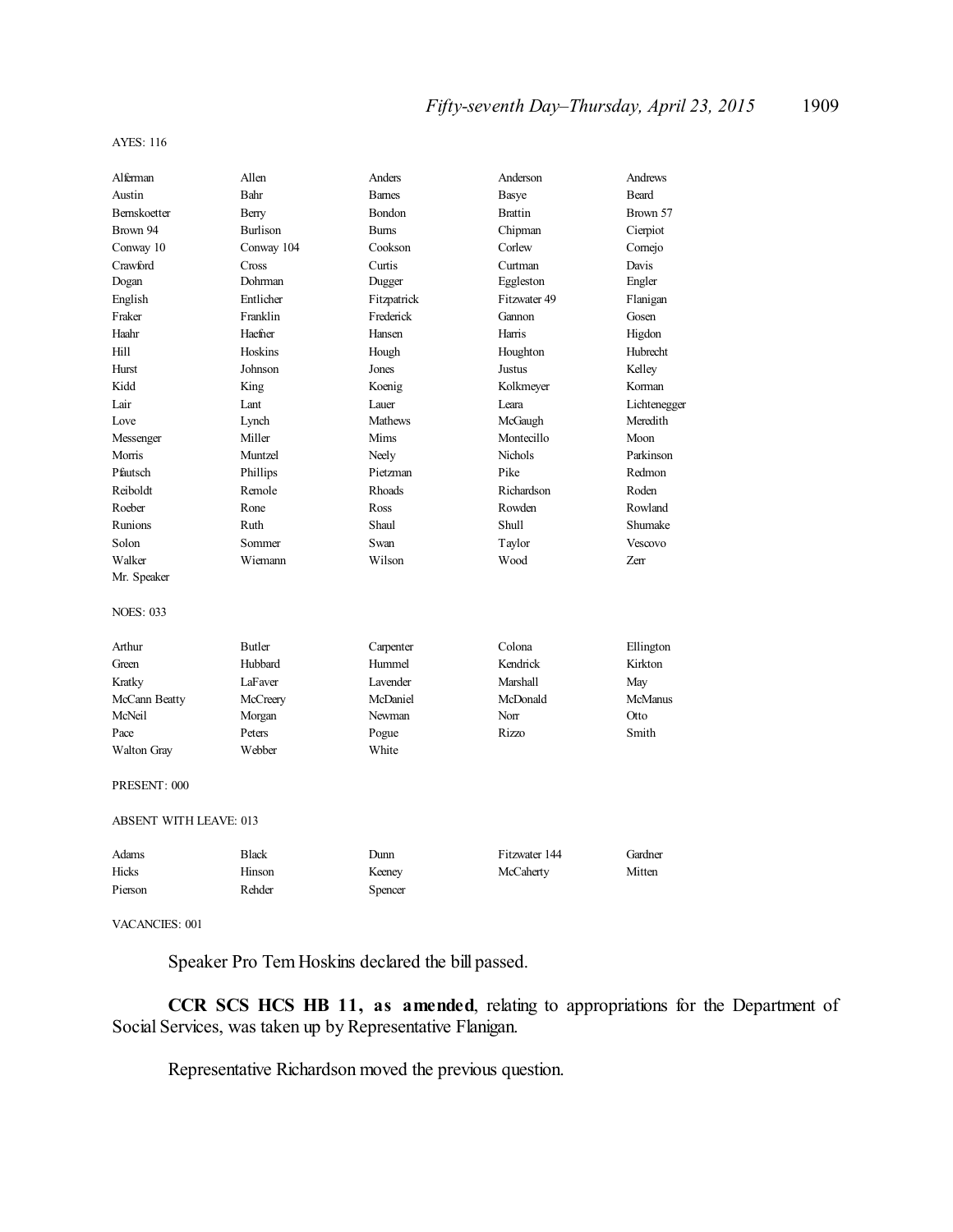## Which motion was adopted by the following vote:

#### AYES: 111

| Alferman                      | Allen          | Anderson       | Andrews       | Austin          |
|-------------------------------|----------------|----------------|---------------|-----------------|
| <b>Barnes</b>                 | Basye          | Beard          | Bernskoetter  | Berry           |
| Bondon                        | <b>Brattin</b> | Brown 57       | Brown 94      | <b>Burlison</b> |
| Chipman                       | Cierpiot       | Conway 104     | Cookson       | Corlew          |
| Cornejo                       | Crawford       | Cross          | Curtman       | Davis           |
| Dogan                         | Dohrman        | Dugger         | Eggleston     | Engler          |
| English                       | Entlicher      | Fitzpatrick    | Fitzwater 144 | Fitzwater 49    |
| Flanigan                      | Fraker         | Franklin       | Frederick     | Gannon          |
| Gosen                         | Haahr          | Haefner        | Hansen        | Higdon          |
| Hill                          | Hoskins        | Hough          | Houghton      | Hubrecht        |
| Hurst                         | Johnson        | Jones          | Justus        | Kelley          |
| Kidd                          | King           | Koenig         | Kolkmeyer     | Korman          |
| Lair                          | Lant           | Lauer          | Leara         | Lichtenegger    |
| Love                          | Lynch          | <b>Mathews</b> | McCaherty     | McDaniel        |
| McGaugh                       | Messenger      | Miller         | Moon          | Morris          |
| Muntzel                       | Neely          | Parkinson      | Pfautsch      | Phillips        |
| Pietzman                      | Pike           | Pogue          | Redmon        | Reiboldt        |
| Remole                        | Rhoads         | Richardson     | Roden         | Roeber          |
| Rone                          | Ross           | Rowden         | Rowland       | Ruth            |
| Shaul                         | Shull          | Shumake        | Solon         | Sommer          |
| Spencer                       | Swan           | Taylor         | Vescovo       | Walker          |
| White                         | Wiemann        | Wilson         | Wood          | Zerr            |
| Mr. Speaker                   |                |                |               |                 |
| <b>NOES: 041</b>              |                |                |               |                 |
| Adams                         | Anders         | Arthur         | <b>Burns</b>  | <b>Butler</b>   |
| Carpenter                     | Colona         | Conway 10      | Curtis        | Ellington       |
| Green                         | Harris         | Hubbard        | Hummel        | Kendrick        |
| Kirkton                       | Kratky         | LaFaver        | Lavender      | Marshall        |
| May                           | McCann Beatty  | McCreery       | McDonald      | <b>McManus</b>  |
| McNeil                        | Meredith       | Mims           | Montecillo    | Morgan          |
| Newman                        | Nichols        | Norr           | Otto          | Pace            |
| Peters                        | Rizzo          | <b>Runions</b> | Smith         | Walton Gray     |
| Webber                        |                |                |               |                 |
| PRESENT: 000                  |                |                |               |                 |
| <b>ABSENT WITH LEAVE: 010</b> |                |                |               |                 |
| Bahr                          | <b>Black</b>   | Dunn           | Gardner       | Hicks           |
| Hinson                        | Keeney         | Mitten         | Pierson       | Rehder          |
|                               |                |                |               |                 |

### VACANCIES: 001

On motion of Representative Flanigan, **CCR SCS HCS HB 11, as amended,** was adopted by the following vote:

| Alferman | Allen  | Anders | Anderson | Austin       |
|----------|--------|--------|----------|--------------|
| Bahr     | Barnes | Basye  | Beard    | Bernskoetter |
| Brown 94 | Bums   | Butler | Cierpiot | Colona       |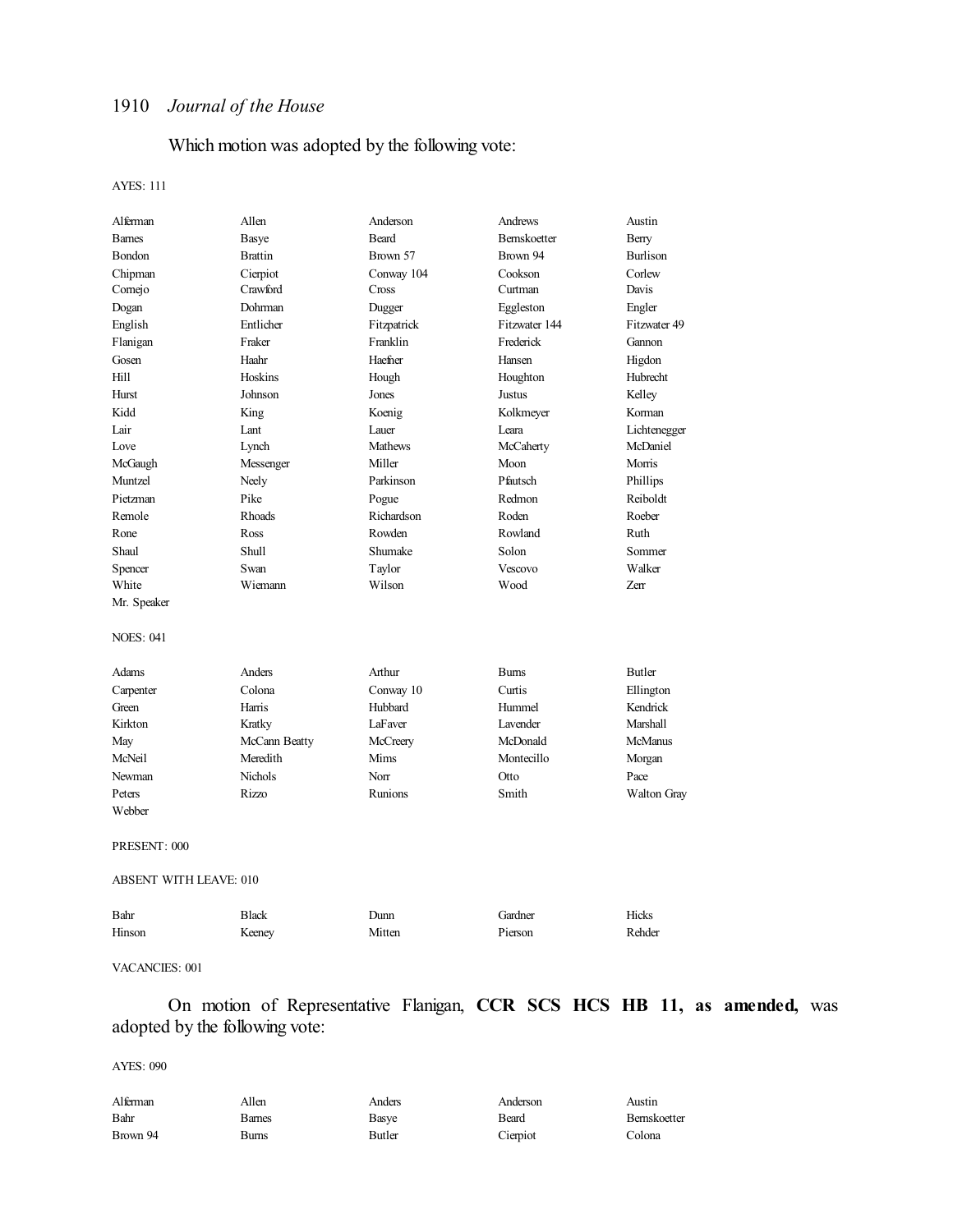## *Fifty-seventh Day–Thursday, April 23, 2015* 1911

| Conway 10        | Conway 104     | Cookson         | Corlew        | Comejo        |
|------------------|----------------|-----------------|---------------|---------------|
| Davis            | Dogan          | Dohrman         | Dugger        | Eggleston     |
| Engler           | English        | Fitzpatrick     | Fitzwater 49  | Flanigan      |
| Fraker           | Gannon         | Gosen           | Green         | Haahr         |
| Haefner          | Harris         | Higdon          | Hill          | Hoskins       |
| Houghton         | Jones          | <b>Justus</b>   | Kelley        | Kidd          |
| King             | Koenig         | Kolkmeyer       | Korman        | Kratky        |
| Lair             | Lant           | Lauer           | Leara         | Lichtenegger  |
| Lynch            | <b>Mathews</b> | McCaherty       | McDonald      | Messenger     |
| Miller           | Mims           | Montecillo      | Moon          | Phillips      |
| Pike             | Redmon         | Reiboldt        | Remole        | Richardson    |
| Rizzo            | Roden          | Roeber          | Ross          | Rowden        |
| Rowland          | Runions        | Ruth            | Shaul         | Shull         |
| Shumake          | Solon          | Swan            | Taylor        | Vescovo       |
| Walker           | Wiemann        | Wood            | <b>Zerr</b>   | Mr. Speaker   |
| <b>NOES: 063</b> |                |                 |               |               |
| Adams            | Andrews        | Arthur          | Berry         | Bondon        |
| <b>Brattin</b>   | Brown 57       | <b>Burlison</b> | Carpenter     | Chipman       |
| Crawford         | Cross          | Curtis          | Curtman       | Ellington     |
| Entlicher        | Fitzwater 144  | Franklin        | Frederick     | Hansen        |
| Hough            | Hubbard        | <b>Hubrecht</b> | Hummel        | <b>Hurst</b>  |
| Johnson          | Kendrick       | Kirkton         | LaFaver       | Lavender      |
| Love             | Marshall       | May             | McCann Beatty | McCreery      |
| McDaniel         | McGaugh        | <b>McManus</b>  | McNeil        | Meredith      |
| Morgan           | Morris         | Muntzel         | Neely         | Newman        |
| Nichols          | Norr           | Otto            | Pace          | Parkinson     |
| Peters           | Pfautsch       | Pietzman        | Pogue         | <b>Rhoads</b> |
| Rone             | Smith          | Sommer          | Spencer       | Walton Gray   |
| Webber           | White          | Wilson          |               |               |
| PRESENT: 000     |                |                 |               |               |

### ABSENT WITH LEAVE: 009

| <b>Black</b> | Junn   | Gardner | Hicks  | Hinson |
|--------------|--------|---------|--------|--------|
| Keenev       | Mitten | Pierson | Rehder |        |

#### VACANCIES: 001

On motion of Representative Flanigan, **CCS SCS HCS HB 11** was read the third time and passed by the following vote:

| Alferman  | Allen         | Anders      | Anderson     | Austin              |
|-----------|---------------|-------------|--------------|---------------------|
| Bahr      | <b>Barnes</b> | Basye       | Beard        | <b>Bernskoetter</b> |
| Brown 94  | <b>Bums</b>   | Butler      | Cierpiot     | Colona              |
| Conway 10 | Conway 104    | Cookson     | Corlew       | Comejo              |
| Davis     | Dogan         | Dohrman     | Dugger       | Eggleston           |
| Engler    | English       | Fitzpatrick | Fitzwater 49 | Flanigan            |
| Fraker    | Gannon        | Gosen       | Haahr        | Haefner             |
| Harris    | Higdon        | Hill        | Hoskins      | Houghton            |
| Jones     | Justus        | Kelley      | Kidd         | King                |
| Koenig    | Kolkmeyer     | Korman      | Kratky       | Lair                |
| Lant      | Lauer         | Leara       | Lichtenegger | Lynch               |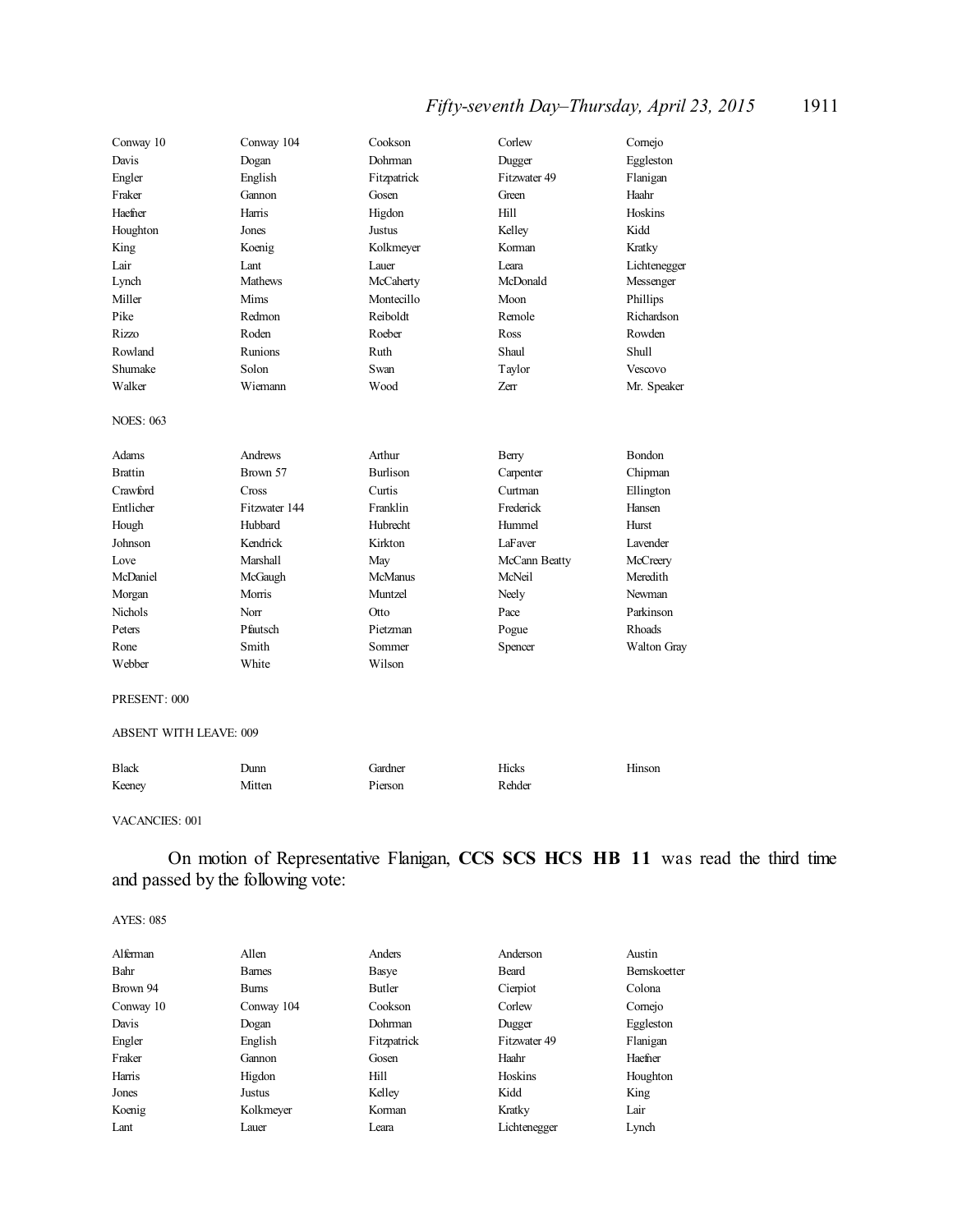| <b>Mathews</b>                | McCaherty     | McDonald        | Messenger     | Miller      |
|-------------------------------|---------------|-----------------|---------------|-------------|
| Mims                          | Montecillo    | Moon            | Phillips      | Pike        |
| Redmon                        | Reiboldt      | Richardson      | <b>Rizzo</b>  | Roden       |
| Roeber                        | Ross          | Rowden          | Runions       | Ruth        |
| Shaul                         | Shull         | Solon           | Taylor        | Vescovo     |
| Walker                        | Wiemann       | Wood            | Zerr          | Mr. Speaker |
| <b>NOES: 067</b>              |               |                 |               |             |
| Adams                         | Andrews       | Arthur          | Berry         | Bondon      |
| <b>Brattin</b>                | Brown 57      | <b>Burlison</b> | Carpenter     | Chipman     |
| Crawford                      | Cross         | Curtis          | Curtman       | Ellington   |
| Entlicher                     | Fitzwater 144 | Franklin        | Frederick     | Hansen      |
| Hough                         | Hubbard       | Hubrecht        | Hummel        | Hurst       |
| Johnson                       | Kendrick      | Kirkton         | LaFaver       | Lavender    |
| Love                          | Marshall      | May             | McCann Beatty | McCreery    |
| McDaniel                      | McGaugh       | <b>McManus</b>  | McNeil        | Meredith    |
| Morgan                        | Morris        | Muntzel         | Neely         | Newman      |
| <b>Nichols</b>                | Norr          | Otto            | Pace          | Parkinson   |
| Peters                        | Pfautsch      | Pietzman        | Pogue         | Remole      |
| Rhoads                        | Rone          | Rowland         | Shumake       | Smith       |
| Sommer                        | Spencer       | Swan            | Walton Gray   | Webber      |
| White                         | Wilson        |                 |               |             |
| PRESENT: 001                  |               |                 |               |             |
| Green                         |               |                 |               |             |
| <b>ABSENT WITH LEAVE: 009</b> |               |                 |               |             |
| <b>Black</b>                  | Dunn          | Gardner         | Hicks         | Hinson      |
| Keeney                        | Mitten        | Pierson         | Rehder        |             |
|                               |               |                 |               |             |

VACANCIES: 001

Speaker Pro Tem Hoskins declared the bill passed.

**CCR SS SCS HCS HB 12**, relating to appropriations for statewide elected officials, the Judiciary, office of the State Public Defender, and the General Assembly, was taken up by Representative Flanigan.

On motion of Representative Flanigan, **CCR SS SCS HCS HB 12** was adopted by the following vote:

| Alferman     | Allen        | Anders        | Anderson       | Andrews      |
|--------------|--------------|---------------|----------------|--------------|
| Austin       | Bahr         | <b>Barnes</b> | Basye          | Beard        |
| Bernskoetter | Berry        | Bondon        | <b>Brattin</b> | Brown 57     |
| Brown 94     | Burlison     | <b>Bums</b>   | Chipman        | Cierpiot     |
| Conway 10    | Conway 104   | Cookson       | Corlew         | Comejo       |
| Crawford     | <b>Cross</b> | Curtis        | Curtman        | Davis        |
| Dogan        | Dohrman      | Dugger        | Eggleston      | Engler       |
| English      | Entlicher    | Fitzpatrick   | Fitzwater 144  | Fitzwater 49 |
| Flanigan     | Fraker       | Franklin      | Gannon         | Gosen        |
| Haahr        | Haefner      | Hansen        | Harris         | Higdon       |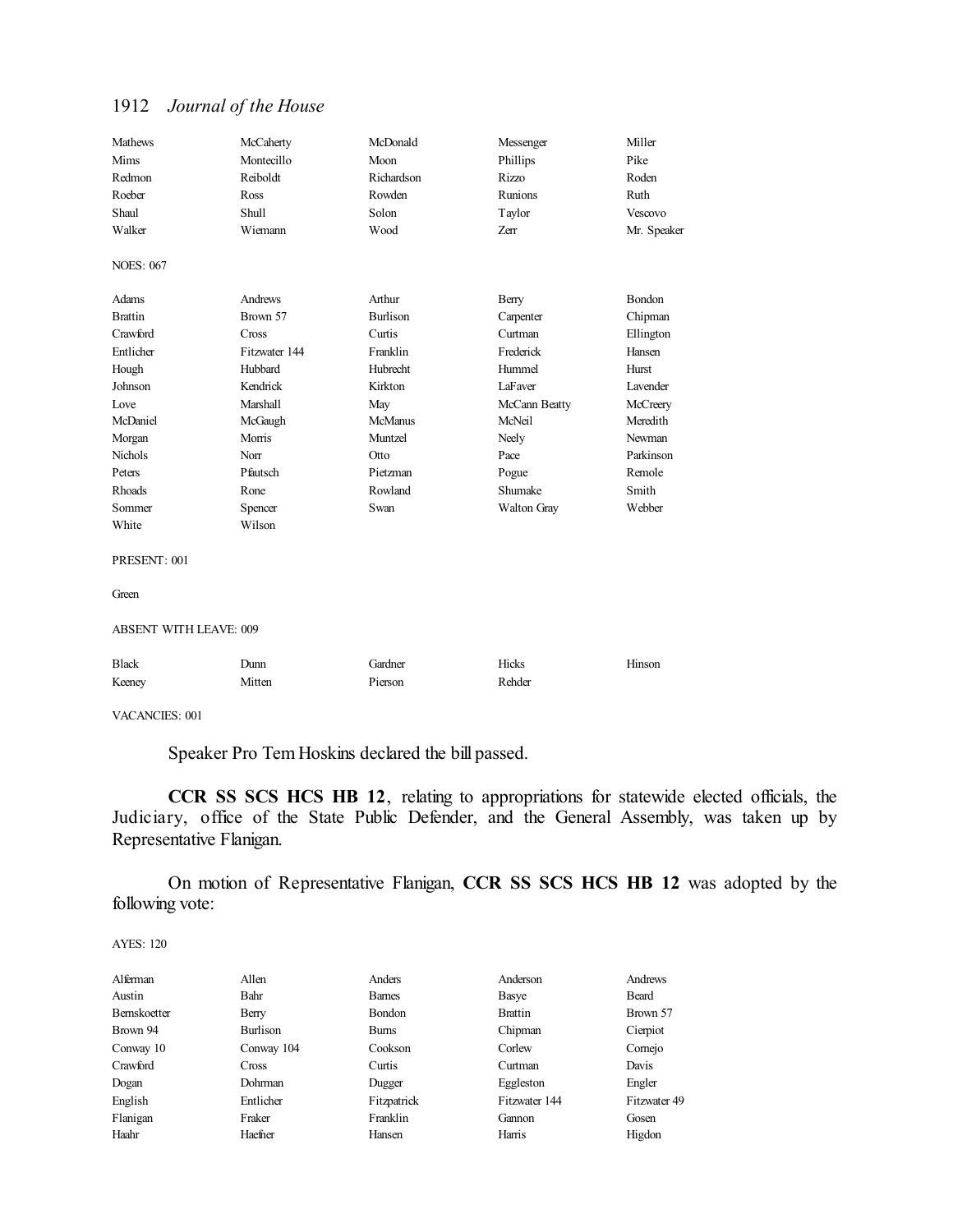## *Fifty-seventh Day–Thursday, April 23, 2015* 1913

| Hill                          | Hoskins        | Hough          | Houghton    | Hubrecht      |  |
|-------------------------------|----------------|----------------|-------------|---------------|--|
| Hummel                        | Hurst          | Johnson        | Jones       | <b>Justus</b> |  |
| Kidd                          | King           | Koenig         | Kolkmeyer   | Korman        |  |
| Kratky                        | Lant           | Lauer          | Leara       | Lichtenegger  |  |
| Love                          | Lynch          | <b>Mathews</b> | May         | McCaherty     |  |
| McCann Beatty                 | McDaniel       | McGaugh        | Messenger   | Miller        |  |
| Mims                          | Montecillo     | Morris         | Muntzel     | Neely         |  |
| Peters                        | Pfautsch       | Phillips       | Pietzman    | Pike          |  |
| Redmon                        | Reiboldt       | Remole         | Rhoads      | Richardson    |  |
| <b>Rizzo</b>                  | Roden          | Roeber         | Rone        | Ross          |  |
| Rowden                        | Rowland        | Runions        | Ruth        | Shaul         |  |
| Shull                         | Shumake        | Solon          | Sommer      | Spencer       |  |
| Swan                          | Taylor         | Vescovo        | Walker      | White         |  |
| Wiemann                       | Wilson         | Wood           | Zerr        | Mr. Speaker   |  |
| <b>NOES: 030</b>              |                |                |             |               |  |
| Adams                         | Arthur         | <b>Butler</b>  | Carpenter   | Colona        |  |
| Ellington                     | Frederick      | Green          | Hubbard     | Kendrick      |  |
| Kirkton                       | LaFaver        | Lavender       | Marshall    | McCreery      |  |
| <b>McManus</b>                | McNeil         | Meredith       | Moon        | Morgan        |  |
| Newman                        | <b>Nichols</b> | Norr           | Otto        | Pace          |  |
| Parkinson                     | Pogue          | Smith          | Walton Gray | Webber        |  |
| PRESENT: 000                  |                |                |             |               |  |
| <b>ABSENT WITH LEAVE: 012</b> |                |                |             |               |  |
| <b>Black</b>                  | Dunn           | Gardner        | Hicks       | Hinson        |  |
| Keeney                        | Kelley         | Lair           | McDonald    | Mitten        |  |
| Pierson                       | Rehder         |                |             |               |  |

VACANCIES: 001

On motion of Representative Flanigan, **CCS SS SCS HCS HB 12** was read the third time and passed by the following vote:

| Alferman     | Allen         | Anders        | Anderson       | Andrews      |
|--------------|---------------|---------------|----------------|--------------|
| Austin       | Bahr          | <b>Barnes</b> | Basye          | <b>Beard</b> |
| Bernskoetter | Berry         | Bondon        | Brown 57       | Brown 94     |
| Burlison     | <b>Burns</b>  | Chipman       | Cierpiot       | Conway 10    |
| Conway 104   | Cookson       | Corlew        | Comejo         | Crawford     |
| Cross        | Curtis        | Curtman       | Davis          | Dogan        |
| Dohrman      | Dugger        | Eggleston     | Engler         | English      |
| Entlicher    | Fitzpatrick   | Fitzwater 144 | Fitzwater 49   | Flanigan     |
| Fraker       | Franklin      | Gannon        | Gosen          | Haahr        |
| Haefner      | Hansen        | Harris        | Higdon         | Hill         |
| Hoskins      | Hough         | Houghton      | Hubbard        | Hubrecht     |
| Hummel       | Hurst         | Johnson       | Jones          | Justus       |
| Kelley       | Kidd          | King          | Koenig         | Kolkmeyer    |
| Korman       | Kratky        | Lant          | Lauer          | Leara        |
| Lichtenegger | Love          | Lynch         | <b>Mathews</b> | May          |
| McCaherty    | McCann Beatty | McDaniel      | McGaugh        | Messenger    |
| Miller       | Mims          | Montecillo    | Morris         | Muntzel      |
| Neely        | Peters        | Pfautsch      | Phillips       | Pietzman     |
|              |               |               |                |              |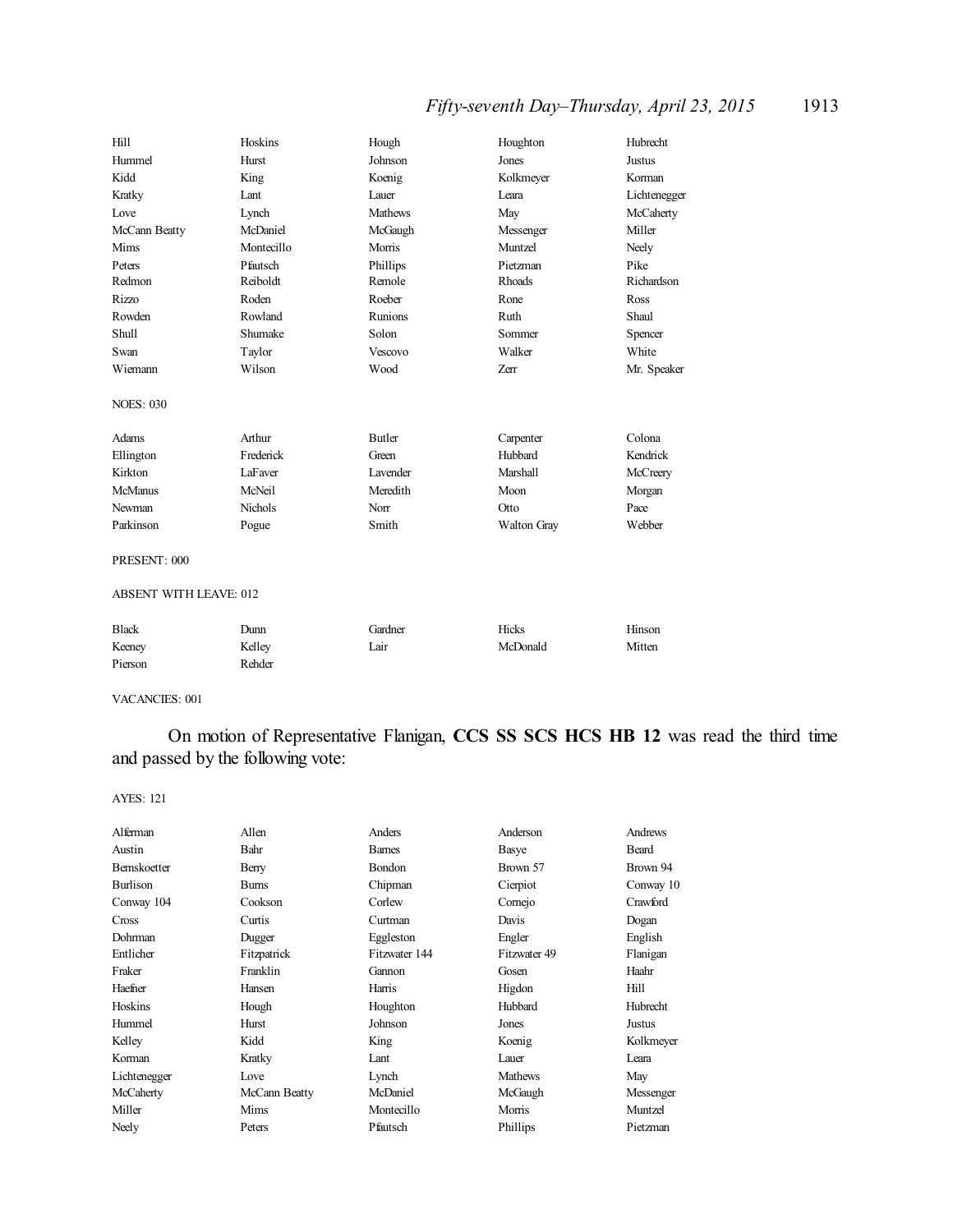| Pike                          | Redmon         | Reiboldt      | Rhoads    | Richardson         |
|-------------------------------|----------------|---------------|-----------|--------------------|
| <b>Rizzo</b>                  | Roden          | Roeber        | Rone      | Ross               |
| Rowden                        | Rowland        | Runions       | Ruth      | Shaul              |
| Shull                         | Shumake        | Solon         | Sommer    | Spencer            |
| Swan                          | Taylor         | Vescovo       | Walker    | <b>Walton Gray</b> |
| White                         | Wiemann        | Wilson        | Wood      | Zerr               |
| Mr. Speaker                   |                |               |           |                    |
| <b>NOES: 028</b>              |                |               |           |                    |
| Arthur                        | <b>Brattin</b> | <b>Butler</b> | Carpenter | Colona             |
| Ellington                     | Frederick      | Green         | Kendrick  | Kirkton            |
| LaFaver                       | Lavender       | Marshall      | McCreery  | McManus            |
| McNeil                        | Meredith       | Moon          | Morgan    | Newman             |
| <b>Nichols</b>                | Norr           | Otto          | Pace      | Parkinson          |
| Pogue                         | Smith          | Webber        |           |                    |
| PRESENT: 000                  |                |               |           |                    |
| <b>ABSENT WITH LEAVE: 013</b> |                |               |           |                    |
| Adams                         | <b>Black</b>   | Dunn          | Gardner   | Hicks              |
| Hinson                        | Keeney         | Lair          | McDonald  | Mitten             |
| Pierson                       | Rehder         | Remole        |           |                    |

VACANCIES: 001

Speaker Pro Tem Hoskins declared the bill passed.

**CCR SCS HCS HB 13**, relating to appropriations for real property leases and related services, was taken up by Representative Flanigan.

On motion of Representative Flanigan, **CCR SCS HCS HB 13** was adopted by the following vote:

| Alferman            | Allen           | Anders          | Anderson       | Andrews      |
|---------------------|-----------------|-----------------|----------------|--------------|
| Austin              | Bahr            | <b>Barnes</b>   | Basye          | Beard        |
| <b>Bernskoetter</b> | Berry           | Bondon          | <b>Brattin</b> | Brown 57     |
| Brown 94            | <b>Burlison</b> | <b>Bums</b>     | Carpenter      | Chipman      |
| Cierpiot            | Colona          | Conway 10       | Conway 104     | Cookson      |
| Corlew              | Comejo          | Crawford        | Cross          | Curtis       |
| Curtman             | Davis           | Dogan           | Dohrman        | Dugger       |
| Eggleston           | Engler          | English         | Entlicher      | Fitzpatrick  |
| Fitzwater 144       | Fitzwater 49    | Flanigan        | Fraker         | Franklin     |
| Frederick           | Gannon          | Gosen           | Haahr          | Hansen       |
| Harris              | Higdon          | Hill            | Hoskins        | Hough        |
| Houghton            | Hubbard         | <b>Hubrecht</b> | Hummel         | Hurst        |
| Johnson             | Jones           | Justus          | Kelley         | Kidd         |
| King                | Kirkton         | Koenig          | Kolkmeyer      | Korman       |
| Kratky              | Lant.           | Lauer           | Leara          | Lichtenegger |
| Love                | Lynch           | <b>Mathews</b>  | May            | McCaherty    |
| McCann Beatty       | McCreery        | McDaniel        | McGaugh        | McNeil       |
| Meredith            | Messenger       | Miller          | Mims           | Montecillo   |
| Moon                | Morris          | Muntzel         | Neely          | Newman       |
|                     |                 |                 |                |              |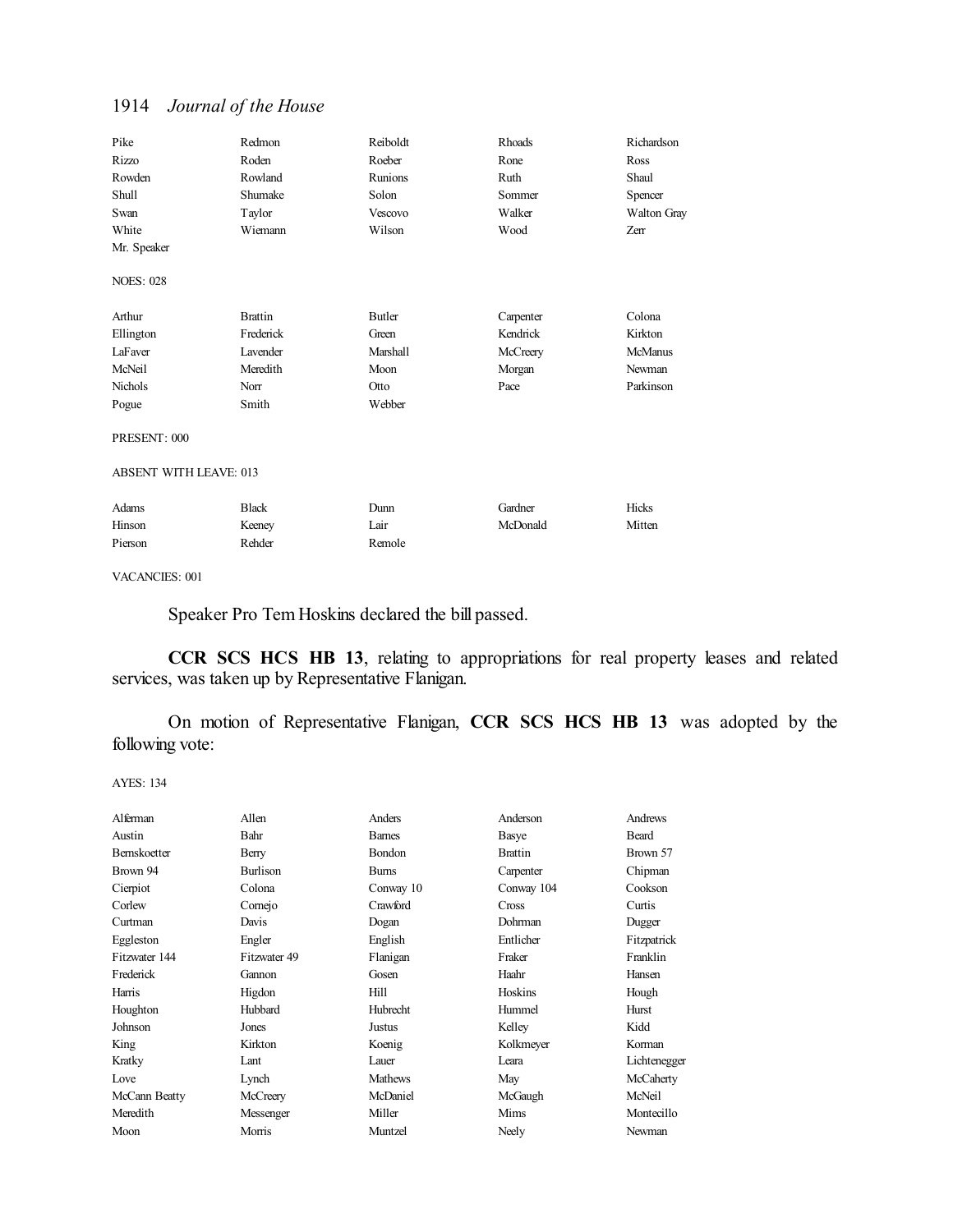## *Fifty-seventh Day–Thursday, April 23, 2015* 1915

| Nichols                       | Norr     | Otto     | Parkinson          | Peters         |
|-------------------------------|----------|----------|--------------------|----------------|
| Pfautsch                      | Phillips | Pietzman | Pike               | Redmon         |
| Reiboldt                      | Remole   | Rhoads   | Richardson         | <b>Rizzo</b>   |
| Roden                         | Roeber   | Rone     | Ross               | Rowden         |
| Rowland                       | Runions  | Ruth     | Shaul              | Shull          |
| Shumake                       | Solon    | Sommer   | Spencer            | Swan           |
| Taylor                        | Vescovo  | Walker   | White              | Wiemann        |
| Wilson                        | Wood     | Zerr     | Mr. Speaker        |                |
| <b>NOES: 015</b>              |          |          |                    |                |
| Adams                         | Arthur   | Butler   | Ellington          | Green          |
| Kendrick                      | LaFaver  | Lavender | Marshall           | Morgan         |
| Pace                          | Pogue    | Smith    | <b>Walton Gray</b> | Webber         |
| PRESENT: 000                  |          |          |                    |                |
| <b>ABSENT WITH LEAVE: 013</b> |          |          |                    |                |
| <b>Black</b>                  | Dunn     | Gardner  | Haefner            | Hicks          |
| Hinson                        | Keeney   | Lair     | McDonald           | <b>McManus</b> |
| Mitten                        | Pierson  | Rehder   |                    |                |

#### VACANCIES: 001

On motion of Representative Flanigan, **CCS SCS HCS HB 13** was read the third time and passed by the following vote:

| Alferman            | Allen           | Anders         | Anderson       | Andrews       |
|---------------------|-----------------|----------------|----------------|---------------|
| Austin              | Bahr            | <b>Barnes</b>  | Basye          | <b>Beard</b>  |
| <b>Bernskoetter</b> | Berry           | Bondon         | <b>Brattin</b> | Brown 57      |
| Brown 94            | <b>Burlison</b> | <b>Bums</b>    | Carpenter      | Chipman       |
| Cierpiot            | Conway 10       | Conway 104     | Cookson        | Corlew        |
| Cornejo             | Crawford        | Cross          | Curtis         | Curtman       |
| Davis               | Dogan           | Dohrman        | Dugger         | Eggleston     |
| Engler              | English         | Entlicher      | Fitzpatrick    | Fitzwater 144 |
| Fitzwater 49        | Flanigan        | Fraker         | Franklin       | Frederick     |
| Gannon              | Gosen           | Haahr          | Haefner        | Hansen        |
| Harris              | Higdon          | Hill           | Hoskins        | Hough         |
| Houghton            | Hubbard         | Hubrecht       | Hummel         | Hurst         |
| Johnson             | Jones           | Justus         | Kelley         | Kidd          |
| King                | Kirkton         | Koenig         | Kolkmeyer      | Korman        |
| Kratky              | Lant            | Lauer          | Leara          | Lichtenegger  |
| Love                | Lynch           | <b>Mathews</b> | May            | McCaherty     |
| McCann Beatty       | McCreery        | McDaniel       | McGaugh        | McNeil        |
| Meredith            | Messenger       | Miller         | Mims           | Montecillo    |
| Moon                | Morris          | Muntzel        | Neely          | Newman        |
| <b>Nichols</b>      | Norr            | Otto           | Parkinson      | Peters        |
| Pfautsch            | Phillips        | Pietzman       | Pike           | Redmon        |
| Reiboldt            | Remole          | Rhoads         | Richardson     | <b>Rizzo</b>  |
| Roden               | Roeber          | Rone           | Ross           | Rowden        |
| Rowland             | Runions         | Ruth           | Shaul          | Shull         |
| Shumake             | Solon           | Sommer         | Spencer        | Swan          |
| Taylor              | Vescovo         | Walker         | White          | Wiemann       |
| Wilson              | Wood            | Zerr           | Mr. Speaker    |               |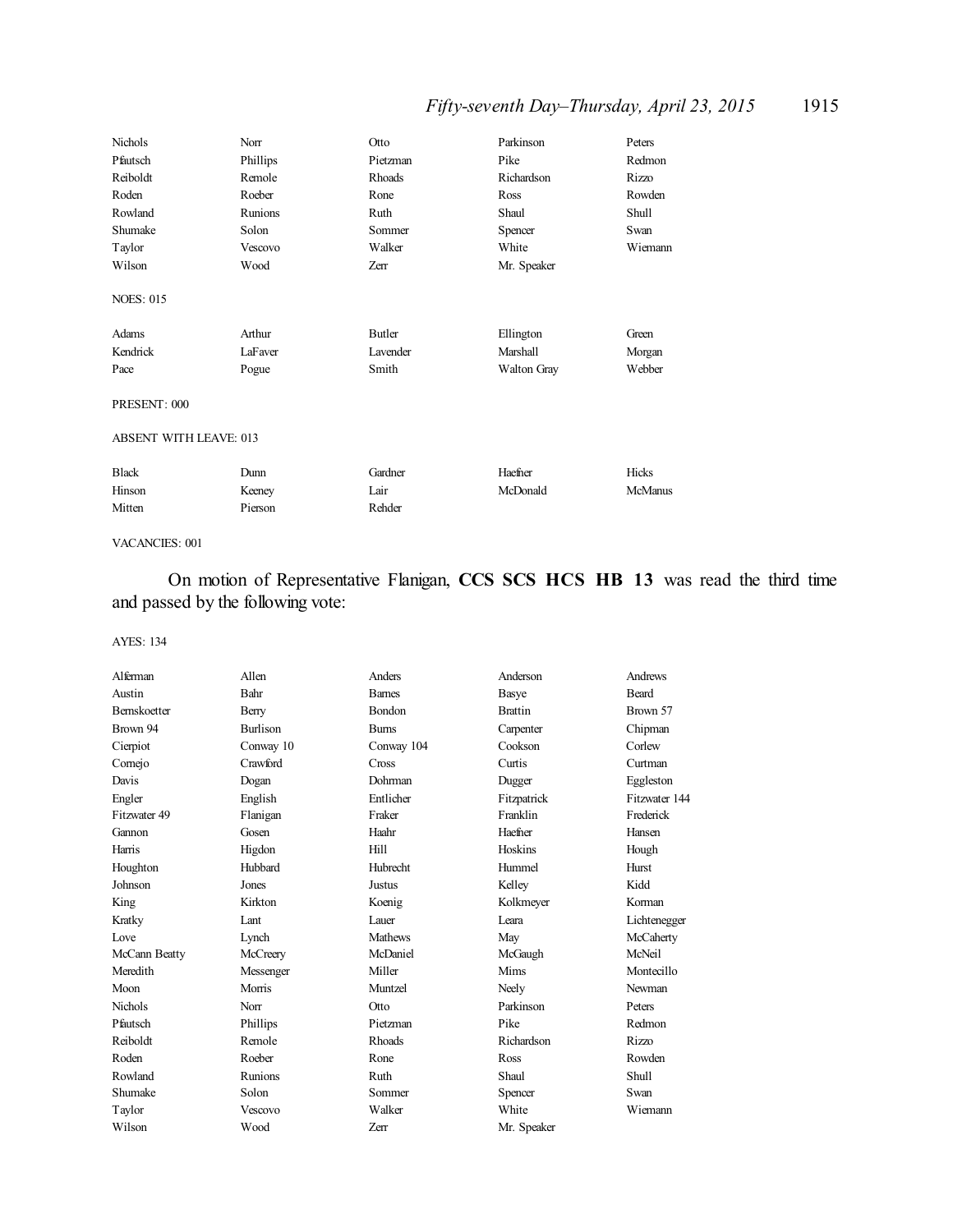NOES: 015

| Adams                         | Arthur  | Butler   | Ellington   | Green   |
|-------------------------------|---------|----------|-------------|---------|
| Kendrick                      | LaFaver | Lavender | Marshall    | Morgan  |
| Pace                          | Pogue   | Smith    | Walton Gray | Webber  |
| PRESENT: 000                  |         |          |             |         |
| <b>ABSENT WITH LEAVE: 013</b> |         |          |             |         |
| <b>Black</b>                  | Colona  | Dunn     | Gardner     | Hicks   |
| Hinson                        | Keeney  | Lair     | McDonald    | McManus |
| Mitten                        | Pierson | Rehder   |             |         |

VACANCIES: 001

Speaker Pro Tem Hoskins declared the bill passed.

## **THIRD READING OF HOUSE BILLS**

**HCS HBs 671 & 683**, relating to licensure of physicians, was taken up by Representative Frederick.

Representative Richardson moved the previous question.

Which motion was adopted by the following vote:

| Alferman    | Allen          | Anderson     | Andrews         | Austin              |
|-------------|----------------|--------------|-----------------|---------------------|
| Bahr        | <b>Barnes</b>  | Basye        | Beard           | <b>Bernskoetter</b> |
| Bondon      | <b>Brattin</b> | Brown 57     | Brown 94        | <b>Burlison</b>     |
| Chipman     | Cierpiot       | Conway 104   | Cookson         | Corlew              |
| Comejo      | Crawford       | Cross        | Curtman         | Davis               |
| Dogan       | Dohrman        | Dugger       | Eggleston       | Engler              |
| English     | Entlicher      | Fitzpatrick  | Fitzwater 144   | Fitzwater 49        |
| Flanigan    | Franklin       | Frederick    | Gannon          | Gosen               |
| Haahr       | Haefner        | Hansen       | Higdon          | Hill                |
| Hoskins     | Hough          | Houghton     | <b>Hubrecht</b> | <b>Hurst</b>        |
| Johnson     | Justus         | Kelley       | Kidd            | King                |
| Koenig      | Kolkmeyer      | Korman       | Lant            | Lauer               |
| Leara       | Lichtenegger   | Love         | Lynch           | <b>Mathews</b>      |
| McCaherty   | McDaniel       | McGaugh      | Messenger       | Miller              |
| Moon        | Morris         | Muntzel      | Neely           | Parkinson           |
| Pfautsch    | Phillips       | Pietzman     | Pike            | Pogue               |
| Reiboldt    | Remole         | Rhoads       | Richardson      | Roden               |
| Roeber      | Rone           | Ross         | Rowden          | Rowland             |
| Ruth        | Shaul          | <b>Shull</b> | Shumake         | Solon               |
| Sommer      | Spencer        | Swan         | Taylor          | Vescovo             |
| Walker      | White          | Wiemann      | Wilson          | Zerr                |
| Mr. Speaker |                |              |                 |                     |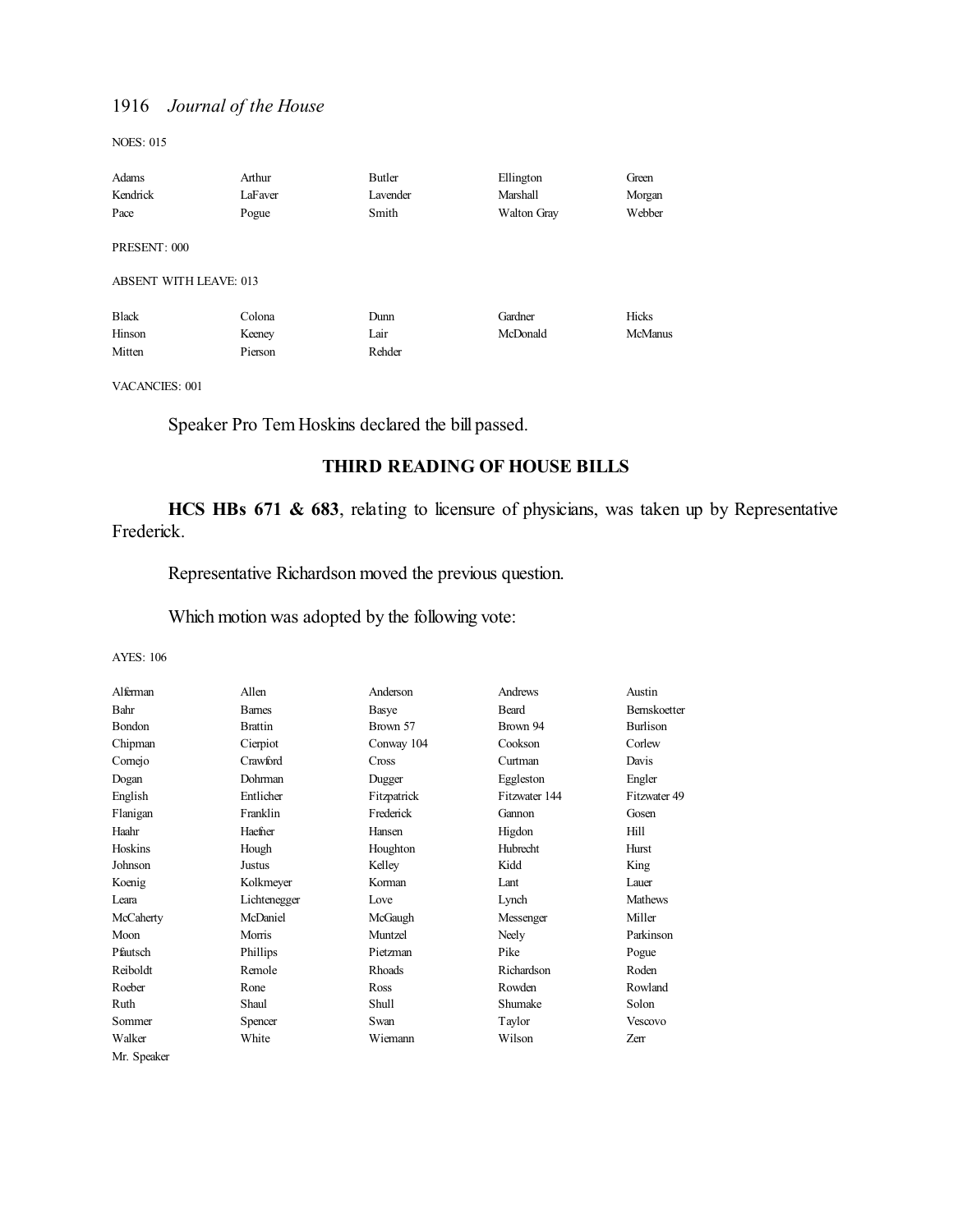## *Fifty-seventh Day–Thursday, April 23, 2015* 1917

#### NOES: 038

| Adams                         | Anders             | Arthur         | <b>Burns</b> | Butler         |
|-------------------------------|--------------------|----------------|--------------|----------------|
| Carpenter                     | Conway 10          | Curtis         | Ellington    | Green          |
| Harris                        | Hubbard            | Hummel         | Kendrick     | Kirkton        |
| Kratky                        | LaFaver            | Lavender       | Marshall     | May            |
| McCann Beatty                 | McCreery           | <b>McManus</b> | McNeil       | Meredith       |
| Mims                          | Montecillo         | Morgan         | Newman       | <b>Nichols</b> |
| Norr                          | Pace               | Peters         | Rizzo        | <b>Runions</b> |
| Smith                         | <b>Walton Gray</b> | Webber         |              |                |
| PRESENT: 000                  |                    |                |              |                |
| <b>ABSENT WITH LEAVE: 018</b> |                    |                |              |                |
| Berry                         | <b>Black</b>       | Colona         | Dunn         | Fraker         |
| Gardner                       | Hicks              | Hinson         | Jones        | Keeney         |
| Lair                          | McDonald           | Mitten         | Otto         | Pierson        |
| Redmon                        | Rehder             | Wood           |              |                |
|                               |                    |                |              |                |

VACANCIES: 001

On motion of Representative Frederick, **HCS HBs 671 & 683** was read the third time and passed by the following vote:

| Alferman            | Allen         | <b>Anders</b>   | Anderson       | Andrews      |
|---------------------|---------------|-----------------|----------------|--------------|
| Austin              | Bahr          | <b>Barnes</b>   | Basye          | <b>Beard</b> |
| <b>Bernskoetter</b> | Bondon        | <b>Brattin</b>  | Brown 57       | Brown 94     |
| <b>Burlison</b>     | Carpenter     | Chipman         | Cierpiot       | Conway 104   |
| Cookson             | Corlew        | Cornejo         | Crawford       | Cross        |
| Curtman             | Davis         | Dogan           | Dohrman        | Dugger       |
| Eggleston           | Engler        | English         | Entlicher      | Fitzpatrick  |
| Fitzwater 144       | Fitzwater 49  | Flanigan        | Fraker         | Franklin     |
| Frederick           | Gannon        | Gosen           | Haahr          | Haefner      |
| Hansen              | Harris        | Higdon          | Hill           | Hoskins      |
| Hough               | Houghton      | <b>Hubrecht</b> | Hurst          | Johnson      |
| Jones               | Justus        | Kelley          | Kidd           | King         |
| Koenig              | Kolkmeyer     | Korman          | Lauer          | I eara       |
| Lichtenegger        | Love          | Lynch           | <b>Mathews</b> | McCaherty    |
| McDaniel            | McGaugh       | Messenger       | Miller         | Moon         |
| Morris              | Muntzel       | Neely           | Norr           | Parkinson    |
| Pfautsch            | Phillips      | Pietzman        | Pike           | Reiboldt     |
| Remole              | <b>Rhoads</b> | Richardson      | Roden          | Roeber       |
| Rone                | Ross          | Rowden          | Rowland        | Ruth         |
| Shaul               | Shull         | Shumake         | Solon          | Sommer       |
| Spencer             | Swan          | Taylor          | Vescovo        | Walker       |
| White               | Wiemann       | Wilson          | Zerr           | Mr. Speaker  |
| <b>NOES: 036</b>    |               |                 |                |              |
| Adams               | Arthur        | <b>Burns</b>    | <b>Butler</b>  | Conway 10    |
| Curtis              | Ellington     | Green           | Hubbard        | Hummel       |
| Kendrick            | Kirkton       | Kratky          | LaFaver        | Lant         |
| Lavender            | Marshall      | May             | McCann Beatty  | McCreery     |
| <b>McManus</b>      | McNeil        | Meredith        | Mims           | Montecillo   |
|                     |               |                 |                |              |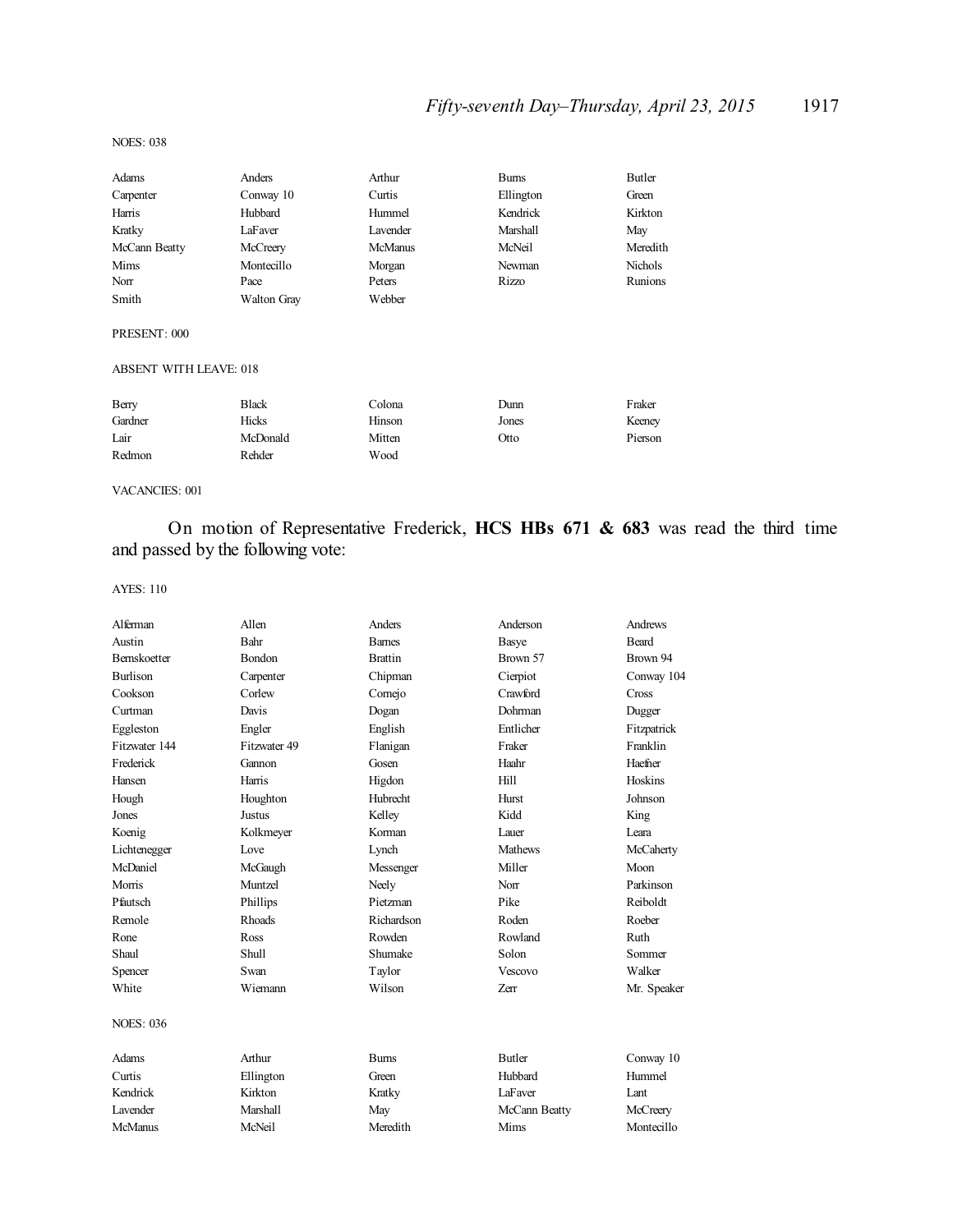| Morgan                        | Newman       | <b>Nichols</b> | Pace   | Peters      |
|-------------------------------|--------------|----------------|--------|-------------|
| Pogue                         | Rizzo        | Runions        | Smith  | Walton Gray |
| Webber                        |              |                |        |             |
|                               |              |                |        |             |
| PRESENT: 000                  |              |                |        |             |
|                               |              |                |        |             |
| <b>ABSENT WITH LEAVE: 016</b> |              |                |        |             |
| Berry                         | <b>Black</b> | Colona         | Dunn   | Gardner     |
| Hicks                         | Hinson       | Keeney         | Lair   | McDonald    |
| Mitten                        | Otto         | Pierson        | Redmon | Rehder      |
| Wood                          |              |                |        |             |

VACANCIES: 001

Speaker Pro Tem Hoskins declared the bill passed.

**HCS HB 137**, relating to competitive bidding, was taken up by Representative McCaherty.

## Representative Richardson moved the previous question.

Which motion was adopted by the following vote:

| Alferman         | Allen          | Anderson        | Andrews      | Austin              |
|------------------|----------------|-----------------|--------------|---------------------|
| Bahr             | <b>Barnes</b>  | Basye           | Beard        | <b>Bernskoetter</b> |
| Bondon           | <b>Brattin</b> | Brown 57        | Brown 94     | <b>Burlison</b>     |
| Chipman          | Conway 104     | Cookson         | Corlew       | Cornejo             |
| Crawford         | Cross          | Curtman         | Davis        | Dogan               |
| Dohrman          | Dugger         | Eggleston       | Engler       | English             |
| Entlicher        | Fitzpatrick    | Fitzwater 144   | Fitzwater 49 | Flanigan            |
| Fraker           | Franklin       | Frederick       | Gannon       | Gosen               |
| Haahr            | Haefner        | Hansen          | Higdon       | Hill                |
| Hoskins          | Hough          | Houghton        | Hubrecht     | <b>Hurst</b>        |
| Johnson          | Justus         | Kelley          | Kidd         | King                |
| Koenig           | Kolkmeyer      | Korman          | <b>L</b> ant | Lauer               |
| Leara            | Lichtenegger   | Love            | Lynch        | <b>Mathews</b>      |
| McCaherty        | McDaniel       | McGaugh         | Messenger    | Miller              |
| Moon             | Morris         | Muntzel         | Neely        | Parkinson           |
| Pfautsch         | Phillips       | Pietzman        | Pike         | Pogue               |
| Reiboldt         | <b>Rhoads</b>  | Richardson      | Roden        | Roeber              |
| Rone             | Rowden         | Rowland         | Ruth         | Shaul               |
| Shull            | Shumake        | Solon           | Spencer      | Swan                |
| Taylor           | Vescovo        | Walker          | White        | Wiemann             |
| Wilson           | <b>Zerr</b>    |                 |              |                     |
| <b>NOES: 037</b> |                |                 |              |                     |
| Adams            | Anders         | Arthur          | <b>Burns</b> | <b>Butler</b>       |
| Carpenter        | Conway 10      | Curtis          | Ellington    | Green               |
| Harris           | Hubbard        | Hummel          | Kendrick     | Kirkton             |
| Kratky           | LaFaver        | <b>Lavender</b> | Marshall     | May                 |
| McCann Beatty    | McCreery       | <b>McManus</b>  | McNeil       | Meredith            |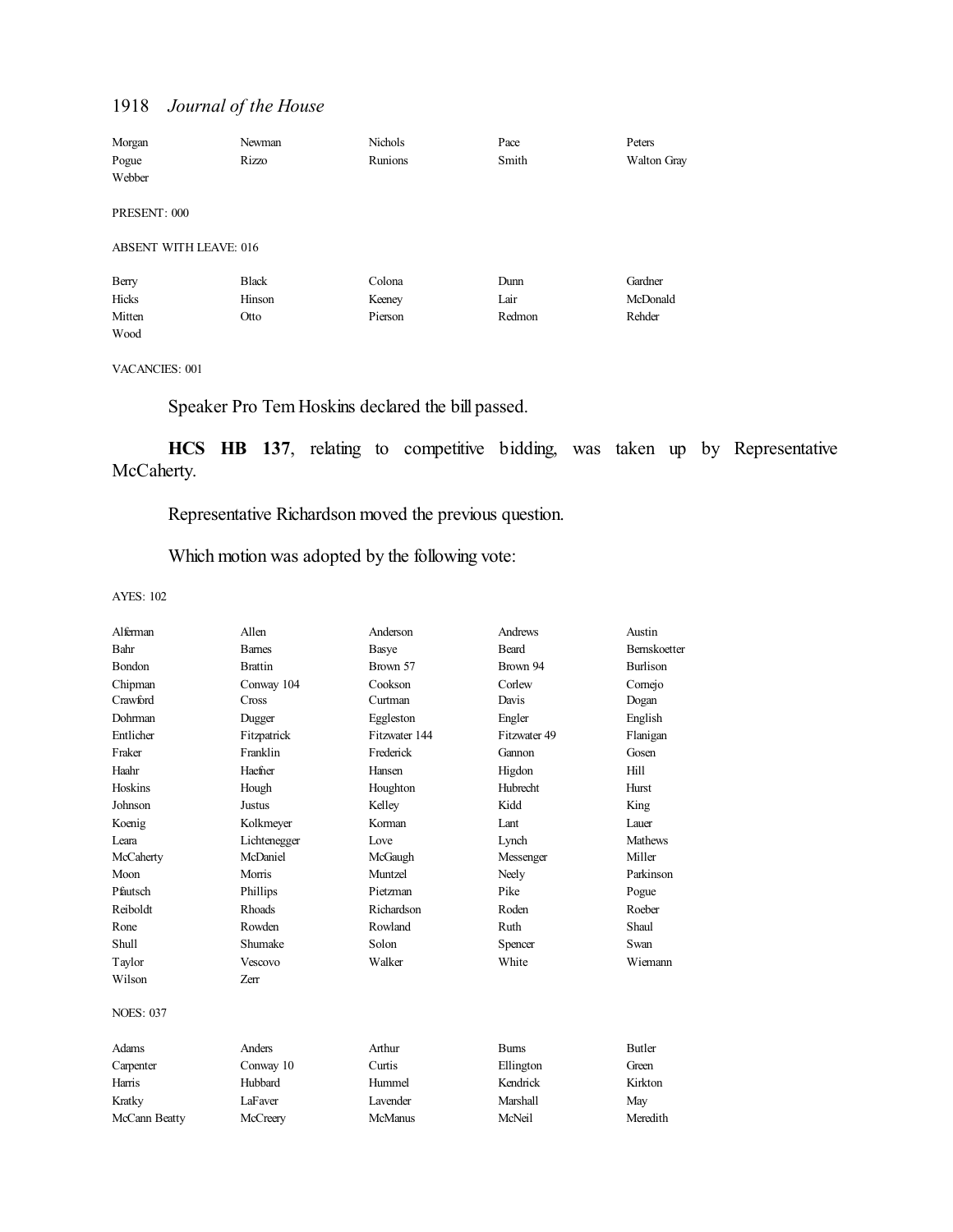## *Fifty-seventh Day–Thursday, April 23, 2015* 1919

| Mims                          | Montecillo         | Morgan      | Newman | <b>Nichols</b> |
|-------------------------------|--------------------|-------------|--------|----------------|
| Norr                          | Pace               | Peters      | Rizzo  | Runions        |
| Smith                         | <b>Walton Gray</b> |             |        |                |
| PRESENT: 000                  |                    |             |        |                |
| <b>ABSENT WITH LEAVE: 023</b> |                    |             |        |                |
| Berry                         | <b>Black</b>       | Cierpiot    | Colona | Dunn           |
| Gardner                       | Hicks              | Hinson      | Jones  | Keeney         |
| Lair                          | McDonald           | Mitten      | Otto   | Pierson        |
| Redmon                        | Rehder             | Remole      | Ross   | Sommer         |
| Webber                        | Wood               | Mr. Speaker |        |                |

#### VACANCIES: 001

## On motion of Representative McCaherty, **HCS HB 137** was read the third time and passed by the following vote:

#### AYES: 138

| <b>Adams</b>     | Alferman            | Allen          | Anders         | Anderson        |
|------------------|---------------------|----------------|----------------|-----------------|
| <b>Andrews</b>   | Arthur              | Austin         | Bahr           | Basye           |
| <b>Beard</b>     | <b>Bernskoetter</b> | <b>Bondon</b>  | <b>Brattin</b> | Brown 57        |
| Brown 94         | <b>Burlison</b>     | <b>Bums</b>    | Butler         | Carpenter       |
| Chipman          | Conway 10           | Conway 104     | Cookson        | Corlew          |
| Cornejo          | Crawford            | Cross          | Curtman        | Davis           |
| Dogan            | Dohrman             | Dugger         | Eggleston      | Engler          |
| English          | Entlicher           | Fitzpatrick    | Fitzwater 144  | Fitzwater 49    |
| Flanigan         | Fraker              | Franklin       | Frederick      | Gannon          |
| Gosen            | Green               | Haahr          | Haefner        | Hansen          |
| Harris           | Higdon              | Hill           | Hoskins        | Hough           |
| Houghton         | Hubbard             | Hubrecht       | Hummel         | Hurst           |
| Johnson          | Justus              | Kelley         | Kendrick       | Kidd            |
| King             | Kirkton             | Koenig         | Kolkmeyer      | Korman          |
| Kratky           | LaFaver             | Lant           | Lauer          | <b>Lavender</b> |
| I eara           | Lichtenegger        | Love           | Lynch          | Marshall        |
| <b>Mathews</b>   | May                 | McCaherty      | McCann Beatty  | McCreery        |
| McDaniel         | McGaugh             | <b>McManus</b> | McNeil         | Meredith        |
| Messenger        | Miller              | Mims           | Montecillo     | Moon            |
| Morgan           | Morris              | Muntzel        | Neely          | Newman          |
| Nichols          | Norr                | Pace           | Parkinson      | Peters          |
| Pfautsch         | Phillips            | Pietzman       | Pike           | Reiboldt        |
| Remole           | <b>Rhoads</b>       | Richardson     | Rizzo          | Roden           |
| Roeber           | Rone                | <b>Ross</b>    | Rowden         | Rowland         |
| Runions          | Ruth                | Shaul          | <b>Shull</b>   | Shumake         |
| Smith            | Solon               | Spencer        | Swan           | Taylor          |
| Vescovo          | Walker              | Walton Gray    | White          | Wiemann         |
| Wilson           | Zerr                | Mr. Speaker    |                |                 |
| <b>NOES: 004</b> |                     |                |                |                 |
| <b>Barnes</b>    | Curtis              | Ellington      | Pogue          |                 |

PRESENT: 000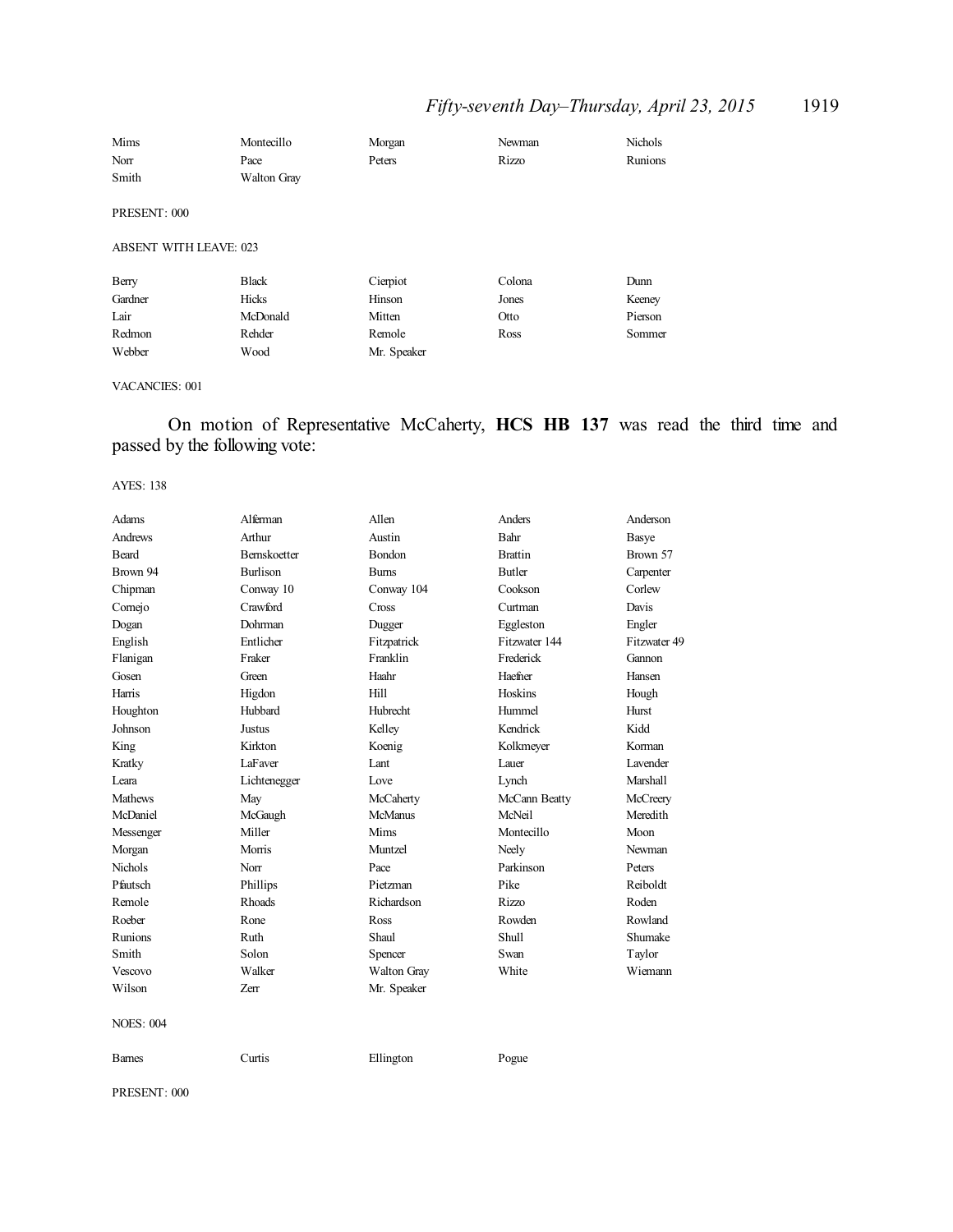#### ABSENT WITH LEAVE: 020

| Berry   | Black    | Cierpiot | Colona | Dunn    |
|---------|----------|----------|--------|---------|
| Gardner | Hicks    | Hinson   | Jones  | Keeney  |
| Lair    | McDonald | Mitten   | Otto   | Pierson |
| Redmon  | Rehder   | Sommer   | Webber | Wood    |

VACANCIES: 001

Speaker Pro Tem Hoskins declared the bill passed.

## Representative Richardson moved the previous question.

Which motion was adopted by the following vote:

#### AYES: 106

| Alferman           | Allen          | Anderson        | Andrews      | Austin          |
|--------------------|----------------|-----------------|--------------|-----------------|
| Bahr               | <b>Barnes</b>  | <b>Basye</b>    | Beard        | Bernskoetter    |
| Bondon             | <b>Brattin</b> | Brown 57        | Brown 94     | <b>Burlison</b> |
| Chipman            | Conway 104     | Cookson         | Corlew       | Comejo          |
| Crawford           | Cross          | Curtman         | Davis        | Dogan           |
| Dohrman            | Dugger         | Eggleston       | Engler       | English         |
| Entlicher          | Fitzpatrick    | Fitzwater 144   | Fitzwater 49 | Flanigan        |
| Fraker             | Franklin       | Frederick       | Gannon       | Gosen           |
| Haahr              | Haefner        | Hansen          | Higdon       | Hill            |
| Hoskins            | Hough          | Houghton        | Hubrecht     | Hurst           |
| Johnson            | Justus         | Kelley          | Kidd         | King            |
| Koenig             | Kolkmeyer      | Korman          | Lant         | Lauer           |
| I eara             | Lichtenegger   | Love            | Lynch        | <b>Mathews</b>  |
| McCaherty          | McDaniel       | McGaugh         | Messenger    | Miller          |
| Moon               | Morris         | Muntzel         | Neely        | Norr            |
| Parkinson          | Pfautsch       | Phillips        | Pietzman     | Pike            |
| Pogue              | Reiboldt       | Remole          | Rhoads       | Richardson      |
| Roden              | Roeber         | Rone            | Ross         | Rowden          |
| Rowland            | Ruth           | Shaul           | Shull        | Shumake         |
| Solon              | Spencer        | Swan            | Taylor       | Vescovo         |
| Walker             | White          | Wiemann         | Wilson       | <b>Zerr</b>     |
| Mr. Speaker        |                |                 |              |                 |
| <b>NOES: 036</b>   |                |                 |              |                 |
| <b>Adams</b>       | <b>Anders</b>  | Arthur          | <b>Burns</b> | <b>Butler</b>   |
| Carpenter          | Conway 10      | Curtis          | Ellington    | Green           |
| Harris             | Hubbard        | Hummel          | Kendrick     | Kirkton         |
| Kratky             | LaFaver        | <b>Lavender</b> | Marshall     | May             |
| McCann Beatty      | McCreery       | <b>McManus</b>  | McNeil       | Meredith        |
| Mims               | Montecillo     | Morgan          | Newman       | Nichols         |
| Pace               | Peters         | <b>Rizzo</b>    | Runions      | Smith           |
| <b>Walton Grav</b> |                |                 |              |                 |

PRESENT: 000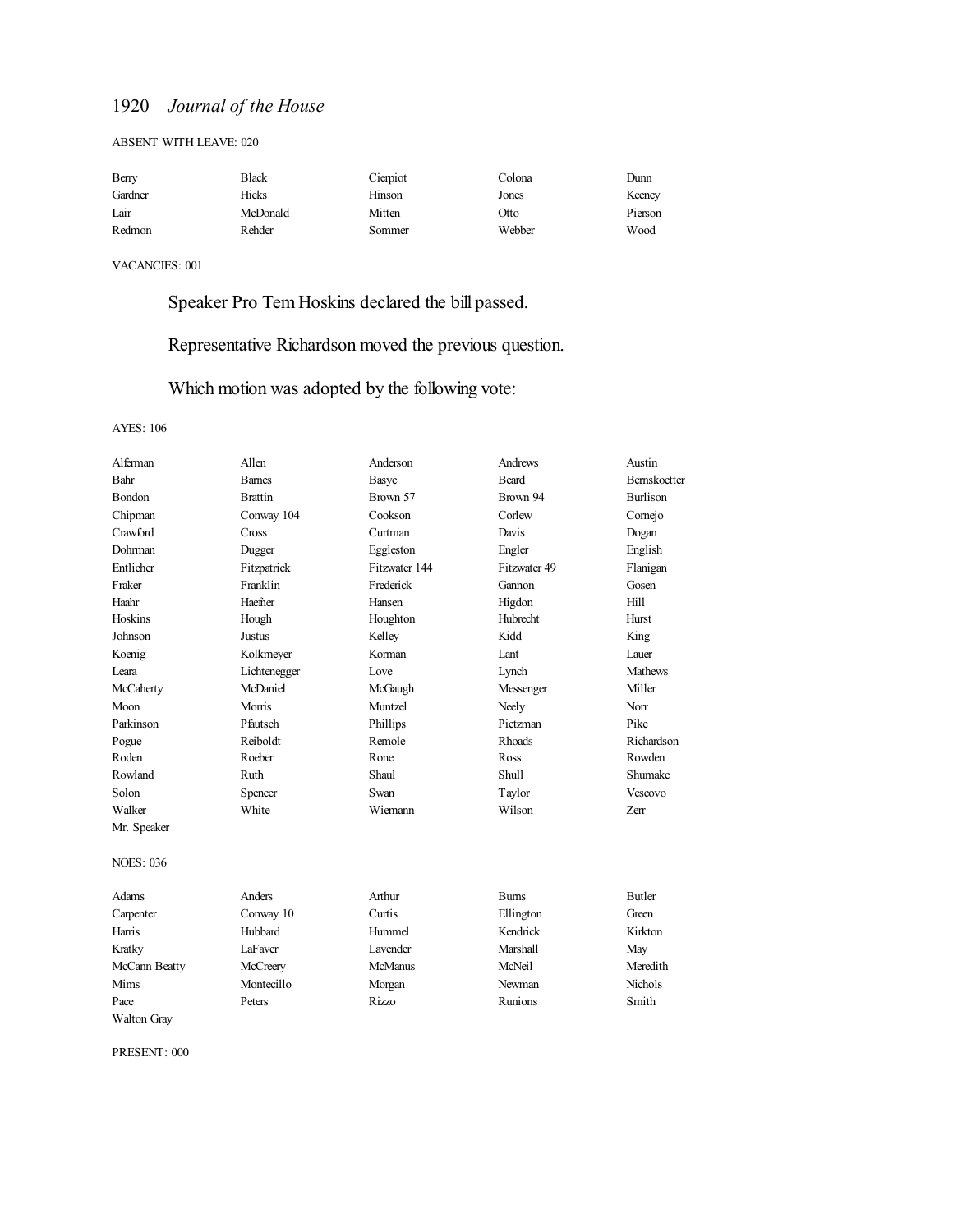#### ABSENT WITH LEAVE: 020

| Berry   | Black    | Cierpiot | Colona | Dunn    |
|---------|----------|----------|--------|---------|
| Gardner | Hicks    | Hinson   | Jones  | Keeney  |
| Lair    | McDonald | Mitten   | Otto   | Pierson |
| Redmon  | Rehder   | Sommer   | Webber | Wood    |

#### VACANCIES: 001

## The emergency clause was adopted by the following vote:

AYES: 123

| Alferman         | Allen              | Anderson       | Andrews         | Arthur              |
|------------------|--------------------|----------------|-----------------|---------------------|
| Austin           | Bahr               | Basye          | <b>Beard</b>    | <b>Bernskoetter</b> |
| <b>Brattin</b>   | Brown 57           | Brown 94       | <b>Burlison</b> | <b>Burns</b>        |
| Carpenter        | Chipman            | Conway 10      | Conway 104      | Cookson             |
| Corlew           | Comejo             | Crawford       | Cross           | Curtman             |
| Davis            | Dogan              | Dohrman        | Dugger          | Eggleston           |
| Engler           | English            | Entlicher      | Fitzpatrick     | Fitzwater 144       |
| Fitzwater 49     | Flanigan           | Fraker         | Franklin        | Frederick           |
| Gannon           | Gosen              | Haahr          | Haefner         | Hansen              |
| Harris           | Higdon             | Hill           | Hoskins         | Hough               |
| Houghton         | Hubbard            | Hubrecht       | Hummel          | Hurst               |
| Johnson          | <b>Justus</b>      | Kelley         | Kendrick        | Kidd                |
| King             | Koenig             | Kolkmeyer      | Korman          | Kratky              |
| Lant             | Lauer              | I avender      | Leara           | Lichtenegger        |
| Love             | Lynch              | <b>Mathews</b> | McCaherty       | McCann Beatty       |
| McDaniel         | McGaugh            | <b>McManus</b> | McNeil          | Meredith            |
| Messenger        | Mims               | Montecillo     | Moon            | Morris              |
| Muntzel          | <b>Nichols</b>     | Norr           | Pace            | Parkinson           |
| Peters           | Pfautsch           | Phillips       | Pietzman        | Pike                |
| Reiboldt         | Remole             | <b>Rhoads</b>  | Richardson      | Rizzo               |
| Roden            | Roeber             | Rone           | Ross            | Rowden              |
| Rowland          | Runions            | Ruth           | Shaul           | <b>Shull</b>        |
| Shumake          | Smith              | Solon          | Spencer         | Swan                |
| Taylor           | <b>Vescovo</b>     | Walker         | White           | Wiemann             |
| Wilson           | Zerr               | Mr. Speaker    |                 |                     |
| <b>NOES: 017</b> |                    |                |                 |                     |
| Adams            | Anders             | <b>Barnes</b>  | <b>Bondon</b>   | Butler              |
| Curtis           | Ellington          | Green          | Kirkton         | LaFaver             |
| Marshall         | May                | McCreery       | Morgan          | Newman              |
| Pogue            | <b>Walton Gray</b> |                |                 |                     |

#### PRESENT: 000

#### ABSENT WITH LEAVE: 022

| Berry   | Black    | Cierpiot | Colona | Dunn   |
|---------|----------|----------|--------|--------|
| Gardner | Hicks    | Hinson   | Jones  | Keeney |
| Lair    | McDonald | Miller   | Mitten | Neely  |
| Otto    | Pierson  | Redmon   | Rehder | Sommer |
| Webber  | Wood     |          |        |        |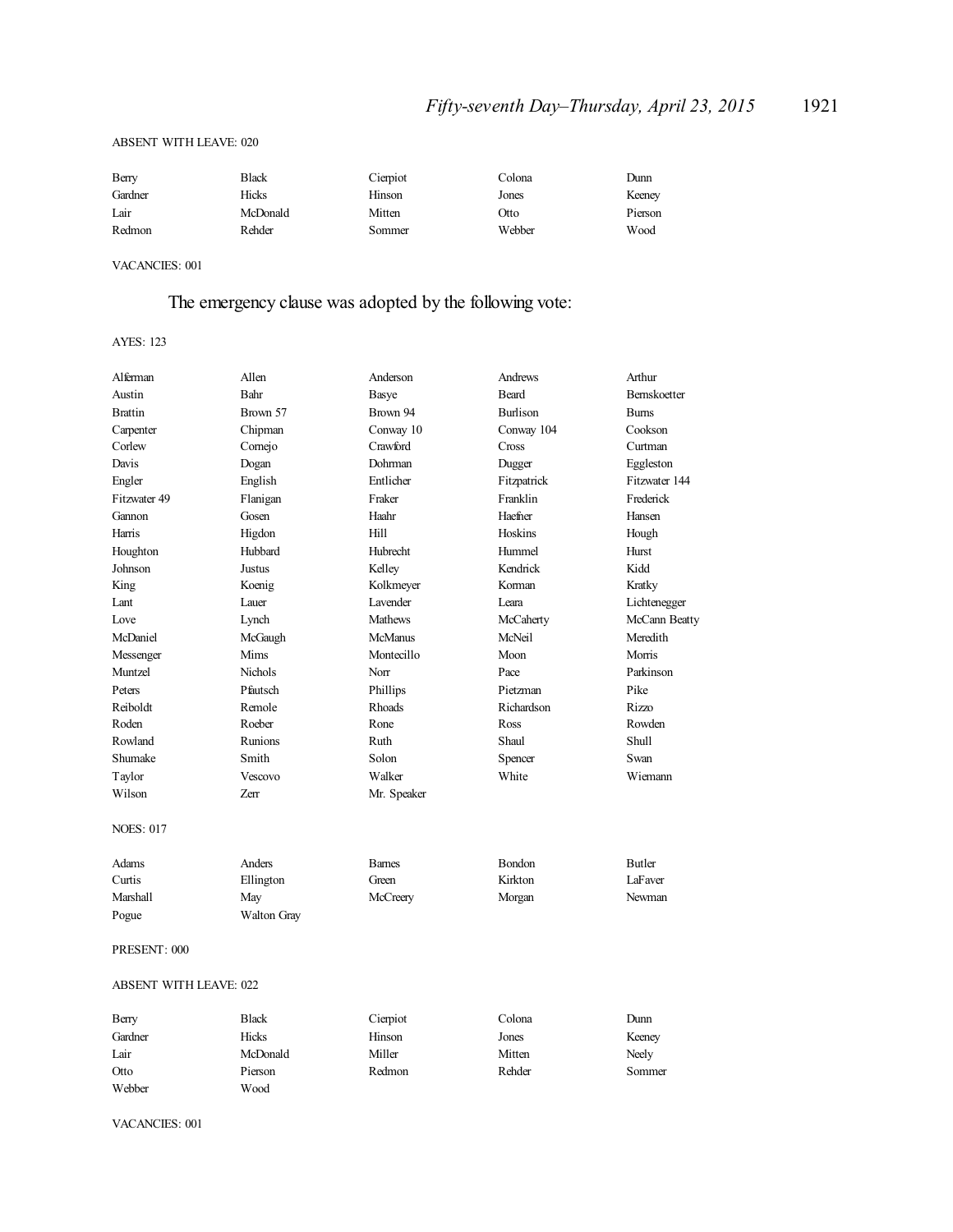**HB 324**, relating to the special road rock fund, was taken up by Representative Shumake.

On motion of Representative Shumake, **HB 324** was read the third time and passed by the following vote:

#### AYES: 126

| Adams                         | Alferman        | Allen          | Anders          | Anderson            |
|-------------------------------|-----------------|----------------|-----------------|---------------------|
| <b>Andrews</b>                | Austin          |                | <b>Beard</b>    | <b>Bernskoetter</b> |
| Bondon                        | <b>Brattin</b>  | Basye          | Brown 94        |                     |
|                               |                 | Brown 57       |                 | <b>Burns</b>        |
| Butler                        | Carpenter       | Chipman        | Conway 10       | Conway 104          |
| Cookson                       | Corlew          | Comejo         | Crawford        | Cross               |
| Davis                         | Dogan           | Dohrman        | Dugger          | Eggleston           |
| Engler                        | English         | Entlicher      | Fitzpatrick     | Fitzwater 144       |
| Flanigan                      | Franklin        | Frederick      | Gannon          | Gosen               |
| Green                         | Haahr           | Haefner        | Hansen          | Harris              |
| Higdon                        | Hill            | Hoskins        | Hough           | Houghton            |
| Hubbard                       | <b>Hubrecht</b> | Hummel         | Hurst           | Justus              |
| Kelley                        | Kendrick        | Kidd           | King            | Kirkton             |
| Kolkmeyer                     | Korman          | Kratky         | LaFaver         | Lant                |
| Lauer                         | Leara           | Lichtenegger   | Love            | Lynch               |
| <b>Mathews</b>                | May             | McCaherty      | McCann Beatty   | McCreery            |
| McDaniel                      | McGaugh         | <b>McManus</b> | McNeil          | Meredith            |
| Messenger                     | Miller          | Mims           | Montecillo      | Moon                |
| Morgan                        | Morris          | Muntzel        | Neely           | Newman              |
| Nichols                       | Norr            | Pace           | Peters          | Pfautsch            |
| Phillips                      | Pietzman        | Pike           | Reiboldt        | Remole              |
| Rhoads                        | Richardson      | Rizzo          | Roden           | Roeber              |
| Rone                          | Rowden          | Rowland        | <b>Runions</b>  | Ruth                |
| Shaul                         | Shull           | Shumake        | Smith           | Solon               |
| Spencer                       | Swan            | Taylor         | Vescovo         | Walker              |
| Walton Gray                   | White           | Wiemann        | Wilson          | Wood                |
| Zerr                          |                 |                |                 |                     |
|                               |                 |                |                 |                     |
| <b>NOES: 015</b>              |                 |                |                 |                     |
|                               |                 |                |                 |                     |
| Arthur                        | Bahr            | <b>Barnes</b>  | <b>Burlison</b> | Curtis              |
| Curtman                       | Ellington       | Fitzwater 49   | Johnson         | Koenig              |
| Lavender                      | Marshall        | Parkinson      | Pogue           | Ross                |
| PRESENT: 000                  |                 |                |                 |                     |
|                               |                 |                |                 |                     |
| <b>ABSENT WITH LEAVE: 021</b> |                 |                |                 |                     |
| Berry                         | <b>Black</b>    | Cierpiot       | Colona          | Dunn                |
| Fraker                        | Gardner         | Hicks          | Hinson          | Jones               |
| Keeney                        | Lair            | McDonald       | Mitten          | Otto                |
| Pierson                       | Redmon          | Rehder         | Sommer          | Webber              |
| Mr. Speaker                   |                 |                |                 |                     |

VACANCIES: 001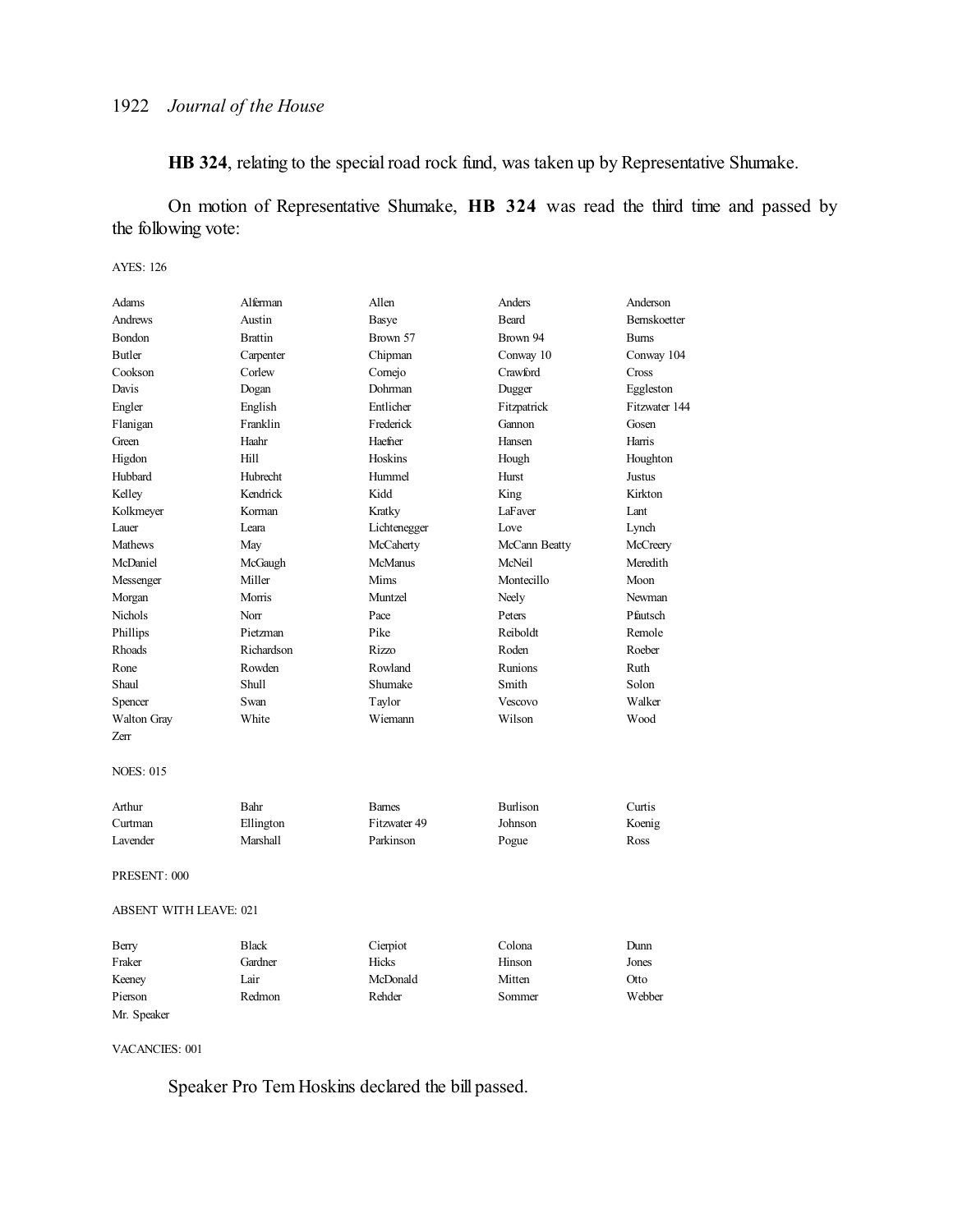## **HCS HB 830**, relating to industrial hemp, was taken up by Representative Curtman.

On motion of Representative Curtman, **HCS HB 830** was read the third time and passed by the following vote:

### AYES: 104

| Adams                         | Alferman       | Allen          | Anders             | Arthur            |
|-------------------------------|----------------|----------------|--------------------|-------------------|
| Austin                        | Bahr           | <b>Barnes</b>  | <b>Basye</b>       | <b>Beard</b>      |
| <b>Bondon</b>                 | <b>Brattin</b> | Brown 57       | Brown 94           | <b>Burns</b>      |
| <b>Butler</b>                 | Carpenter      | Chipman        | Cierpiot           | Conway 10         |
| Corlew                        | Cornejo        | Cross          | Curtis             | Curtman           |
| Davis                         | Dogan          | Dohrman        | Ellington          | Engler            |
| English                       | Fitzpatrick    | Fitzwater 144  | Fitzwater 49       | Flanigan          |
| Fraker                        | Frederick      | Gosen          | Green              | Haahr             |
| Hansen                        | Harris         | Higdon         | Hill               | Hoskins           |
| Houghton                      | Hummel         | Johnson        | <b>Justus</b>      | Kelley            |
| Kendrick                      | Kidd           | Kirkton        | Koenig             | Kolkmeyer         |
| Kratky                        | LaFaver        | Lauer          | Lavender           | Lichtenegger      |
| Lynch                         | Marshall       | Mathews        | May                | McCaherty         |
| McCann Beatty                 | McCreery       | <b>McManus</b> | McNeil             | Meredith          |
| Messenger                     | Miller         | Mims           | Moon               | Morgan            |
| Morris                        | Muntzel        | Newman         | <b>Nichols</b>     | Norr              |
| Pace                          | Parkinson      | Peters         | Phillips           | Remole            |
| Rhoads                        | Richardson     | Rizzo          | Roden              | Roeber            |
| Rone                          | Rowden         | Runions        | Shaul              | Shumake           |
| Smith                         | Swan           | Vescovo        | <b>Walton Gray</b> | Webber            |
| White                         | Wiemann        | Zerr           | Mr. Speaker        |                   |
| <b>NOES: 041</b>              |                |                |                    |                   |
| Anderson                      | Andrews        | Bernskoetter   | <b>Burlison</b>    | Conway 104        |
| Cookson                       | Crawford       | Eggleston      | Entlicher          | Franklin          |
| Gannon                        | Haefner        | Hough          | Hubbard            | Hubrecht          |
| Hurst                         | Jones          | King           | Korman             | Lant              |
| Leara                         | Love           | McDaniel       | McGaugh            | Montecillo        |
| Neely                         | Pfautsch       | Pietzman       | Pike               | Pogue             |
| Reiboldt                      | Ross           | Rowland        | Ruth               | Shull             |
| Solon                         | Spencer        | Taylor         | Walker             | Wilson            |
| Wood                          |                |                |                    |                   |
| PRESENT: 000                  |                |                |                    |                   |
| <b>ABSENT WITH LEAVE: 017</b> |                |                |                    |                   |
| <b>Berry</b>                  | <b>Black</b>   | Colona         | Dugger             | D <sub>limn</sub> |

| Berry    | Black  | Colona | Dugger  | Dunn   |
|----------|--------|--------|---------|--------|
| Gardner  | Hicks  | Hinson | Keeney  | Lair   |
| McDonald | Mitten | Otto   | Pierson | Redmon |
| Rehder   | Sommer |        |         |        |

VACANCIES: 001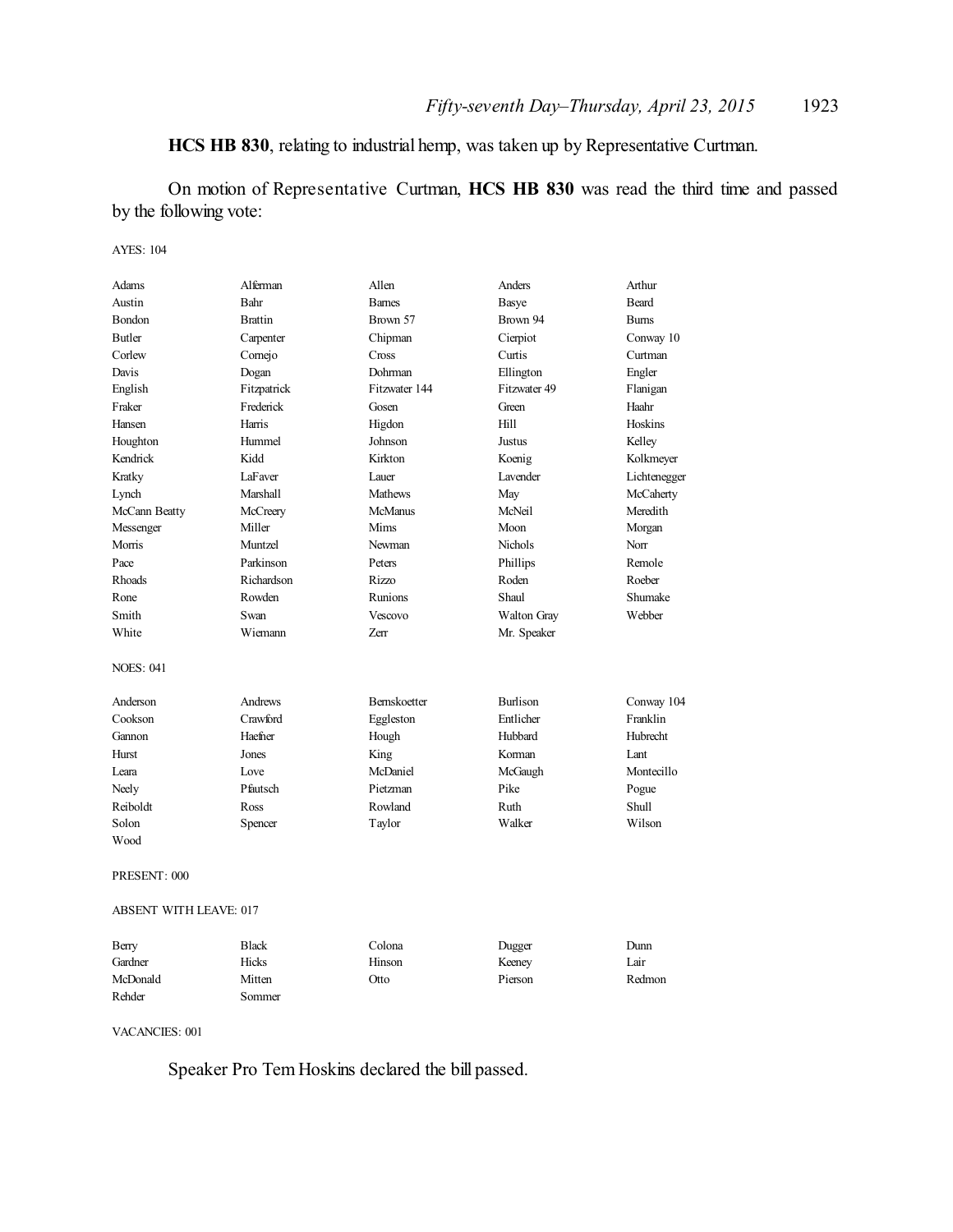**HCS HB 583**, relating to tenant evictions, was taken up by Representative Cross.

On motion of Representative Cross, **HCS HB 583** was read the third time and passed by the following vote:

#### AYES: 100

| Alferman         | Allen                         | Anderson    | Andrews        | Austin          |  |
|------------------|-------------------------------|-------------|----------------|-----------------|--|
| Bahr             | <b>Barnes</b>                 | Basye       | <b>Beard</b>   | Bernskoetter    |  |
| Bondon           | <b>Brattin</b>                | Brown 57    | Brown 94       | <b>Burlison</b> |  |
| Chipman          | Cierpiot                      | Conway 10   | Cookson        | Corlew          |  |
| Cornejo          | Crawford                      | Cross       | Curtman        | Davis           |  |
| Dohrman          | Eggleston                     | Engler      | Entlicher      | Fitzpatrick     |  |
| Fitzwater 144    | Fitzwater 49                  | Fraker      | Franklin       | Frederick       |  |
| Gannon           | Gosen                         | Haahr       | Haefner        | Hansen          |  |
| Harris           | Higdon                        | Hill        | Hoskins        | Hough           |  |
| Houghton         | Hubrecht                      | Hurst       | Johnson        | Jones           |  |
| Justus           | Kelley                        | Kidd        | King           | Koenig          |  |
| Kolkmeyer        | Korman                        | Kratky      | Lant           | Lauer           |  |
| Leara            | Lichtenegger                  | Love        | Lynch          | Mathews         |  |
| McDaniel         | Messenger                     | Miller      | Morris         | Muntzel         |  |
| Neely            | Parkinson                     | Pfautsch    | Phillips       | Pietzman        |  |
| Pike             | Reiboldt                      | Remole      | Rhoads         | Richardson      |  |
| Roden            | Roeber                        | Rone        | Ross           | Rowden          |  |
| Rowland          | Ruth                          | Shaul       | Shull          | Shumake         |  |
| Spencer          | Swan                          | Taylor      | Vescovo        | Walker          |  |
| White            | Wiemann                       | Wilson      | Wood           | Zerr            |  |
| <b>NOES: 039</b> |                               |             |                |                 |  |
| Adams            | Anders                        | Arthur      | <b>Burns</b>   | <b>Butler</b>   |  |
| Carpenter        | Curtis                        | Dogan       | Ellington      | English         |  |
| Green            | Hubbard                       | Hummel      | Kendrick       | Kirkton         |  |
| <b>Lavender</b>  | Marshall                      | May         | McCann Beatty  | McCreery        |  |
| <b>McManus</b>   | McNeil                        | Meredith    | Mims           | Montecillo      |  |
| Moon             | Morgan                        | Newman      | <b>Nichols</b> | Norr            |  |
| Pace             | Peters                        | Pogue       | Rizzo          | Runions         |  |
| Smith            | Solon                         | Walton Gray | Webber         |                 |  |
| PRESENT: 000     |                               |             |                |                 |  |
|                  | <b>ABSENT WITH LEAVE: 023</b> |             |                |                 |  |

| Berry   | <b>Black</b> | Colona      | Conway 104 | Dugger   |
|---------|--------------|-------------|------------|----------|
| Dunn    | Flanigan     | Gardner     | Hicks      | Hinson   |
| Keeney  | LaFaver      | Lair        | McCaherty  | McDonald |
| McGaugh | Mitten       | Otto        | Pierson    | Redmon   |
| Rehder  | Sommer       | Mr. Speaker |            |          |

VACANCIES: 001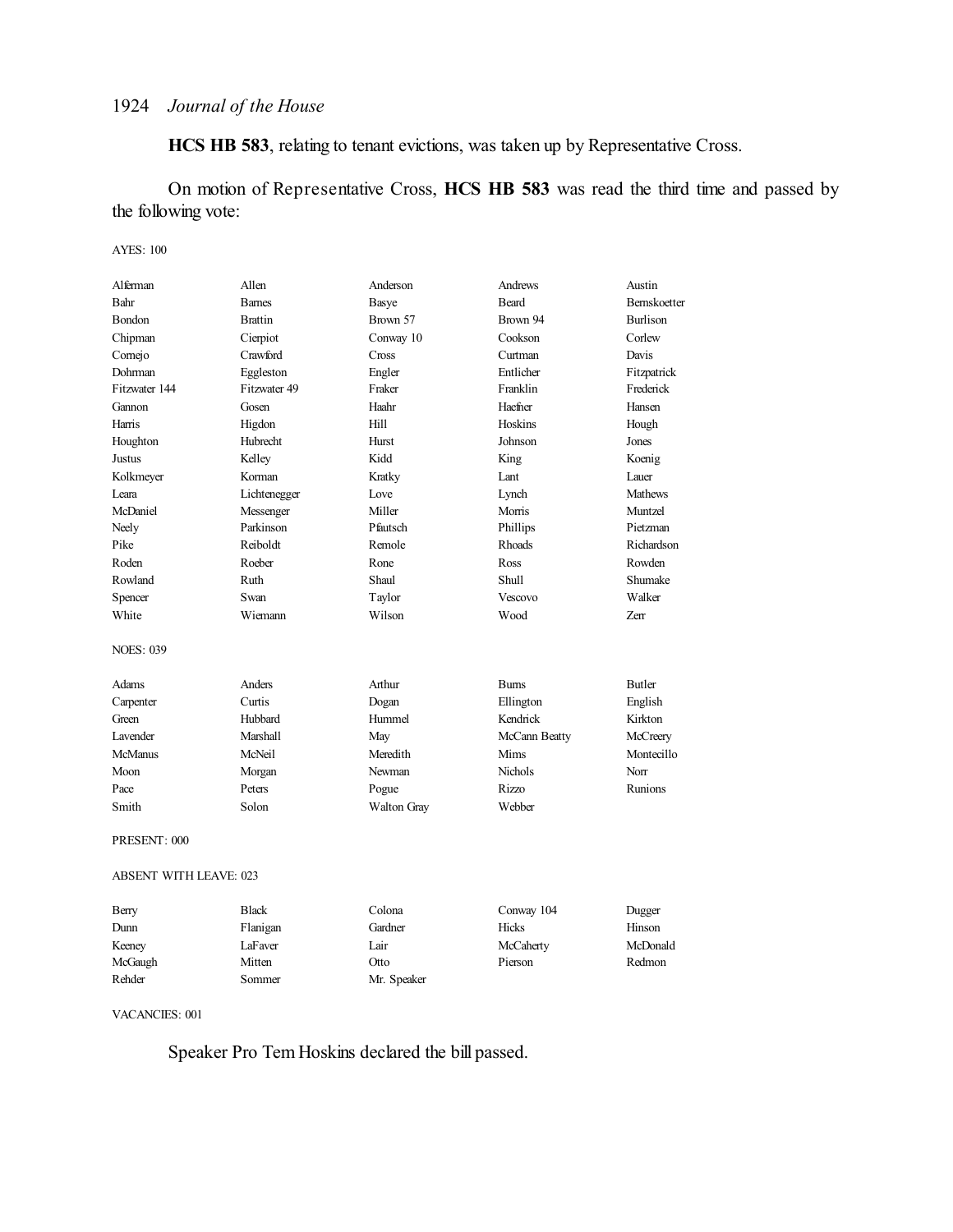**HCS HB 762**, relating to accessibility of information acquired by law enforcement, was taken up by Representative Higdon.

On motion of Representative Higdon, **HCS HB 762** was read the third time and passed by the following vote:

AYES: 127

| Alferman                      | Allen               | Anders        | Anderson       | Andrews         |
|-------------------------------|---------------------|---------------|----------------|-----------------|
| Arthur                        | Austin              | Bahr          | <b>Barnes</b>  | Basye           |
| <b>Beard</b>                  | <b>Bernskoetter</b> | <b>Bondon</b> | <b>Brattin</b> | Brown 57        |
| Brown 94                      | Burlison            | <b>Bums</b>   | Chipman        | Cierpiot        |
| Conway 10                     | Conway 104          | Cookson       | Corlew         | Cornejo         |
| Crawford                      | Cross               | Curtman       | Davis          | Dogan           |
| Dohrman                       | Eggleston           | Engler        | English        | Entlicher       |
| Fitzpatrick                   | Fitzwater 144       | Fitzwater 49  | Flanigan       | Fraker          |
| Franklin                      | Frederick           | Gannon        | Gosen          | Green           |
| Haahr                         | Haefner             | Hansen        | Harris         | Higdon          |
| Hill                          | Hoskins             | Hough         | Houghton       | Hubbard         |
| Hubrecht                      | Hummel              | Hurst         | Johnson        | Jones           |
| Justus                        | Kelley              | Kendrick      | Kidd           | King            |
| Kirkton                       | Koenig              | Kolkmeyer     | Korman         | Kratky          |
| LaFaver                       | Lant                | Lauer         | Lichtenegger   | Love            |
| Lynch                         | <b>Mathews</b>      | May           | McCaherty      | McCreery        |
| McDaniel                      | <b>McManus</b>      | McNeil        | Messenger      | Miller          |
| Montecillo                    | Moon                | Morgan        | Morris         | Muntzel         |
| Neely                         | Newman              | Nichols       | Parkinson      | Peters          |
| Pfautsch                      | Phillips            | Pietzman      | Pike           | Reiboldt        |
| Remole                        | Rhoads              | Richardson    | Rizzo          | Roden           |
| Roeber                        | Rone                | Ross          | Rowden         | Rowland         |
| Runions                       | Ruth                | Shaul         | <b>Shull</b>   | Shumake         |
| Solon                         | Spencer             | Swan          | Taylor         | Vescovo         |
| Walker                        | Webber              | White         | Wiemann        | Wilson          |
| Wood                          | 7err                |               |                |                 |
|                               |                     |               |                |                 |
| <b>NOES: 014</b>              |                     |               |                |                 |
|                               |                     |               |                |                 |
| Adams                         | <b>Butler</b>       | Curtis        | Ellington      | <b>Lavender</b> |
| Marshall                      | McCann Beatty       | Meredith      | Mims           | Norr            |
| Pace                          | Pogue               | Smith         | Walton Gray    |                 |
|                               |                     |               |                |                 |
| PRESENT: 000                  |                     |               |                |                 |
|                               |                     |               |                |                 |
| <b>ABSENT WITH LEAVE: 021</b> |                     |               |                |                 |
|                               |                     |               |                |                 |
| Berry                         | <b>Black</b>        | Carpenter     | Colona         | Dugger          |
| Dunn                          | Gardner             | Hicks         | Hinson         | Keeney          |
| Lair                          | Leara               | McDonald      | McGaugh        | Mitten          |
| Otto                          | Pierson             | Redmon        | Rehder         | Sommer          |

VACANCIES: 001

Mr. Speaker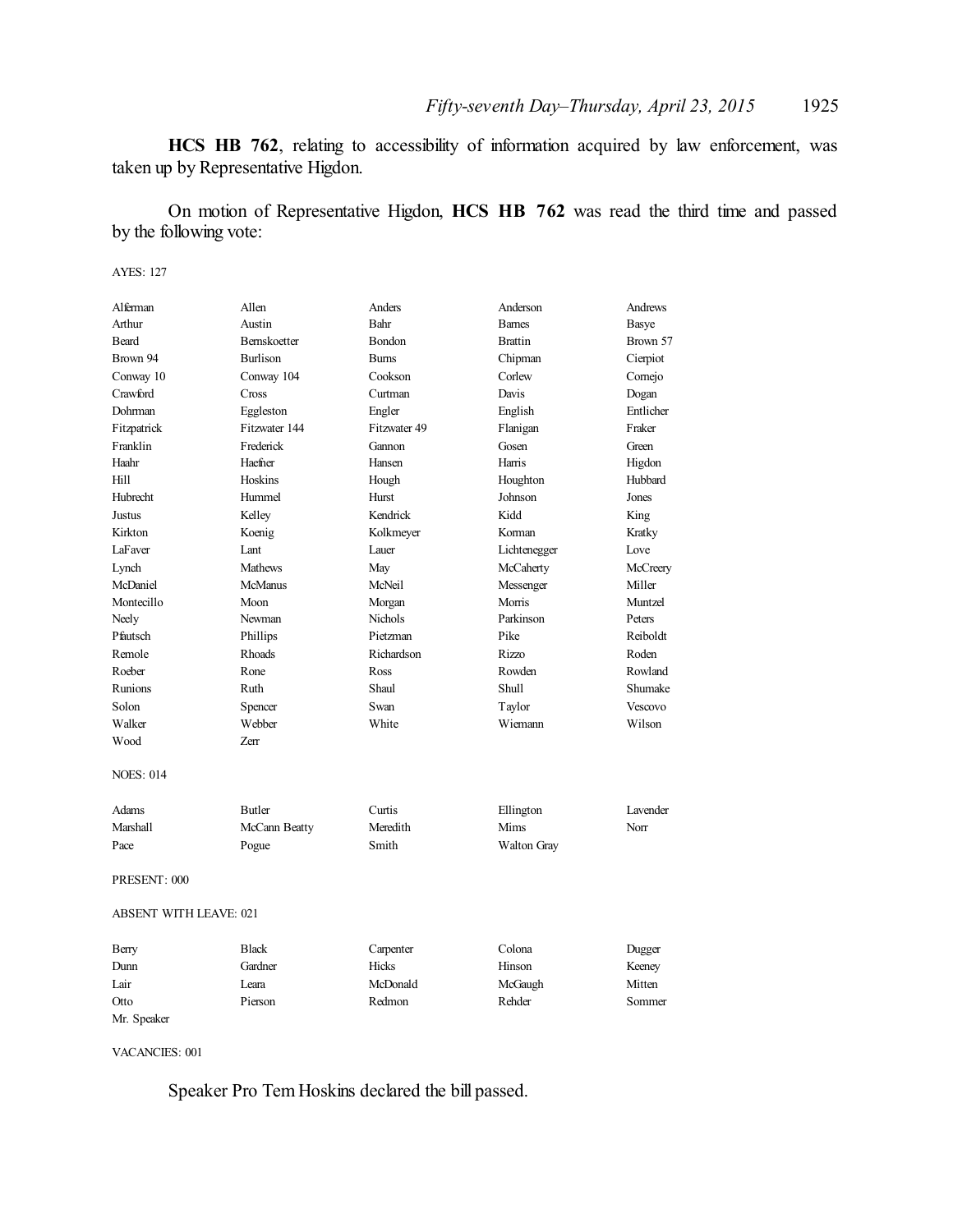**HCS HB 1066**, relating to infection reporting, was taken up by Representative Allen.

Speaker Diehl resumed the Chair.

On motion of Representative Allen, **HCS HB 1066** was read the third time and passed by the following vote:

#### AYES: 127

| Adams                         | Alferman      | Allen               | Anders        | Anderson      |
|-------------------------------|---------------|---------------------|---------------|---------------|
| <b>Andrews</b>                | Arthur        | Austin              | Bahr          | <b>Barnes</b> |
| Basye                         | Beard         | <b>Bernskoetter</b> | <b>Bondon</b> | Brown 57      |
| Brown 94                      | Burlison      | <b>Bums</b>         | Butler        | Carpenter     |
| Chipman                       | Cierpiot      | Conway 10           | Conway 104    | Cookson       |
| Corlew                        | Cornejo       | Crawford            | Cross         | Curtis        |
| Dogan                         | Dohrman       | Eggleston           | English       | Entlicher     |
| Fitzpatrick                   | Fitzwater 144 | Fitzwater 49        | Flanigan      | Fraker        |
| Franklin                      | Frederick     | Gannon              | Gosen         | Green         |
| Haefner                       | Hansen        | Harris              | Higdon        | Hill          |
| Hoskins                       | Hough         | Houghton            | Hubbard       | Hubrecht      |
| Hummel                        | Hurst         | Justus              | Kelley        | Kendrick      |
| Kidd                          | King          | Kirkton             | Kolkmeyer     | Korman        |
| Kratky                        | LaFaver       | Lant                | Lauer         | Lavender      |
| Leara                         | Lichtenegger  | Love                | Lynch         | Mathews       |
| May                           | McCaherty     | McCann Beatty       | McCreery      | McDaniel      |
| <b>McManus</b>                | McNeil        | Meredith            | Messenger     | Miller        |
| Mims                          | Montecillo    | Moon                | Morgan        | Morris        |
| Muntzel                       | Newman        | <b>Nichols</b>      | Norr          | Pace          |
| Peters                        | Pfautsch      | Pietzman            | Pike          | Reiboldt      |
| Remole                        | Rhoads        | Richardson          | Rizzo         | Roden         |
| Roeber                        | Rone          | Ross                | Rowden        | Rowland       |
| Runions                       | Ruth          | Shaul               | <b>Shull</b>  | Shumake       |
| Smith                         | Solon         | Swan                | Taylor        | Vescovo       |
| Walker                        | Walton Gray   | Webber              | White         | Wiemann       |
| Zerr                          | Mr. Speaker   |                     |               |               |
| <b>NOES: 009</b>              |               |                     |               |               |
| <b>Brattin</b>                | Curtman       | Johnson             | Koenig        | Marshall      |
| Neely                         | Pogue         | Spencer             | Wilson        |               |
| PRESENT: 000                  |               |                     |               |               |
| <b>ABSENT WITH LEAVE: 026</b> |               |                     |               |               |
| Berry                         | <b>Black</b>  | Colona              | Davis         | Dugger        |
| Dunn                          | Ellington     | Engler              | Gardner       | Haahr         |
| <b>Hicks</b>                  | Hinson        | Jones               | Keeney        | Lair          |
| McDonald                      | McGaugh       | Mitten              | Otto          | Parkinson     |
| Phillips                      | Pierson       | Redmon              | Rehder        | Sommer        |

VACANCIES: 001

Wood

Speaker Diehl declared the bill passed.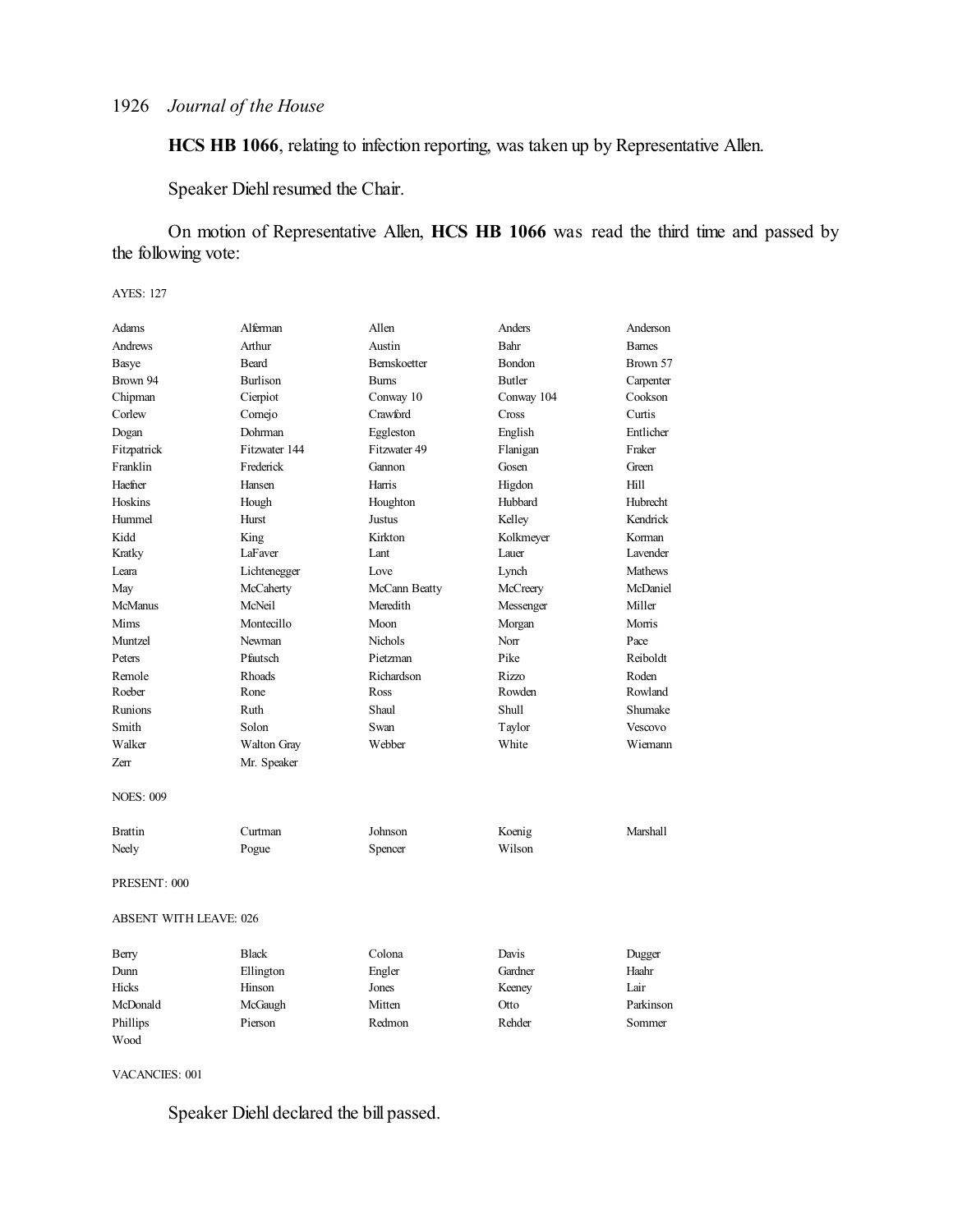### **MESSAGES FROM THE SENATE**

Mr. Speaker: I am instructed by the Senate to inform the House of Representatives that the Senate has taken up and adopted **SCS HCR 38.**

In which the concurrence of the House is respectfully requested.

Mr. Speaker: I am instructed by the Senate to inform the House of Representatives that the Senate has taken up and adopted the Conference Committee Report on **SCS HCS HB 2** and has taken up and passed **CCS SCS HCS HB 2**.

Mr. Speaker: I am instructed by the Senate to inform the House of Representatives that the Senate has taken up and adopted the Conference Committee Report on **SCS HCS HB 3** and has taken up and passed **CCS SCS HCS HB 3**.

Mr. Speaker: I am instructed by the Senate to inform the House of Representatives that the Senate has taken up and adopted the Conference Committee Report on **SCS HCS HB 4** and has taken up and passed **CCS SCS HCS HB 4**.

### **SIGNING OF HOUSE BILLS**

All other business of the House was suspended while **SCS HCS HB 1, CCS SCS HCS HB 2, CCS SCS HCS HB 3**, and **CCS SCS HCS HB 4** were read at length and, there being no objection, were signed by the Speaker to the end that the same may become law.

Having been duly signed in open session of the Senate, **SCS HCS HB 1, CCS SCS HCS HB 2, CCS SCS HCS HB 3**, and **CCS SCS HCS HB 4** were delivered to the Governor by the Chief Clerk of the House.

### **THIRD READING OF HOUSE BILLS**

**HCS HB 198**, relating to medication synchronization services, was taken up by Representative Morris.

On motion of Representative Morris, **HCS HB 198** was read the third time and passed by the following vote:

| Adams        | Alferman | Allen        | Anders        | Anderson       |
|--------------|----------|--------------|---------------|----------------|
| Andrews      | Arthur   | Austin       | Bahr          | <b>Barnes</b>  |
| Basye        | Beard    | Bernskoetter | <b>Bondon</b> | <b>Brattin</b> |
| Brown 57     | Brown 94 | Burlison     | <b>Bums</b>   | Butler         |
| Carpenter    | Chipman  | Cierpiot     | Conway 10     | Conway 104     |
| Cookson      | Corlew   | Comejo       | Crawford      | <b>Cross</b>   |
| Curtis       | Davis    | Dogan        | Dohrman       | Eggleston      |
| Ellington    | English  | Entlicher    | Fitzpatrick   | Fitzwater 144  |
| Fitzwater 49 | Fraker   | Franklin     | Frederick     | Gannon         |
| Gosen        | Green    | Haefner      | Hansen        | Harris         |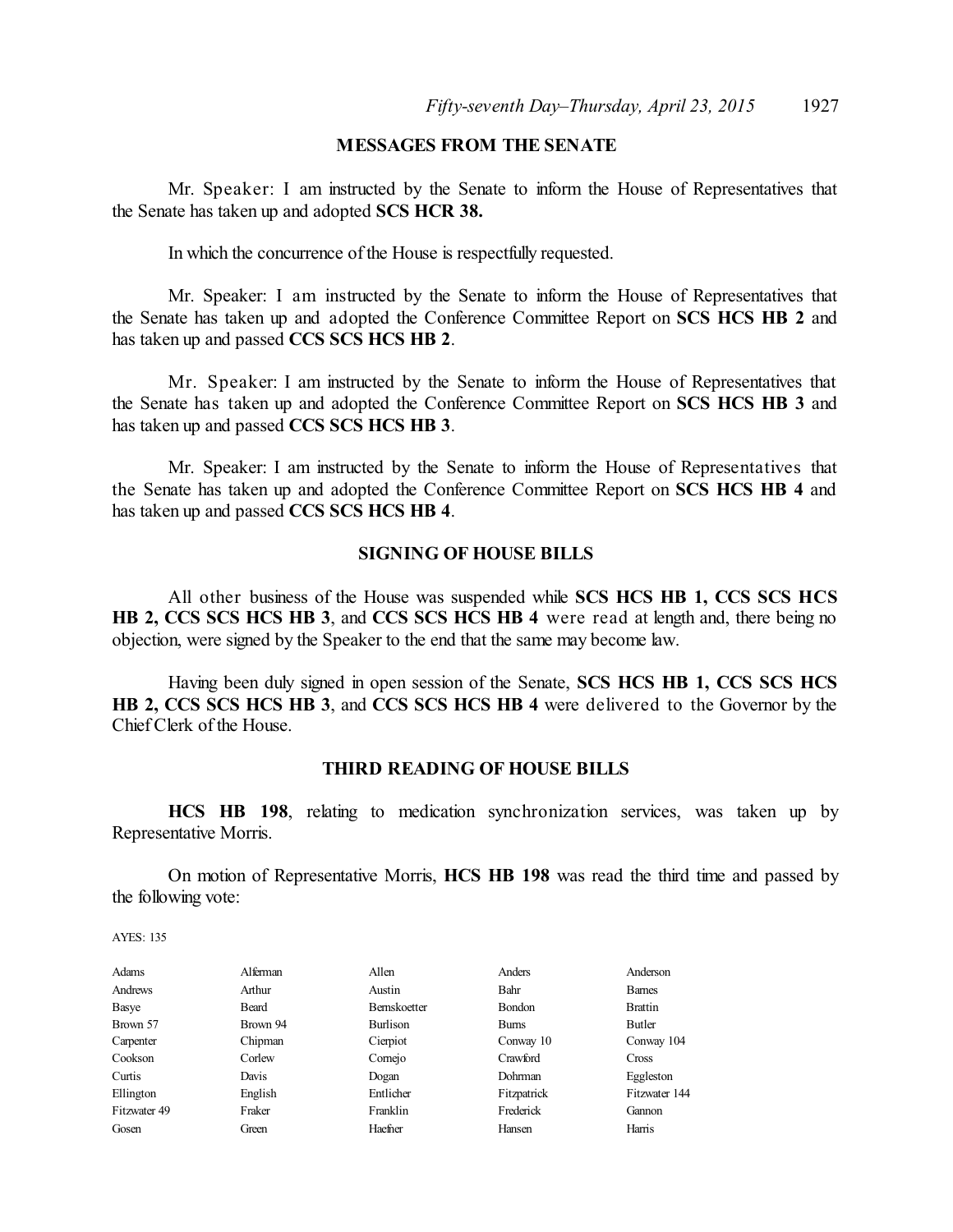| Higdon                        | Hill           | Hoskins         | Hough          | Houghton     |
|-------------------------------|----------------|-----------------|----------------|--------------|
| Hubbard                       | Hubrecht       | Hummel          | Hurst          | Johnson      |
| Justus                        | Kelley         | Kendrick        | Kidd           | King         |
| Kirkton                       | Kolkmeyer      | Korman          | Kratky         | LaFaver      |
| Lant                          | Lauer          | <b>Lavender</b> | I eara         | Lichtenegger |
| Love                          | Lynch          | Marshall        | <b>Mathews</b> | May          |
| McCaherty                     | McCann Beatty  | McCreery        | McDaniel       | McManus      |
| McNeil                        | Meredith       | Messenger       | Miller         | Mims         |
| Montecillo                    | Moon           | Morgan          | Morris         | Muntzel      |
| Neely                         | Newman         | <b>Nichols</b>  | Pace           | Parkinson    |
| Peters                        | Pfautsch       | Phillips        | Pietzman       | Pike         |
| Reiboldt                      | Remole         | Rhoads          | Richardson     | <b>Rizzo</b> |
| Roden                         | Roeber         | Rone            | Ross           | Rowden       |
| Rowland                       | <b>Runions</b> | Ruth            | Shaul          | Shull        |
| Shumake                       | Smith          | Solon           | Spencer        | Swan         |
| Taylor                        | Vescovo        | Walker          | Walton Gray    | Webber       |
| White                         | Wiemann        | Wood            | Zerr           | Mr. Speaker  |
| <b>NOES: 003</b>              |                |                 |                |              |
| Curtman                       | Koenig         | Pogue           |                |              |
| PRESENT: 000                  |                |                 |                |              |
| <b>ABSENT WITH LEAVE: 024</b> |                |                 |                |              |
| Berry                         | <b>Black</b>   | Colona          | Dugger         | Dunn         |
| Engler                        | Flanigan       | Gardner         | Haahr          | <b>Hicks</b> |
| Hinson                        | Jones          | Keeney          | Lair           | McDonald     |
| McGaugh                       | Mitten         | Norr            | Otto           | Pierson      |
| Redmon                        | Rehder         | Sommer          | Wilson         |              |

VACANCIES: 001

Speaker Diehl declared the bill passed.

### **REFERRAL OF HOUSE CONCURRENT RESOLUTIONS**

The following House Concurrent Resolution was referred to the Committee indicated:

**SCS HCR 38** - Fiscal Review

## **REFERRAL OF HOUSE BILLS**

The following House Bills were referred to the Committee indicated:

**HB 101** - Fiscal Review **HCS HB 209** - Fiscal Review **HB 389** - Fiscal Review **HB 411** - Fiscal Review **HCS HB 627** - Fiscal Review **HB 842** - Fiscal Review **HCS HB 1023** - Fiscal Review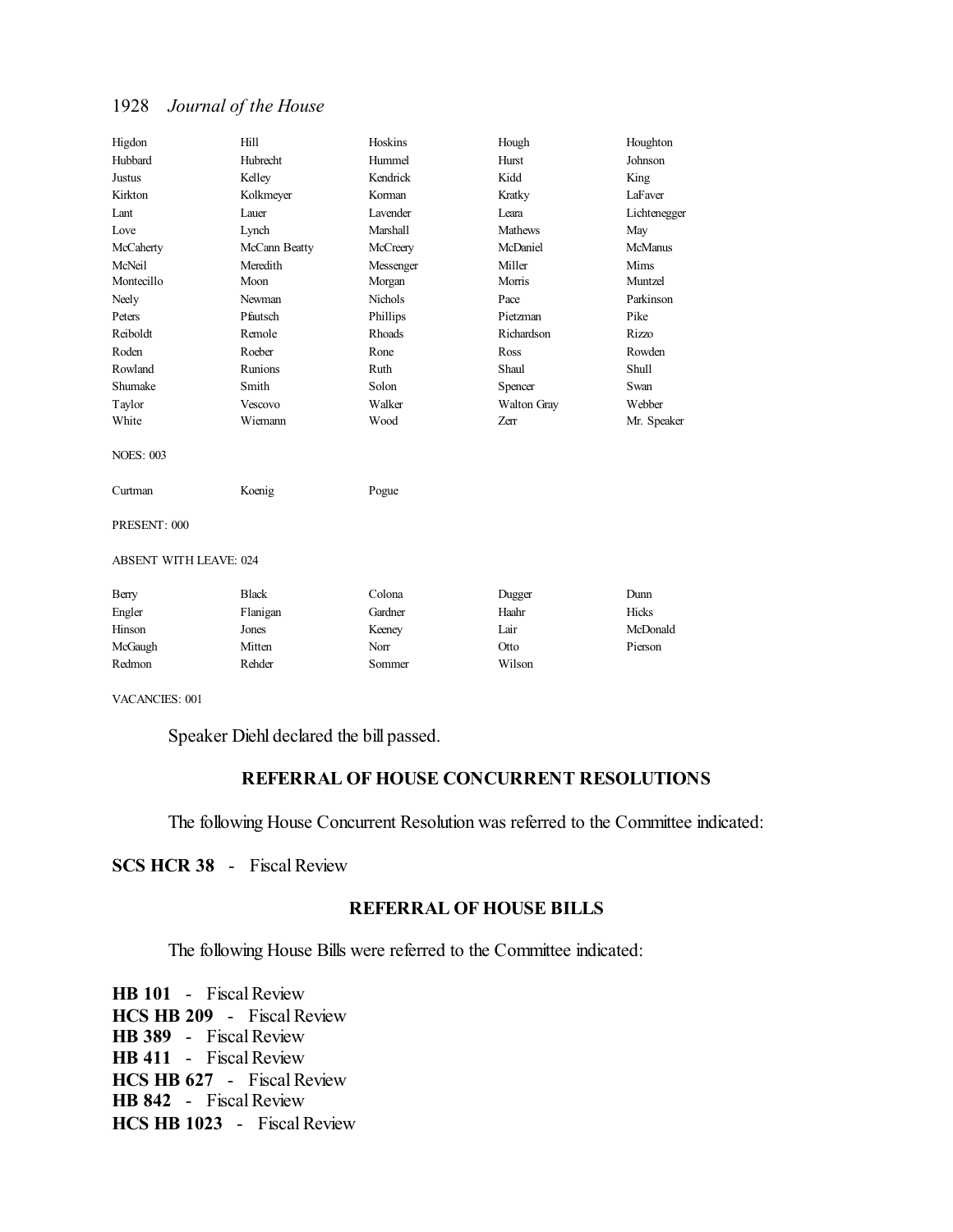## **REFERRAL OF SENATE BILLS**

The following Senate Bill was referred to the Committee indicated:

**SB 401** - Economic Development and Business Attraction and Retention

### **COMMITTEE REPORTS**

### **Committee on Ways and Means**, Chairman Koenig reporting:

Mr. Speaker: Your Committee on Ways and Means, to which was referred **HB 649**, begs leave to report it has examined the same and recommends that it **Do Pass**, and pursuant to Rule 27(6) be referred to the Select Committee on Financial Institutions and Taxation.

**Select Committee on Financial Institutions and Taxation**, Chairman Dugger reporting:

Mr. Speaker: Your Select Committee on Financial Institutions and Taxation, to which was referred **SB 244**, begs leave to report it has examined the same and recommends that it **Do Pass with House Committee Substitute**.

#### **Select Committee on General Laws**, Chairman Jones reporting:

Mr. Speaker: Your Select Committee on General Laws, to which was referred **HB 964**, begs leave to report it has examined the same and recommends that it **Do Pass**.

Mr. Speaker: Your Select Committee on General Laws, to which was referred **HB 1042**, begs leave to report it has examined the same and recommends that it **Do Pass with House Committee Substitute**.

Mr. Speaker: Your Select Committee on General Laws, to which was referred **HB 1044, with House** Committee Amendment No. 1, begs leave to report it has examined the same and recommends that it **Do Pass with House Committee Substitute**.

Mr. Speaker: Your Select Committee on General Laws, to which was referred **HB 1113**, begs leave to report it has examined the same and recommends that it **Do Pass with House Committee Substitute**.

### **Select Committee on Insurance**, Chairman Gosen reporting:

Mr. Speaker: Your Select Committee on Insurance, to which was referred **SB 282**, begs leave to report it has examined the same and recommends that it **Do Pass with Hous e Committee Substitute**.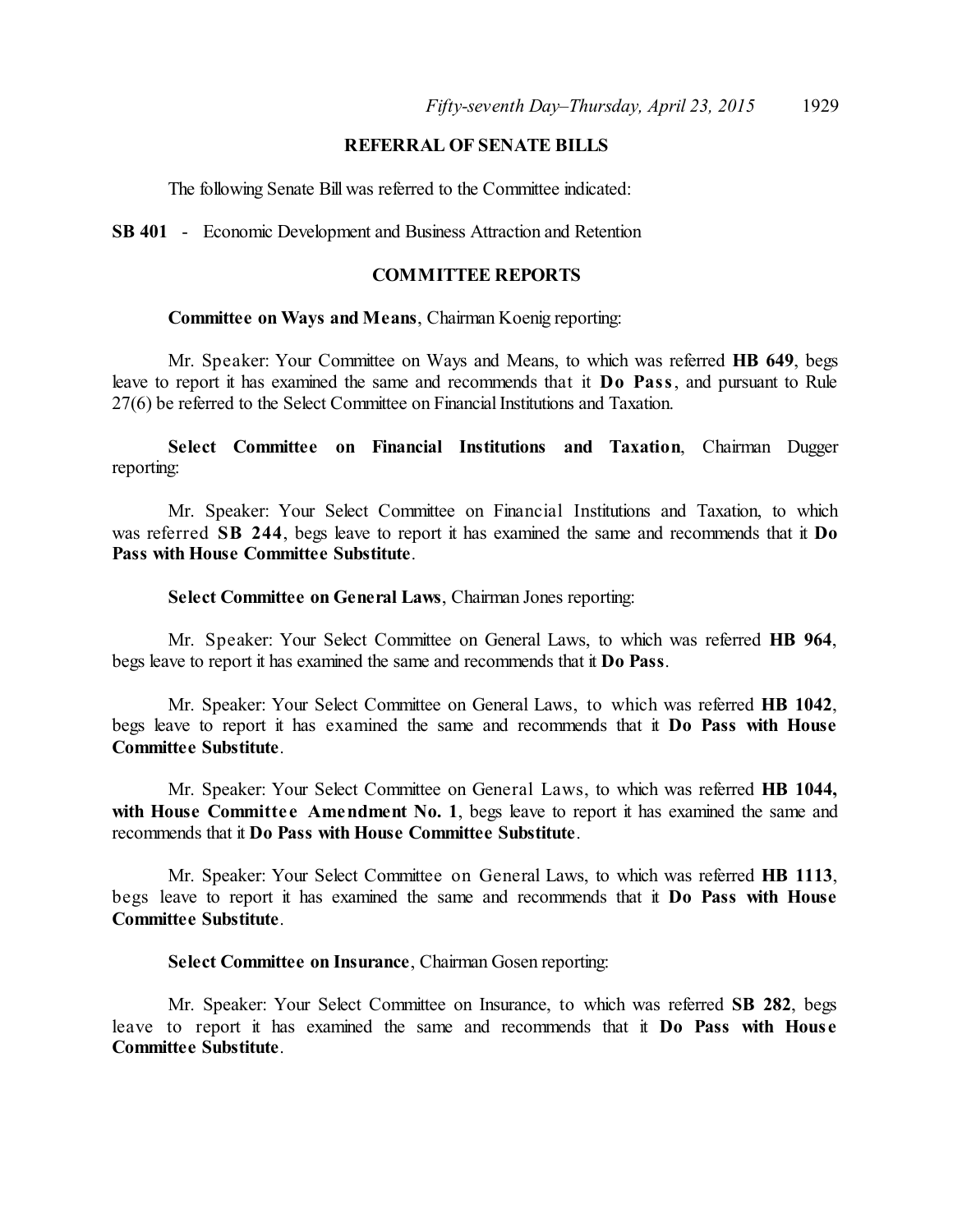### **Select Committee on Judiciary**, Chairman Austin reporting:

Mr. Speaker: Your Select Committee on Judiciary, to which was referred **HB 45**, begs leave to report it has examined the same and recommends that it **Do Pass**.

Mr. Speaker: Your Select Committee on Judiciary, to which was referred **HB 207**, begs leave to report it has examined the same and recommends that it **Do Pass with House Committee Substitute**.

Mr. Speaker: Your Select Committee on Judiciary, to which was referred **HB 767**, begs leave to report it has examined the same and recommends that it **Do Pass with House Committee Substitute**.

Mr. Speaker: Your Select Committee on Judiciary, to which was referred **HB 978, with House Committee Amendment No. 2**, begs leave to report it has examined the same and recommends that it **Do Pass with House Committee Substitute**.

Mr. Speaker: Your Select Committee on Judiciary, to which was referred **HB 1357, with House Committee Amendment No. 1**, begs leave to report it has examined the same and recommends that it **Do Pass with House Committee Substitute**.

**Select Committee on State and Local Governments**, Chairman Solon reporting:

Mr. Speaker: Your Select Committee on State and Local Governments, to which was referred **SS SCS SB 67, with House Committee Amendment No. 1**, and **House Committee Amendment No. 2**, begs leave to report it has examined the same and recommends that it **Do Pass with House Committee Substitute**.

Mr. Speaker: Your Select Committee on State and Local Governments, to which was referred **SB 156**, begs leave to report it has examined the same and recommends that it **Do Pass with House Committee Substitute**.

Mr. Speaker: Your Select Committee on State and Local Governments, to which was referred **SB 166**, begs leave to report it has examined the same and recommends that it **Do Pass**.

Mr. Speaker: Your Select Committee on State and Local Governments, to which was referred **SCS SB 245, with House Committee Amendment No. 1**, begs leave to report it has examined the same and recommends that it **Do Pass with House Committee Substitute**.

Mr. Speaker: Your Select Committee on State and Local Governments, to which was referred **SB 272**, begs leave to report it has examined the same and recommends that it **Do Pass**.

Mr. Speaker: Your Select Committee on State and Local Governments, to which was referred **SB 318**, begs leave to report it has examined the same and recommends that it **Do Pass**.

Mr. Speaker: Your Select Committee on State and Local Governments, to which was referred **SB 446**, begs leave to report it has examined the same and recommends that it **Do Pass**.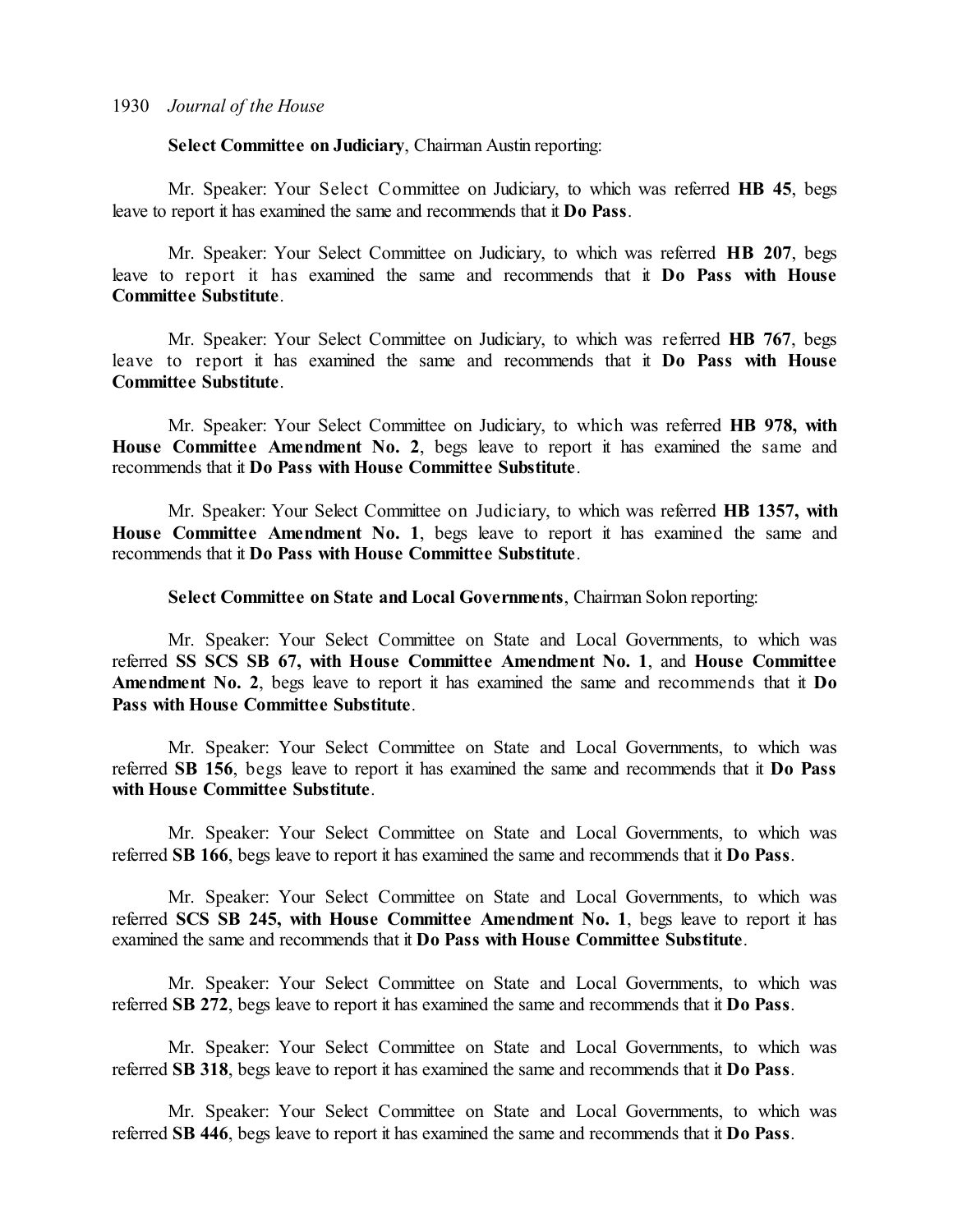Mr. Speaker: Your Select Committee on State and Local Governments, to which was referred **SCS SB 456, with House Committee Amendment No. 1**, begs leave to report it has examined the same and recommends that it **Do Pass with House Committee Substitute**.

### **SENATE BILLS - CONSENT**

Pursuant to Rule 48, the following bill has remained on the Senate Bills for Third Reading Consent Calendar for five legislative days without any objection, and all committee amendments thereto adopted by consent: **SB 116**.

### **MESSAGES FROM THE SENATE**

Mr. Speaker: I am instructed by the Senate to inform the House of Representatives that the Senate has taken up and adopted **SCR 13.**

In which the concurrence of the House is respectfully requested.

Mr. Speaker: I am instructed by the Senate to inform the House of Representatives that the Senate has taken up and adopted **SCR 35.**

In which the concurrence of the House is respectfully requested.

Mr. Speaker: I am instructed by the Senate to inform the House of Representatives that the Senate has taken up and adopted **SCR 36.**

In which the concurrence of the House is respectfully requested.

Mr. Speaker: I am instructed by the Senate to inform the House of Representatives that the Senate has taken up and passed **SS SCS SB 87** entitled:

An act to repeal section 29.230, RSMo, and to enact in lieu thereof one new section relating to audits of political subdivisions.

In which the concurrence of the House is respectfully requested.

Mr. Speaker: I am instructed by the Senate to inform the House of Representatives that the Senate has taken up and passed **SB 141** entitled:

An act to repeal section 595.030, RSMo, and to enact in lieu thereof one new section relating to the crime victims' compensation program.

In which the concurrence of the House is respectfully requested.

Mr. Speaker: I am instructed by the Senate to inform the House of Representatives that the Senate has taken up and passed **SS#3 SCS SB 142** entitled:

An act to amend chapter 640, RSMo, by adding thereto one new section relating to implementation impact reports.

In which the concurrence of the House is respectfully requested.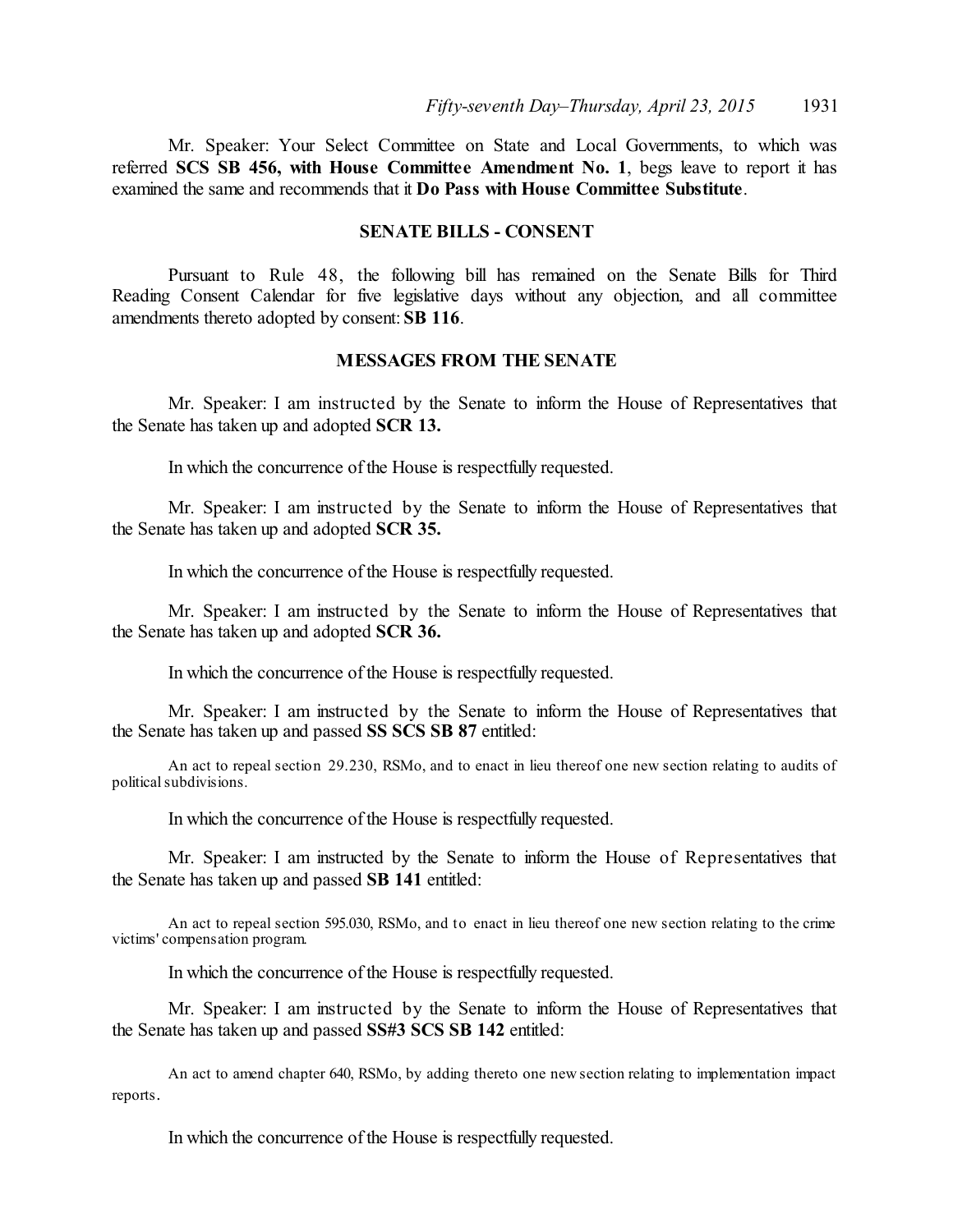Mr. Speaker: I am instructed by the Senate to inform the House of Representatives that the Senate has taken up and passed **SS SCS SB 145** entitled:

An act to amend chapter 376, RSMo, by adding thereto one new section relating to the treatment of eating disorders.

In which the concurrence of the House is respectfully requested.

Mr. Speaker: I am instructed by the Senate to inform the House of Representatives that the Senate has taken up and passed **SS SB 314** entitled:

An act to amend chapter 137, RSMo, by adding thereto one new section relating to property taxation of short termrental merchandise.

In which the concurrence of the House is respectfully requested.

Mr. Speaker: I am instructed by the Senate to inform the House of Representatives that the Senate has taken up and passed **SS SCS SB 354** entitled:

An act to amend chapter 192, RSMo, by adding thereto one new section relating to amino acid-based elemental formulas.

In which the concurrence of the House is respectfully requested.

Mr. Speaker: I am instructed by the Senate to inform the House of Representatives that the Senate has taken up and passed **SS SB 366** entitled:

An act to repeal section 166.435, RSMo, and to enact in lieu thereof two new sections relating to the Missouri higher education savings program, with a contingent effective date.

In which the concurrence of the House is respectfully requested.

Mr. Speaker: I am instructed by the Senate to inform the House of Representatives that the Senate has taken up and passed **SS#2 SB 386** entitled:

An act to repeal sections 192.945, 195.207, and 261.265, RSMo, and to enact in lieu thereof four new sections relating to hemp extract.

In which the concurrence of the House is respectfully requested.

Mr. Speaker: I am instructed by the Senate to inform the House of Representatives that the Senate has taken up and passed **SB 405** entitled:

An act to repeal section 52.260, RSMo, and to enact in lieu thereof one new s ection relating to fees collected by the county collector.

In which the concurrence of the House is respectfully requested.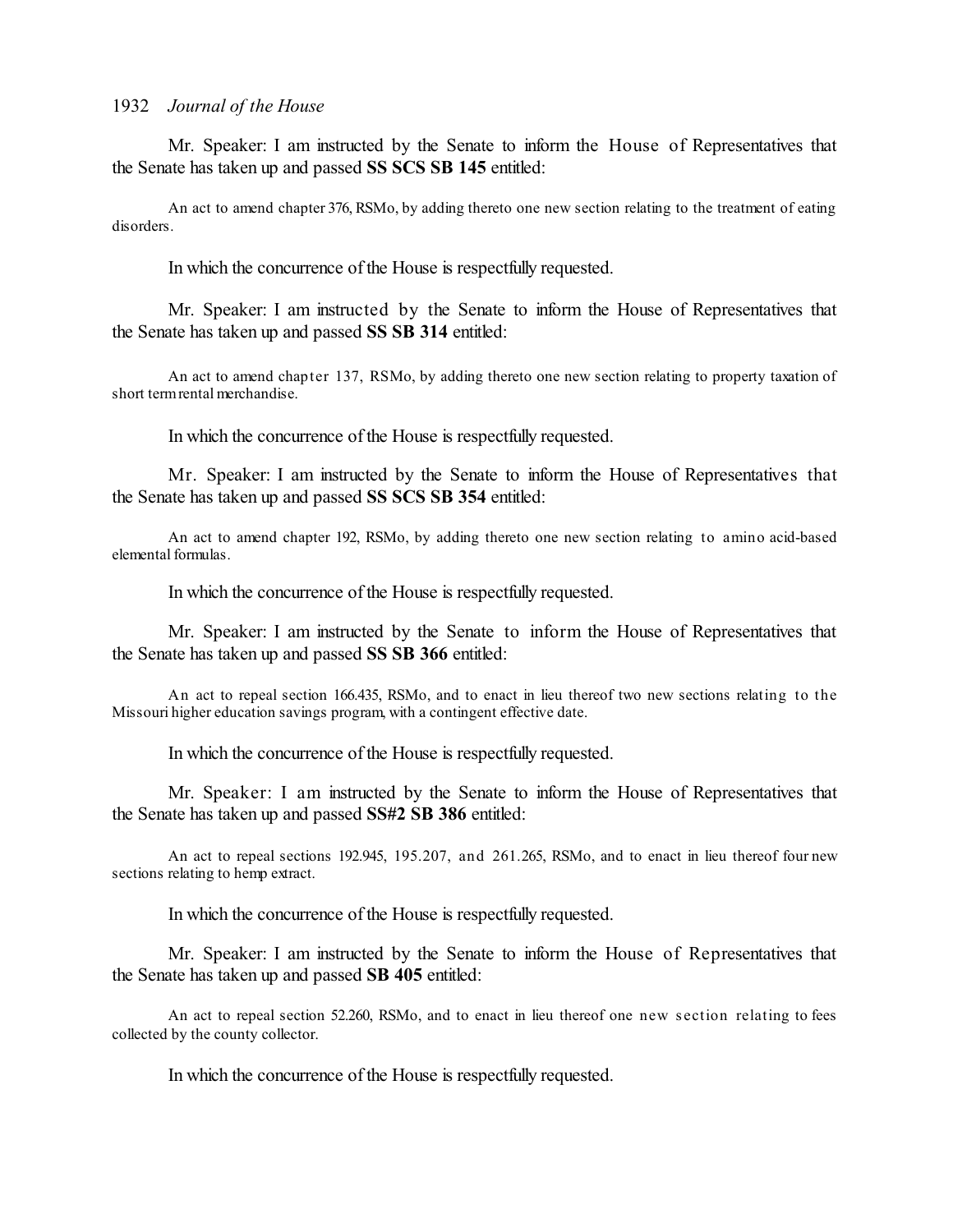Mr. Speaker: I am instructed by the Senate to inform the House of Representatives that the Senate has taken up and passed **SS SB 416** entitled:

An act to repealsections 194.119 and 214.208, RSMo, and to enact in lieu thereof two new sections relating to the disposition of dead bodies.

In which the concurrence of the House is respectfully requested.

Mr. Speaker: I am instructed by the Senate to inform the House of Representatives that the Senate has taken up and passed **SS SB 476** entitled:

An act to repeal sections 259.010, 259.020, 259.030, 259.050, 259.070, 259.080, 259.100, 259.190, 259.210, 260.235, 260.395, 260.500, 444.600, 444.773, 621.250, 640.115, 643.075, 643.078, 644.011, 644.016, 644.051, and 644.056, RSMo, and to enact in lieu thereof twenty-four new sections relating to the department of natural resources.

In which the concurrence of the House is respectfully requested.

Mr. Speaker: I am instructed by the Senate to inform the House of Representatives that the Senate has taken up and passed **SB 488** entitled:

An act to repeal section 443.719, RSMo, and to enact in lieu thereof one new section relating to mortgage loan originators.

In which the concurrence of the House is respectfully requested.

Mr. Speaker: I am instructed by the Senate to inform the House of Representatives that the Senate has taken up and passed **SS SCS SB 517** entitled:

An act to repeal sections 193.015 and 193.145, RSMo, and to enact in lieu thereof two new sections relating to death certificates.

In which the concurrence of the House is respectfully requested.

### **RECESS**

On motion of Representative Richardson, the House recessed until such time as the House appropriations bills may be signed in open session by the Speaker, and then stand adjourned until 5:00 p.m., Monday, April 27, 2015.

### **MESSAGES FROM THE SENATE**

Mr. Speaker: I am instructed by the Senate to inform the House of Representatives that the Senate has taken up and adopted the Conference Committee Report on **SCS HCS HB 5** and has taken up and passed **CCS SCS HCS HB 5**.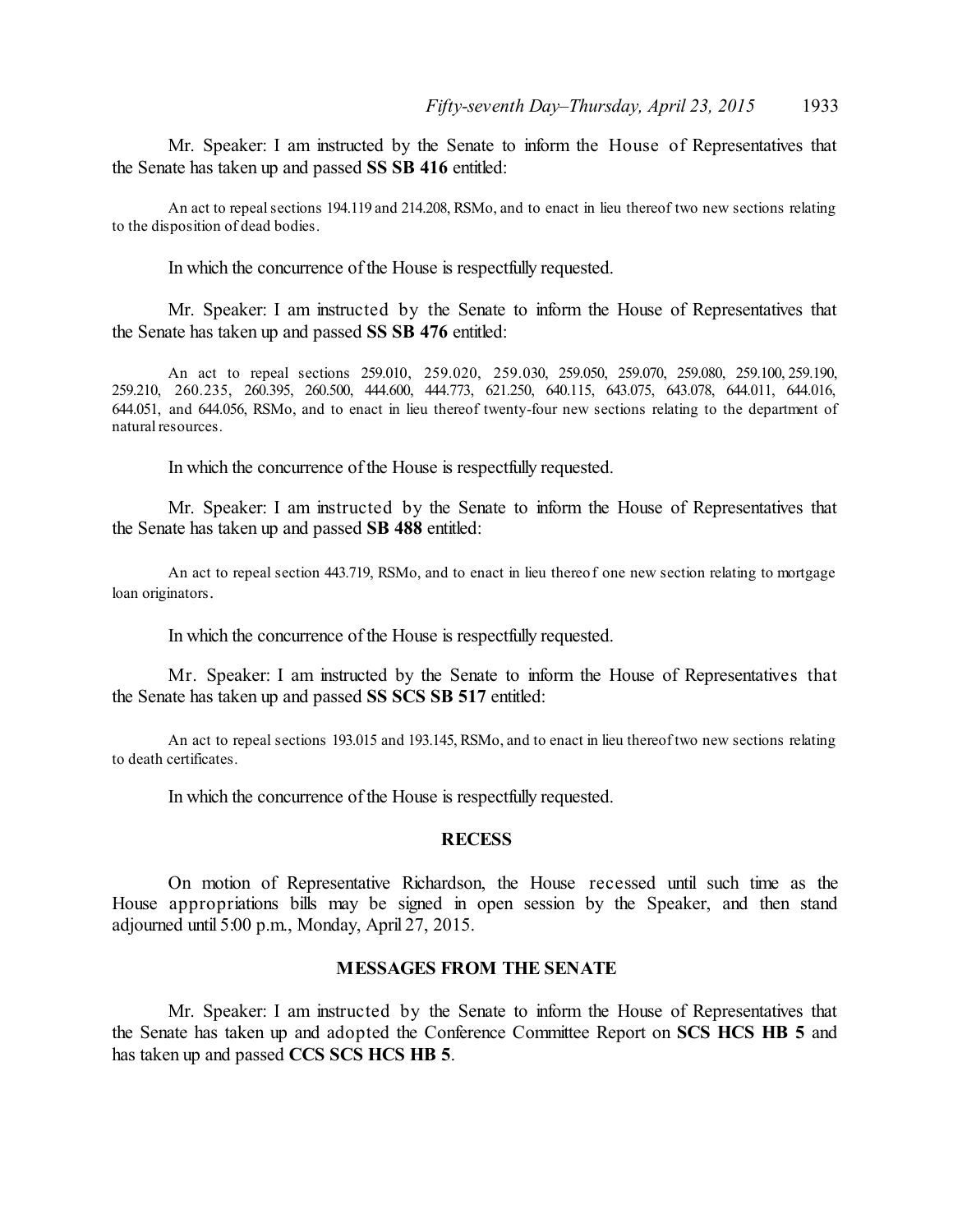Mr. Speaker: I am instructed by the Senate to inform the House of Representatives that the Senate has taken up and adopted the Conference Committee Report on **SCS HCS HB 6** and has taken up and passed **CCS SCS HCS HB 6**.

Mr. Speaker: I am instructed by the Senate to inform the House of Representatives that the Senate has taken up and adopted the Conference Committee Report on **SCS HCS HB 7** and has taken up and passed **CCS SCS HCS HB 7**.

Mr. Speaker: I am instructed by the Senate to inform the House of Representatives that the Senate has taken up and adopted the Conference Committee Report on **SCS HCS HB 8** and has taken up and passed **CCS SCS HCS HB 8**.

Mr. Speaker: I am instructed by the Senate to inform the House of Representatives that the Senate has taken up and adopted the Conference Committee Report on **SCS HCS HB 9** and has taken up and passed **CCS SCS HCS HB 9**.

Mr. Speaker: I am instructed by the Senate to inform the House of Representatives that the Senate has taken up and adopted the Conference Committee Report on **SCS HCS HB 10** and has taken up and passed **CCS SCS HCS HB 10**.

Mr. Speaker: I am instructed by the Senate to inform the House of Representatives that the Senate has taken up and adopted the Conference Committee Report on **SCS HCS HB 11, as amended**, and has taken up and passed **CCS SCS HCS HB 11**.

Mr. Speaker: I am instructed by the Senate to inform the House of Representatives that the Senate has taken up and adopted the Conference Committee Report on **SS SCS HCS HB 12** and has taken up and passed **CCS SS SCS HCS HB 12**.

Mr. Speaker: I am instructed by the Senate to inform the House of Representatives that the Senate has taken up and adopted the Conference Committee Report on **SCS HCS HB 13** and has taken up and passed **CCS SCS HCS HB 13**.

Mr. Speaker: I am instructed by the Senate to inform the House of Representatives that the Senate has taken up and passed **HCS HB 14.** 

### **SIGNING OF HOUSE BILLS**

All other business of the House was suspended while **CCS SCS HCS HB 5, CCS SCS HCS HB 6, CCS SCS HCS HB 7, CCS SCS HCS HB 8, CCS SCS HCS HB 9, CCS SCS HCS HB 10, CCS SCS HCS HB 11, CCS SS SCS HCS HB 12, CCS SCS HCS HB 13,** and **HCS HB 14** were read at length and, there being no objection, were signed by the Speaker to the end that the same may become law.

Having been duly signed in open session of the Senate, **CCS SCS HCS HB 5, CCS SCS HCS HB 6, CCS SCS HCS HB 7, CCS SCS HCS HB 8, CCS SCS HCS HB 9, CCS SCS HCS HB 10, CCS SCS HCS HB 11, CCS SS SCS HCS HB 12, CCS SCS HCS HB 13,** and **HCS HB 14** were delivered to the Governor by the Chief Clerk of the House.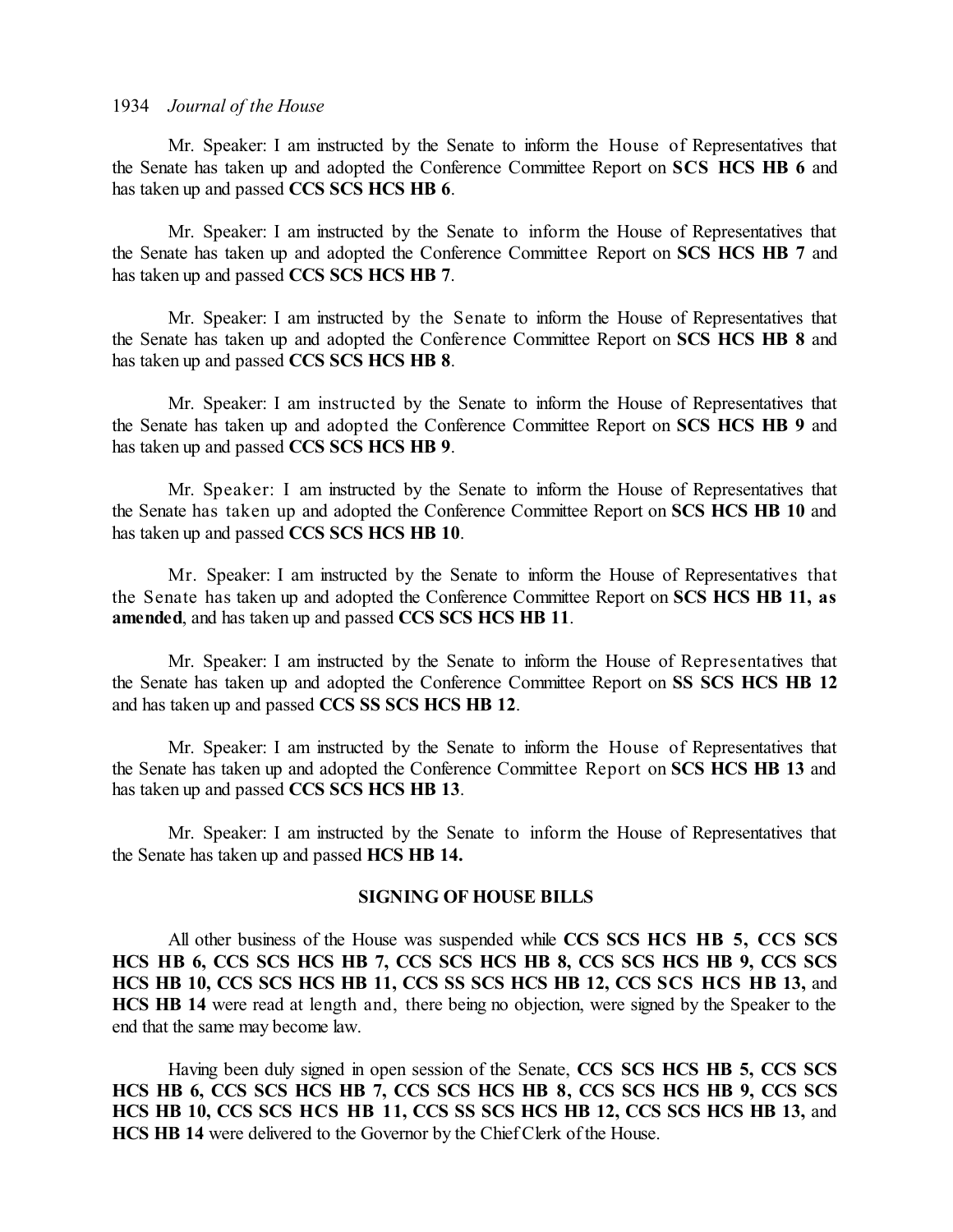## **ADJOURNMENT**

Pursuant to the motion of Representative Richardson, the House adjourned until 5:00 p.m., Monday, April 27, 2015.

### **COMMITTEE HEARINGS**

### AGRICULTURE POLICY

Tuesday, April 28, 2015, 12:30 PM, House Hearing Room 6. Public hearing will be held: SCR 10, SCS SCR 30, SCR 31, SB 500 Executive session will be held: SCR 10, SCS SCR 30, SCR 31, SB 500, HCR 47 Executive session may be held on any matter referred to the committee.

CIVIL AND CRIMINAL PROCEEDINGS

Wednesday, April 29, 2015, 12:00 PM, House Hearing Room 1. Public hearing will be held: HB 80, HB 294, HB 431, HB 860, SCS SB 321 Executive session may be held on any matter referred to the committee.

CONFERENCE COMMITTEE ON SCS HCS HB 42 Monday, April 27, 2015, 12:00 PM, House Hearing Room 1. Executive session may be held on any matter referred to the committee. Hearing SCS HCS HB 42

CONSERVATION AND NATURAL RESOURCES Monday, April 27, 2015, Upon Conclusion of Afternoon Session, House Hearing Room6. Executive session will be held: SS SCR 25, HB 763 Executive session may be held on any matter referred to the committee.

CONSUMER AFFAIRS Tuesday, April 28, 2015, 5:00 PM, House Hearing Room 4. Public hearing will be held: HB 1167 Executive session may be held on any matter referred to the committee.

ELEMENTARY AND SECONDARY EDUCATION Monday, April 27, 2015, Upon Conclusion of Afternoon Session, House Hearing Room3. Public hearing will be held: SS SB 365, HB 1088 Executive session will be held: HB 1018 Executive session may be held on any matter referred to the committee.

EMERGING ISSUES IN EDUCATION Monday, April 27, 2015, 2:30 PM, House Hearing Room 1. Public hearing will be held: SCS SB 328 Executive session may be held on any matter referred to the committee.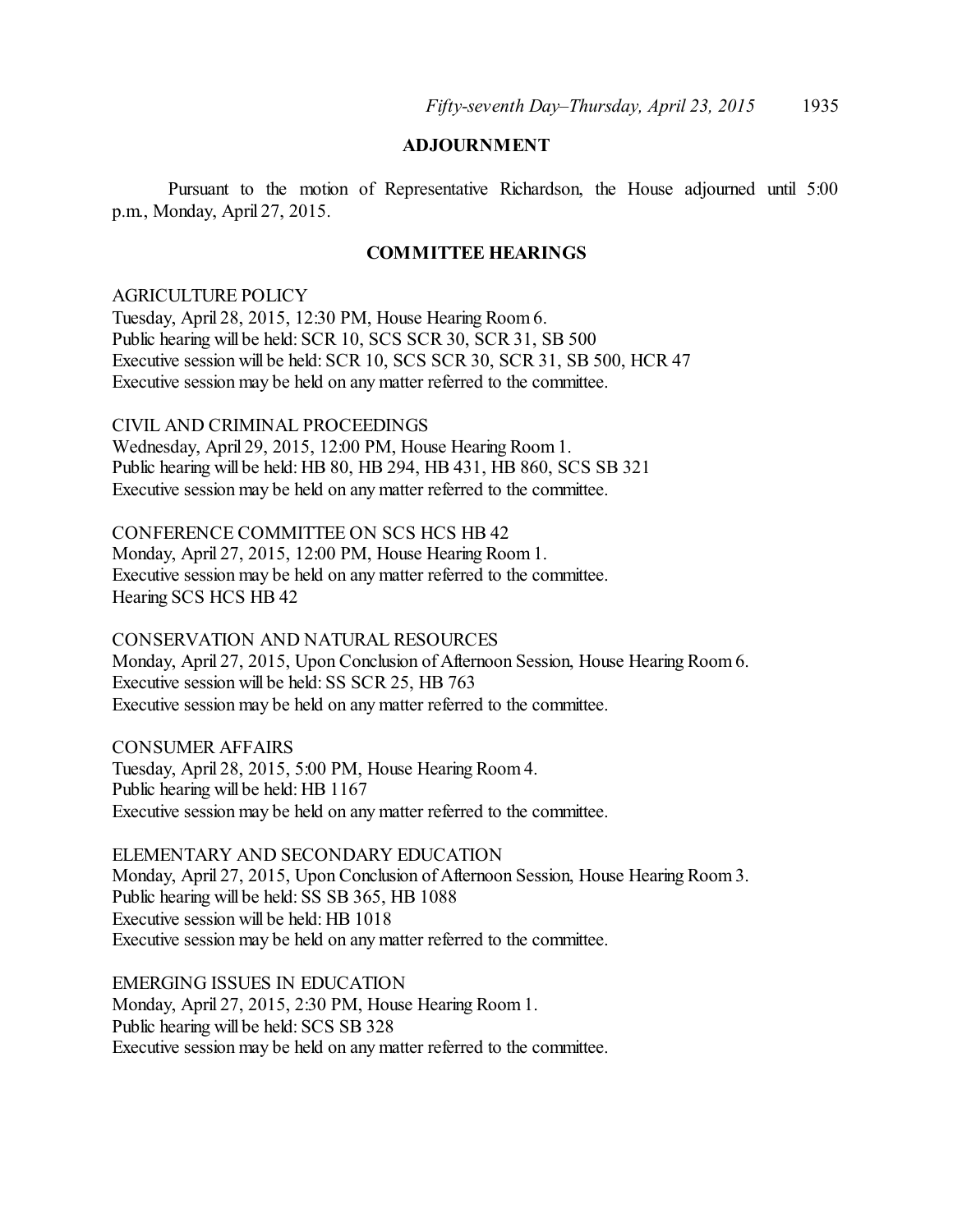ENERGY AND THE ENVIRONMENT Tuesday, April 28, 2015, 8:00 AM, House Hearing Room 7. Public hearing will be held: HB 1304, HCR 50 Executive session will be held: HB 1027 Executive session may be held on any matter referred to the committee.

### GOVERNMENT EFFICIENCY

Monday, April 27, 2015, 12:00 PM, House Hearing Room 4. Executive session may be held on any matter referred to the committee. Executive Session

HEALTH AND MENTAL HEALTH POLICY Monday, April 27, 2015, 2:00 PM, House Hearing Room 2. Executive session will be held: SCS SB 230 Executive session may be held on any matter referred to the committee.

HEALTH INSURANCE Monday, April 27, 2015, Upon Adjournment, South Gallery. Executive session will be held: SS SCS SBs 63 & 111 Executive session may be held on any matter referred to the committee. Meeting in side gallery (south) immediately upon adjournment.

HIGHER EDUCATION Tuesday, April 28, 2015, 8:00 AM, House Hearing Room 6. Public hearing will be held: SB 334, HB 688, HB 1104, HB 653 Executive session may be held on any matter referred to the committee.

PROFESSIONAL REGISTRATION AND LICENSING Tuesday, April 28, 2015, 12:30 AM, House Hearing Room 4. Executive session will be held: HB 49, HB 1319, SB 458 Executive session may be held on any matter referred to the committee.

PUBLIC SAFETY AND EMERGENCY PREPAREDNESS Monday, April 27, 2015, 2:00 PM, House Hearing Room 7. Public hearing will be held: SB 561 Executive session may be held on any matter referred to the committee.

SELECT COMMITTEE ON COMMERCE

Monday, April 27, 2015, Upon Adjournment, House Hearing Room 7. Executive session will be held: SB 276, SB 277, SCR 14, SCR 15 Executive session may be held on any matter referred to the committee.

SELECT COMMITTEE ON FINANCIAL INSTITUTIONS AND TAXATION Monday, April 27, 2015, 2:00 PM, House Hearing Room 5. Executive session will be held: SS SCS SB 174, SCS SB 336 Executive session may be held on any matter referred to the committee.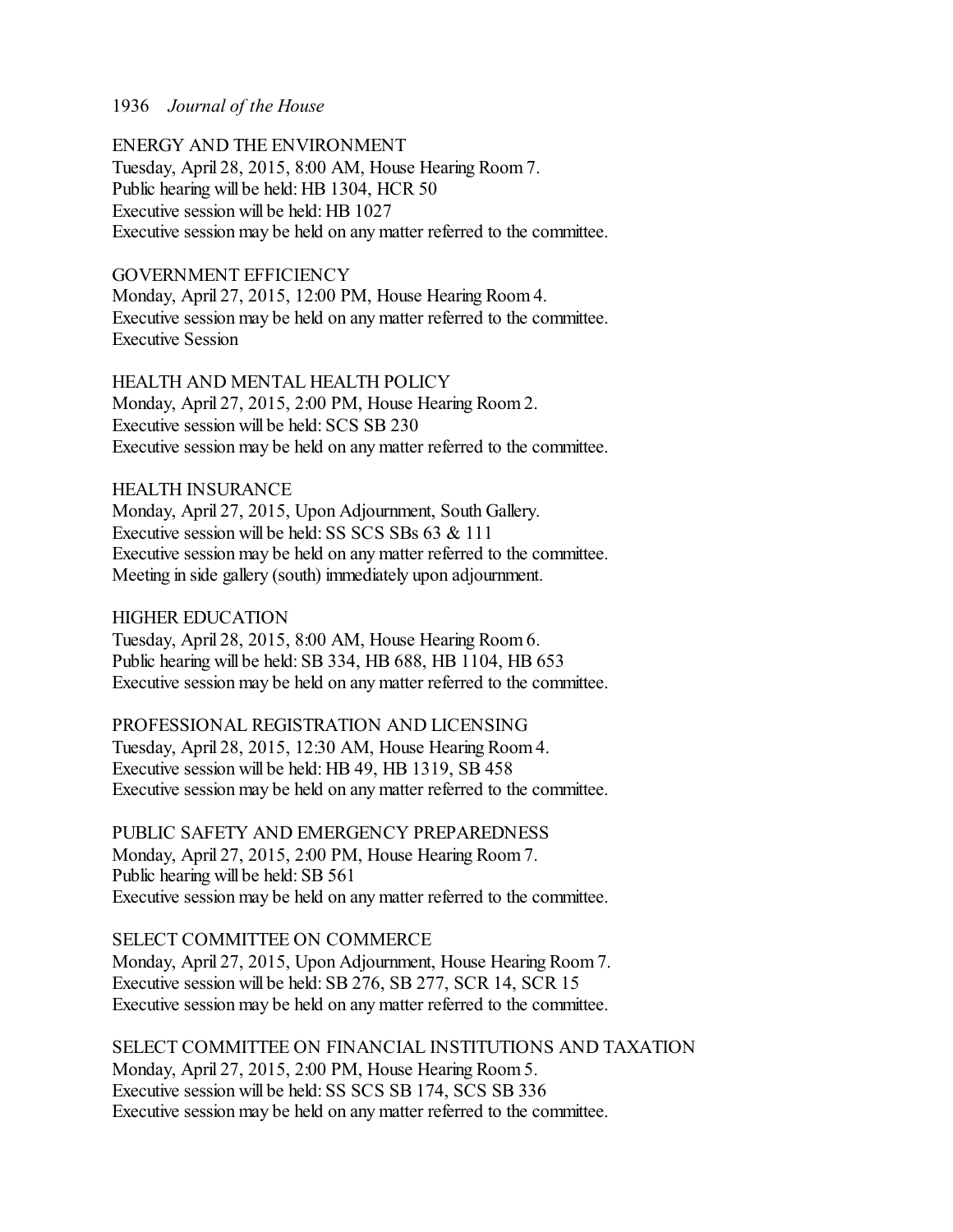SELECT COMMITTEE ON SOCIAL SERVICES Monday, April 27, 2015, 2:30 PM, House Hearing Room 3. Executive session will be held: HB 720, SCS SB 35, SCS SB 380, SB 426, SCR 12, SB 82, HB 977, HB 1090, SCS SB 322, SCS SB 341, HB 1268 Executive session may be held on any matter referred to the committee. AMENDED

### TRANSPORTATION

Tuesday, April 28, 2015, 12:30 PM, House Hearing Room 7. Public hearing will be held: SB 474, HJR 33, HJR 42, HB 455, HB 806, HB 823, HB 1327 Executive session will be held: HB 295, HB 738, HB 1287 Executive session may be held on any matter referred to the committee.

WAYS AND MEANS Tuesday, April 28, 2015, 5:00 PM, House Hearing Room 1. Public hearing will be held: SB 20 Executive session will be held: SCS SB 18, SCR 29, HB 1306 Executive session may be held on any matter referred to the committee.

WORKFORCE STANDARDS AND DEVELOPMENT Monday, April 27, 2015, 3:30 PM, House Hearing Room 5. Executive session will be held: HB 44, HB 1361 Executive session may be held on any matter referred to the committee.

### **HOUSE CALENDAR**

FIFTY-EIGHTH DAY, MONDAY, APRIL 27, 2015

### **HOUSE JOINT RESOLUTIONS FOR PERFECTION**

HJR 44 - Shumake HJR 9 - Burlison HJR 4 - Haahr HCS HJR 41 - Jones

### **HOUSE BILLS FOR PERFECTION**

HCS HB 138 - Reiboldt HCS HB 181 - Haahr HCS HB 497 - Austin HCS HB 203 - Curtman HB 793 - Rizzo HCS HB 321 - Jones HCS HB 339 - McGaugh HCS HB 550 - Wood  $HCS$  HB  $655$  - Love HB 676 - Rowden HCS HB 965 - Allen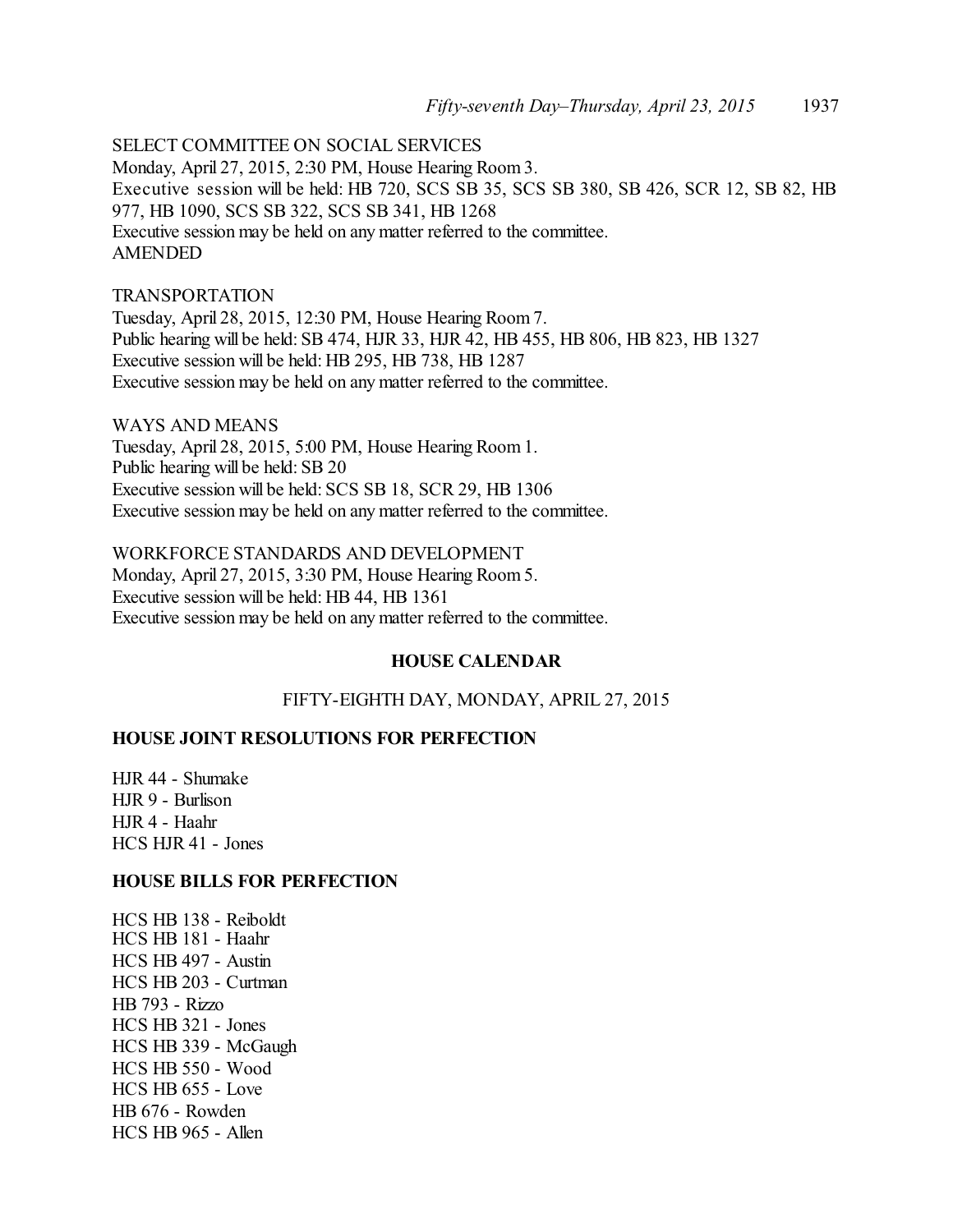HCS HB 356 - Jones HCS HB 624 - Franklin HCS HB 654 - Allen HCS HB 770 - Jones HCS HB 461 - Bahr HCS HB 520 - Hicks HCS HB 540 - Johnson HB 739 - McCann Beatty HCS HB 955 - Ross HCS HB 547 - Allen HB 981 - Rowden HCS HB 67 - Dugger HB 702 - Higdon HB 761 - Jones HB 892 - Shumake HCS HB 1047 - Zerr HCS HB 1091 - Phillips HCS HB 122 - McGaugh HB 464 - Rowden HCS HB 479 - Houghton HCS HB 760 - Flanigan HCS HB 803 - Swan HCS HB 921 - Burlison HCS HB 1003 - Hummel HB 1313 - Rowden HB 1324, HCA 1 - Rowden HB 854 - Reiboldt HCS HB 956 - Fraker HCS HB 1048 - Kidd HCS HB 165 - Gosen HCS HB 180 - Cookson HCS HB 530 - Roden HCS HB 697 - Corlew HCS HB 1074 - Lant HB 1247 - Lant HCS HB 1254 - Lichtenegger HCS HBs 159 & 570 - Rehder HB 195 - Love HB 202 - Morris HB 253 - Berry HB 257 - Dugger HB 285 - White HCS HB 565 - Spencer HB 612 - Fitzwater (144) HB 824 - Korman HB 1005 - Berry HCS HB 1040 - Jones HB 1054 - Spencer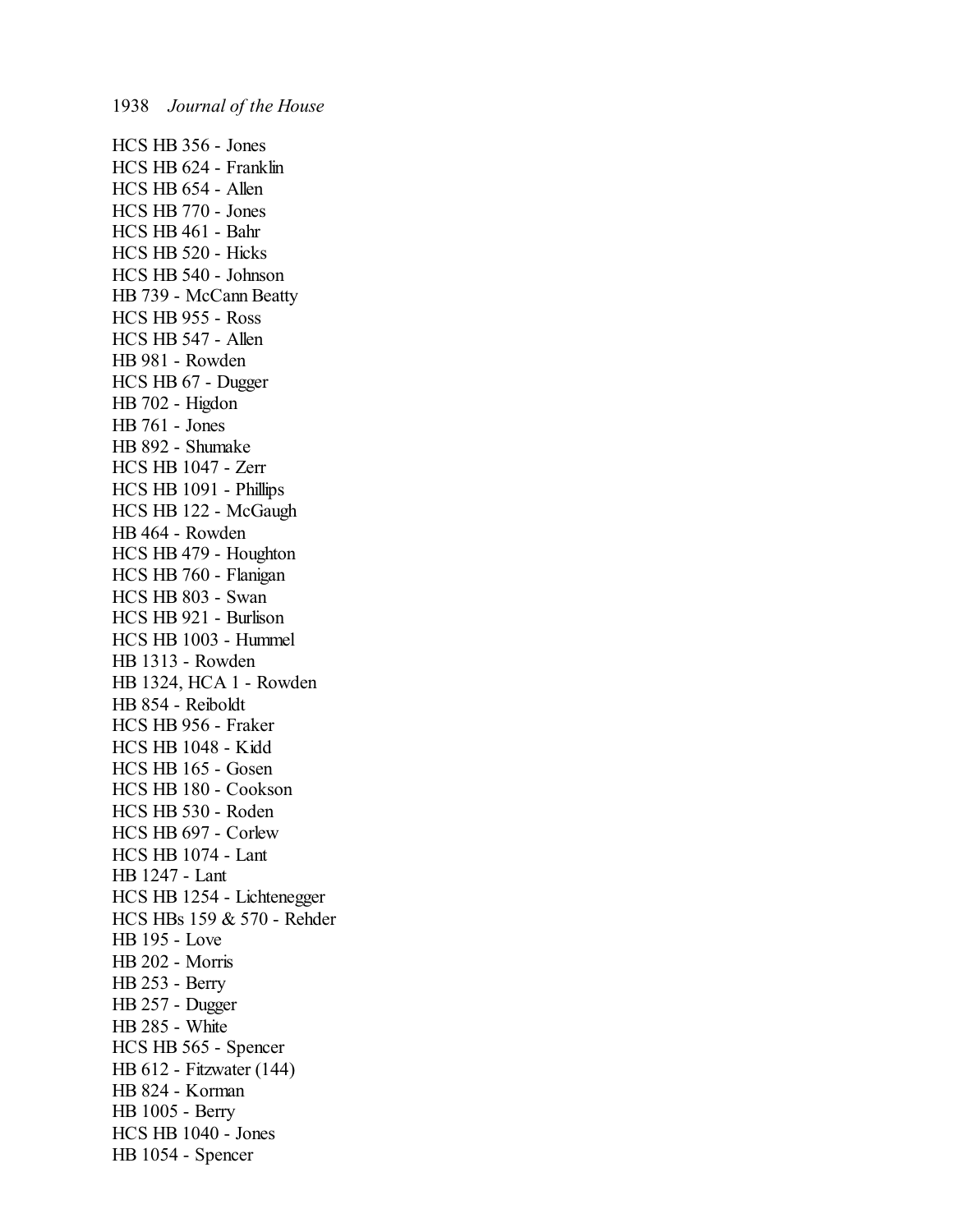HCS HB 1067 - Koenig HCS HB 879 - Korman HCS HB 978 - Dogan HCS HB 1044 - Corlew HCS HB 1357 - Corlew

### **HOUSE CONCURRENT RESOLUTIONS FOR THIRD READING**

HCR 35 - Reiboldt

### **HOUSE JOINT RESOLUTIONS FOR THIRD READING**

HCS HJR 24 - Cierpiot HCS HJR 7 - Engler

### **HOUSE BILLS FOR THIRD READING**

HB 582 - Curtis HCS HB 513, (Fiscal Review 3/4/15) - McCaherty HB 928 - Corlew HCS HB 1312 - Rowden HCS HB 519 - Vescovo HCS HB 375 - McGaugh HCS HB 476, (Fiscal Review 4/22/15), E.C. - Fitzwater (144) HCS HB 884 - Rowden HB 1039 - Dugger HCS HB 422 - Burlison HCS HB 658 - Ross HCS HB 1184 - Hummel HB 571 - Burlison HCS HB 1243 - English HCS HB 1318 - Brown (57) HB 842, (Fiscal Review 4/23/15), E.C. - McDaniel HCS HB 209, (Fiscal Review 4/23/15) - Conway (104) HB 411, (Fiscal Review 4/23/15) - Kelley HCS HB 634 - Burlison HCS HB 1023, (Fiscal Review 4/23/15) - Swan HCS HB 120 - Davis HCS HB 844 - Hough HCS HB 627, (Fiscal Review 4/23/15) - King HCS HB 694 - Brattin HB 389, (Fiscal Review 4/23/15) - Hoskins HCS HB 742 - Bahr HCS HB 867, E.C. - Frederick HCS HB 781 - Gosen HB 101, (Fiscal Review 4/23/15) - Redmon HB 322 - Shumake HB 1024 - Higdon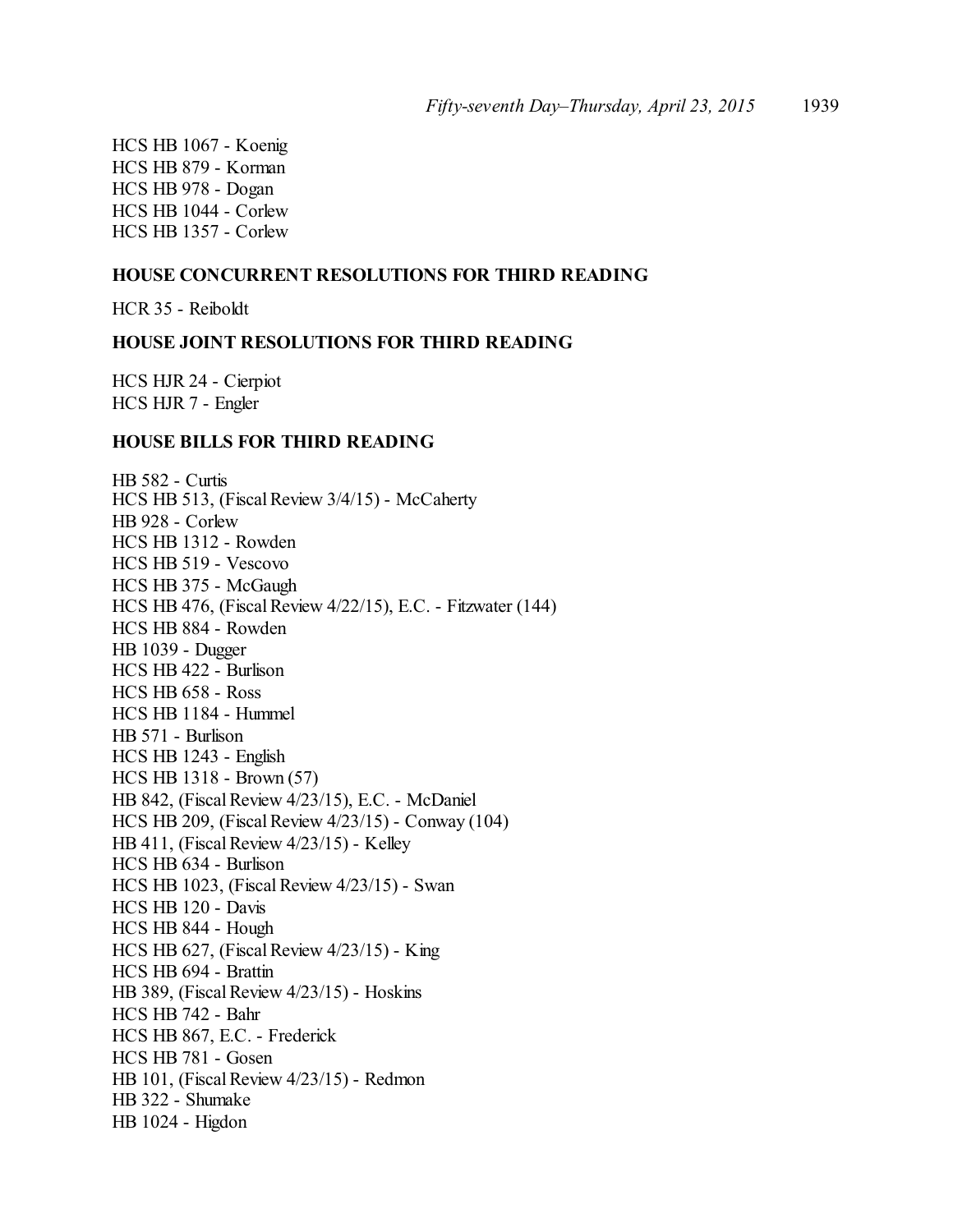### **SENATE CONCURRENT RESOLUTIONS FOR SECOND READING**

SCR 13 SCR 35 SCR 36

### **SENATE BILLS FOR SECOND READING**

SS SCS SB 87 SB 141 SS#3 SCS SB 142 SS SCS SB 145 SS SB 314 SS SCS SB 354 SS SB 366 SS#2 SB 386 SB 405 SS SB 416 SS SB 476 SB 488 SS SCS SB 517

### **SENATE BILLS FOR THIRD READING - CONSENT**

SB 116 - Davis

### **SENATE BILLS FOR THIRD READING**

SB 68 - Black HCS SB 231 - Rhoads HCS SCS SBs 34 & 105, E.C. - Davis HCS SB 254 - Kolkmeyer HCS SCS SB 270 - Colona HCS SB 283 - Leara HCS SCS SB 473, E.C. - Rowland HCS SS SCS SB 67 - Rhoads HCS SB 156 - Hubbard SB 166 - Curtis HCS SCS SB 245, E.C. - Rhoads SB 272 - Rowden HCS SB 282 - Shull SB 318 - Cookson SB 446 - Davis HCS SCS SB 456 - Berry

### **SENATE CONCURRENT RESOLUTIONS FOR THIRD READING**

SCR 2 - English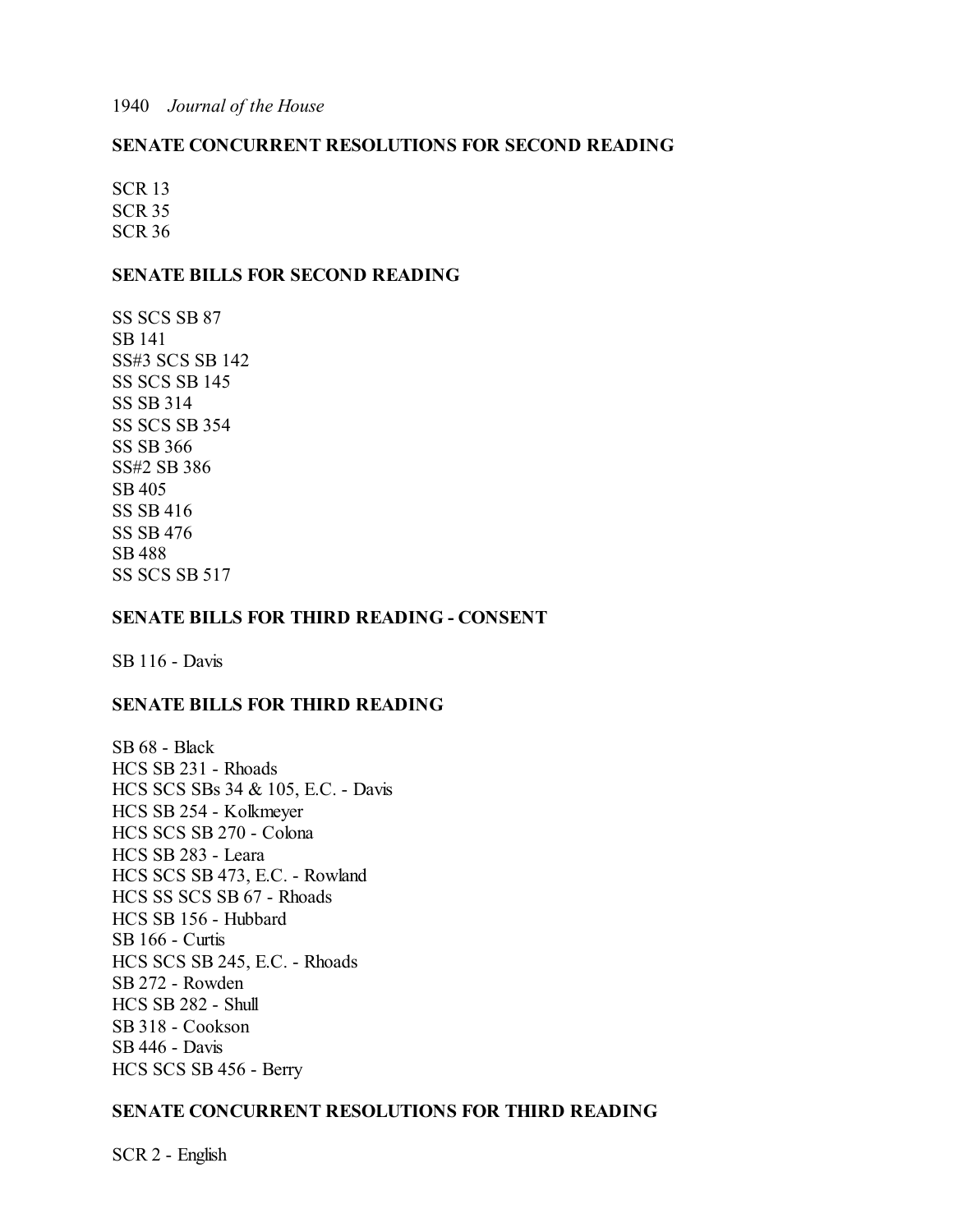### **HOUSE BILLS WITH SENATE AMENDMENTS**

SCS HCR 38, (Fiscal Review 4/23/15) - Haahr

## **BILLS IN CONFERENCE**

SS#2 SCS SB 11, HA 1, HA 1 HA 2, HA 2, a.a., HA 1 HA 3, HA 3, a.a., & HA 4 - Rowden CCR HCS SCS SB 152, as amended - Miller SCS HCS HB 42, as amended, E.C. - Wood CCR HCS SB 104, as amended - Dugger